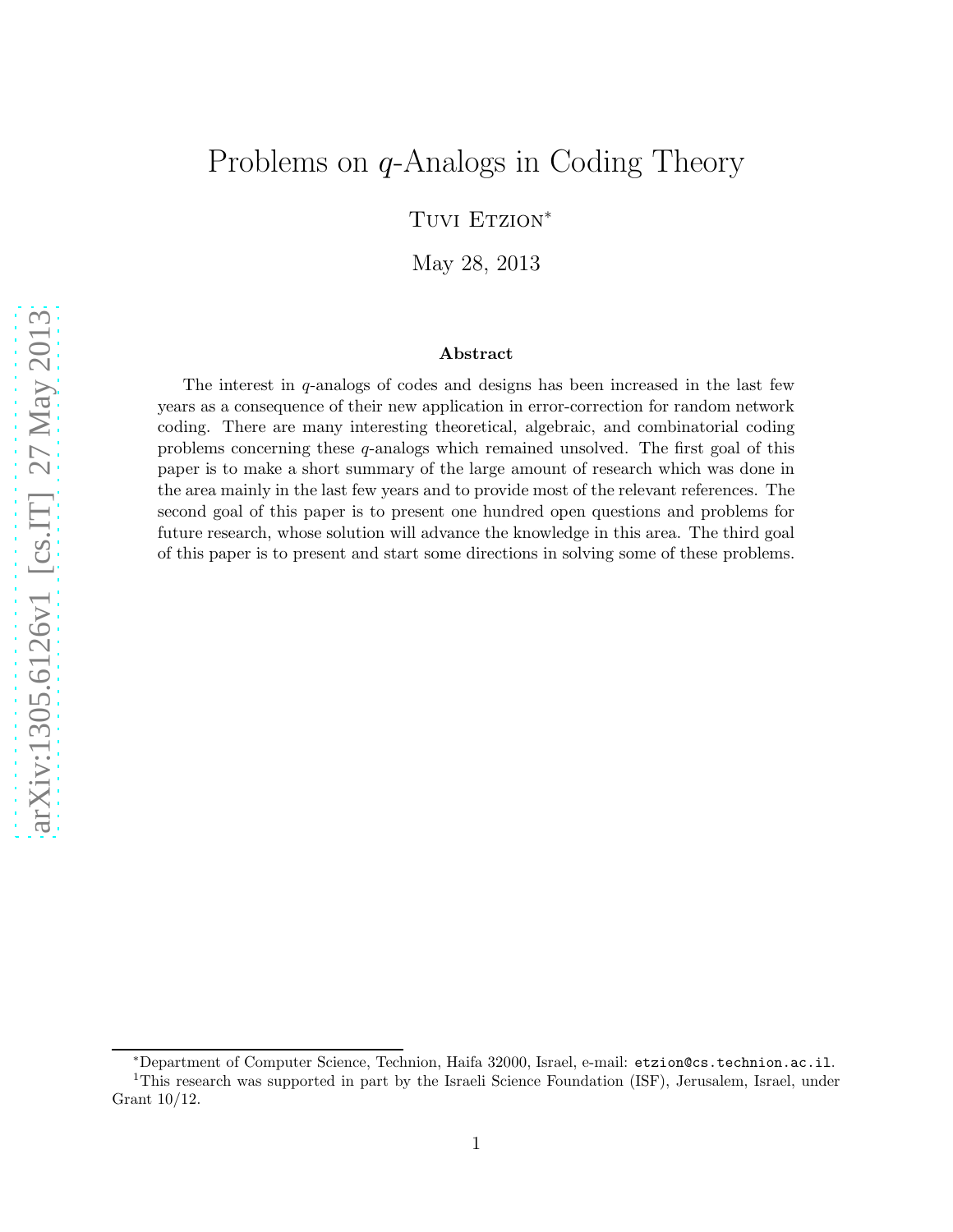## 1 Introduction

Let  $\mathbb{F}_q$  be the finite field with q elements and let  $\mathbb{F}_q^n$  be the set of all vectors of length n over  $\mathbb{F}_q$ .  $\mathbb{F}_q^n$  is a vector space with dimension n over  $\mathbb{F}_q$ . The projective space  $\mathcal{P}_q(n)$ , is the set of all subspaces of  $\mathbb{F}_q^n$ , including  $\{0\}$  and  $\mathbb{F}_q^n$ . For a given integer k,  $1 \leq k \leq n$ , let  $\mathcal{G}_q(n,k)$  denote the set of all k-dimensional subspaces of  $\mathbb{F}_q^n$ .  $\mathcal{G}_q(n,k)$  is often referred to as Grassmannian. It is well known that

$$
|\mathcal{G}_q(n,k)| = {n \brack k}_{q} \frac{\text{def}}{q} \frac{(q^n - 1)(q^{n-1} - 1) \cdots (q^{n-k+1} - 1)}{(q^k - 1)(q^{k-1} - 1) \cdots (q - 1)}
$$

where  $\begin{bmatrix} n \\ k \end{bmatrix}$  $\binom{n}{k}_q$  is the  $q$ -ary *Gaussian coefficient* [\[115,](#page-36-0) pp. 325-332].

A subspace code C is a subset of  $\mathcal{P}_q(n)$  and a *Grassmannian code* (known also as a *constant* dimension code) C is a subset of  $\mathcal{G}_q(n, k)$ . Clearly, the Grassmannian codes are subset of the subspace codes. In recent years there has been an increasing interest in subspace codes as a result of their application to error-correction in random network coding as was demonstrated by Koetter and Kschischang [\[70\]](#page-33-0). But, the interest in these codes has been also before this application, since Grassmannian codes are  $q$ -analogs of the well studied constant weight codes [\[23\]](#page-30-0). For example, the nonexistence of nontrivial perfect codes in the Grassmann scheme was proved in [\[27,](#page-31-0) [79\]](#page-34-0). The well-known concept of  $q$ -analogs replaces subsets by subspaces of a vector space over a finite field and their orders by the dimensions of the subspaces. In particular, the q-analog of a constant weight code in the Johnson space is a constant dimension code in the Grassmannian space.  $q$ -analogs of various combinatorial objects are well known [\[115,](#page-36-0) pp. 325-332]. Of special interest are  $q$ -analogs in extremal combinatoric as well as other well-known combinatorial problems, e.g. [\[14,](#page-30-1) [15,](#page-30-2) [28,](#page-31-1) [29,](#page-31-2) [53,](#page-32-0) [66\]](#page-33-1). The related techniques and results might be of usage in coding theory.

It turns out that the natural measure of distance in  $P_q(n)$  is given by

$$
d_S(X, Y)^{\text{def}} = \dim X + \dim Y - 2\dim(X \cap Y) ,
$$

for all  $X, Y \in \mathcal{P}_q(n)$ . This measure of distance is called the *subspace distance* and it is the q-analog of the Hamming distance in the Hamming space.

From the point of view of error-correction in random network coding it is better to use another measure of distance, called the injection distance given by

$$
d_I(X,Y) = \max\{\dim(X),\dim(Y)\} - \dim(X \cap Y) .
$$

The injection distance is the q-analog of the asymmetric distance between binary words  $[42,$ [47,](#page-32-2) [94\]](#page-35-0). Both, the subspace distance and the injection distance are metrics. When X and Y have the same dimension  $k$ , the subspace metric and the injection metric coincide. If  $X, Y \in \mathcal{G}_q(n, k)$  then we can define their distance slightly different as follows,

$$
d_G(X, Y) = k - \dim(X \cap Y) .
$$

This measure of distance will be called the Grassmannian distance. The Grassmannian distance is the q-analog of the Johnson distance used for constant weight codes. It is equal to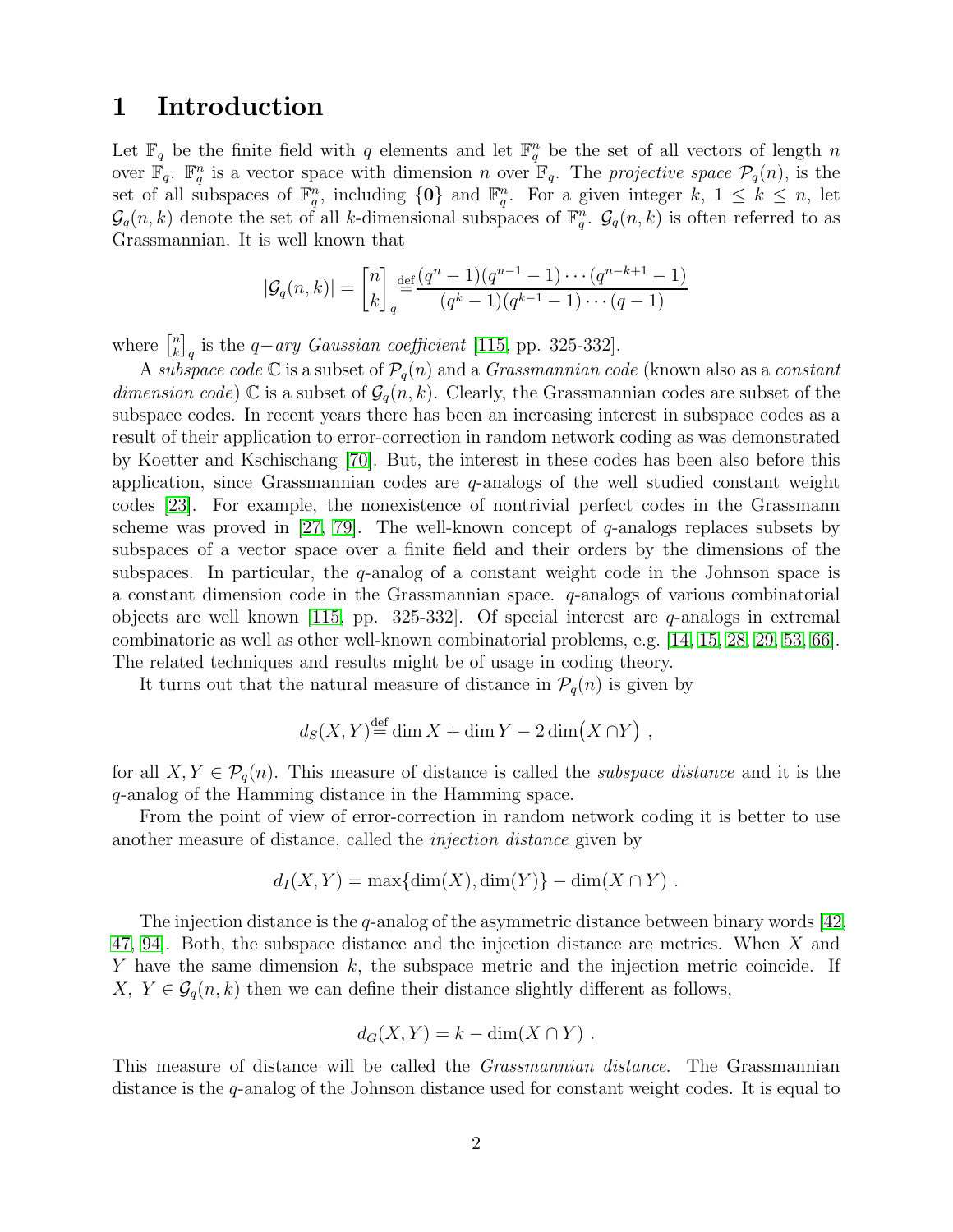half of the subspace distance and it is equal exactly to the injection distance, i.e.  $2d_G(X, Y) =$  $d_S(X, Y) = 2d_I(X, Y).$ 

The three measures of distance are metrics and they have related families of graphs  $G(\mathcal{G}_q(n,k))$ ,  $G(\mathcal{P}_q^S(n))$ , and  $G(\mathcal{P}_q^I(n))$ , for the Grassmannian metric, the subspace metric, and the injection metric, respectively. The vertices of the graphs are the subspaces of  $\mathcal{G}_q(n, k)$ ,  $\mathcal{P}_q(n)$ , and  $\mathcal{P}_q(n)$ , respectively. Two vertices X and Y are connected by an edge if the distance between  $X$  and  $Y$  is one in the Grassmannian metric, the subspace metric, and the injection metric, respectively.

This paper has three goals. The first one is to give a brief survey on the known results on q-analog problems in coding theory and related problems in block design. This will enable to put in one place all the relevant references in this area. The second goal of this paper is to suggest problems and questions for future research in this area and to motivate further research on the related topics. One hundred such questions and problems are presented. We remark that some problems might be contained in other problem, but the level of difficulty of such contained problems should be different. Other problems for future research will be understood from the text and the context. The third goal is to start some directions of solution in some of the given research problems. Each one of the sections which follows will be devoted to another topic in this area. In Section [2](#page-3-0) we will discuss bounds on the size of Grassmannian codes. We will start to construct a table on the lower and upper bounds on the size of constant dimension codes in  $\mathcal{P}_2(n)$  for  $n \leq 7$ . In Section [3](#page-7-0) we will discuss the multilevel construction which is the most effective and simple way to construct very large Grassmannian codes or subspace codes with a given distance measure. The Grassmannian codes are usually larger than any other known codes with the same parameters. Bounds on the size of subspace codes with the subspace distance, are discussed in Section [4.](#page-8-0) We will present lower and upper bounds on the size of the codes in  $\mathcal{P}_2(n)$  for  $n \leq 7$ . We will also present a new general bound and a related interesting problem, which is also interesting in the context of extremal combinatorics. In Section [5](#page-12-0) we will discuss bounds on the size of subspace codes with the injection distance. A new interesting cyclic code which we present will raise some interesting questions. In Section [6](#page-13-0) the existence question for  $q$ -analogs of Steiner systems which are one family of optimal Grassmannian codes, are discussed. We will present a new method which might lead for exclusion of parameters in which q-analog of Steiner systems can exist. In Section [7](#page-17-0) we will discuss the concepts of spreads and partial spreads which are used in projective geometry, but they are also optimal Grassmannian codes. Section [8](#page-18-0) will be devoted to rank-metric codes which are highly connected to Grassmannian codes and also to subspace codes. Encoding and decoding of subspace codes are discussed in Section [9.](#page-19-0) Designs over  $F_q$ , i.e. q-analogs of designs are considered in Section [10.](#page-20-0) In Section [11](#page-21-0) we consider covering proplems in the projective space and the Grassmannian space. The asymptotic behavior of codes and designs in the projective space and the Grassmannian space is discussed in Section [12.](#page-24-0) Disjoint spreads are considered in Section [13.](#page-26-0) In Section [14](#page-27-0) we discuss three more  $q$ -analog of coding problems. The first one is  $q$ -analog of Gray codes and in particular the q-analog of the the middle levels problem. The second problem is the existence question of complements in the projective space. The third problem is the existence question of linear codes in the projective space.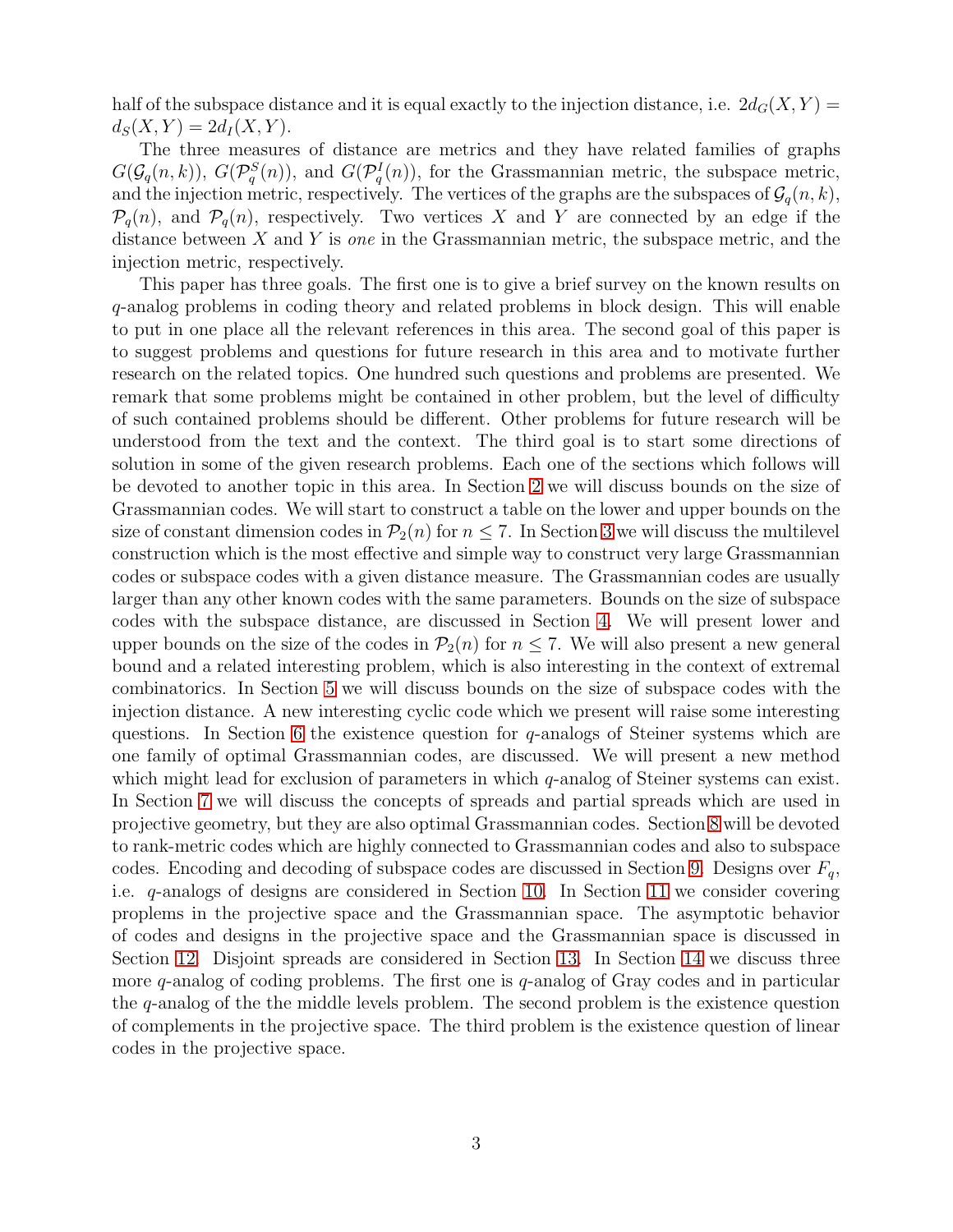## <span id="page-3-0"></span>2 Constant Dimension Codes

A Grassmannian code is also called a constant dimension code since all the codewords have the same dimension. An  $(n, \delta, k)$ <sub>q</sub> code is a subset of  $\mathcal{G}_q(n, k)$  with minimum Grassmannian distance  $\delta$ . Let  $\mathcal{A}_q(n, \delta, k)$  denote the maximum size of an  $(n, \delta, k)_q$  code. Koetter and Kschischang [\[70\]](#page-33-0), Etzion and Vardy [\[50\]](#page-32-3) developed several upper bounds on  $\mathcal{A}_q(n, \delta, k)$ . For a subspace code  $\mathbb C$  we define the *orthogonal complement*  $\mathbb C^{\perp}$  as the code which consists of the dual subspaces of  $\mathbb{C}$ , i.e.  $\mathbb{C}^{\perp} \stackrel{\text{def}}{=} \{X^{\perp} : X \in \mathbb{C}\}\.$   $\mathbb{C}$  and  $\mathbb{C}^{\perp}$  have the same minimum distance (subspace, Grassmannian, or injection). Therefore,  $A_q(n, \delta, k) = A_q(n, \delta, n-k)$  and hence in the sequel we will also consider only  $(n, \delta, k)$ <sub>q</sub> codes and only bounds on  $\mathcal{A}_q(n, \delta, k)$ for which  $2k \leq n$ . The upper bounds on  $\mathcal{A}_{q}(n, \delta, k)$  are usually the q-analog of the bounds in the Hamming scheme and the Johnson scheme. These include the sphere packing bound and the Singleton bound [\[70\]](#page-33-0), the Johnson bounds [\[50,](#page-32-3) [117\]](#page-36-1) from which the most important one is:

<span id="page-3-1"></span>**Theorem 1.** 
$$
\mathcal{A}_q(n,\delta,k) \leq \left\lfloor \frac{q^n-1}{q^k-1} \mathcal{A}_q(n-1,\delta,k-1) \right\rfloor
$$
.

Theorem [1](#page-3-1) can be iterated to obtain the iterated Johnson bound and the packing bound, which was proved earlier also in [\[116\]](#page-36-2), where the context was linear authentication codes.

#### <span id="page-3-2"></span>Theorem 2.

$$
\mathcal{A}_q(n,\delta,k)\leq \left\lfloor \frac{q^n-1}{q^k-1}\left\lfloor \frac{q^{n-1}-1}{q^{k-1}-1}\cdots \left\lfloor \frac{q^{n+\delta-k}-1}{q^{\delta}-1}\right\rfloor\cdots\right\rfloor\right\rfloor\leq \frac{\binom{n}{k-\delta+1}}{\binom{k}{k-\delta+1}_q}\;.
$$

As for lower bounds on  $A_q(n, \delta, k)$ , in [\[70\]](#page-33-0) there is a construction, of codes based on linearlized polynomials, which yields the bound  $A_q(n, \delta, k) \ge q^{(n-k)(k-\delta+1)}$ . The same bound was developed in [\[98\]](#page-35-1) by using lifted rank-metric codes. In this context we define the rank distance and rank-metric codes which play an important role in the discussion on subspace codes. For two  $k \times \ell$  matrices A and B over  $\mathbb{F}_q$  the *rank distance* is defined by

$$
d_R(A, B) \stackrel{\text{def}}{=} \text{rank}(A - B) .
$$

A  $[k \times \ell, \varrho, \delta]$  rank-metric code C is a linear code, whose codewords are  $k \times \ell$  matrices over  $\mathbb{F}_q$ ; they form a linear subspace with dimension  $\rho$  of  $\mathbb{F}_q^{k\times\ell}$ , and for each two distinct codewords A and B we have that  $d_R(A, B) \geq \delta$ . For a  $[k \times \ell, \varrho, \delta]$  rank-metric code C it was proved in [\[38,](#page-31-3) [54,](#page-32-4) [86\]](#page-34-1) that

$$
\varrho \le \min\{k(\ell - \delta + 1), \ell(k - \delta + 1)\} \ . \tag{1}
$$

This bound, called the Singleton bound for rank-metric codes, is attained for all feasible parameters. The codes which attain this bound are called maximum rank distance codes (or MRD codes in short).

Let A be a  $k \times \ell$  matrix over  $\mathbb{F}_q$  and let  $I_k$  be a  $k \times k$  identity matrix. The matrix  $[I_k \ A]$ can be viewed as a generator matrix of a k-dimensional subspace of  $\mathbb{F}_q^{k+\ell}$ , and it is called the *lifting* of A [\[98\]](#page-35-1). When all the codewords of a rank-metric code  $\mathcal C$  are lifted to k-dimensional subspaces, the result is a constant dimension code  $\mathbb C$ . If C is an MRD code then  $\mathbb C$  is called a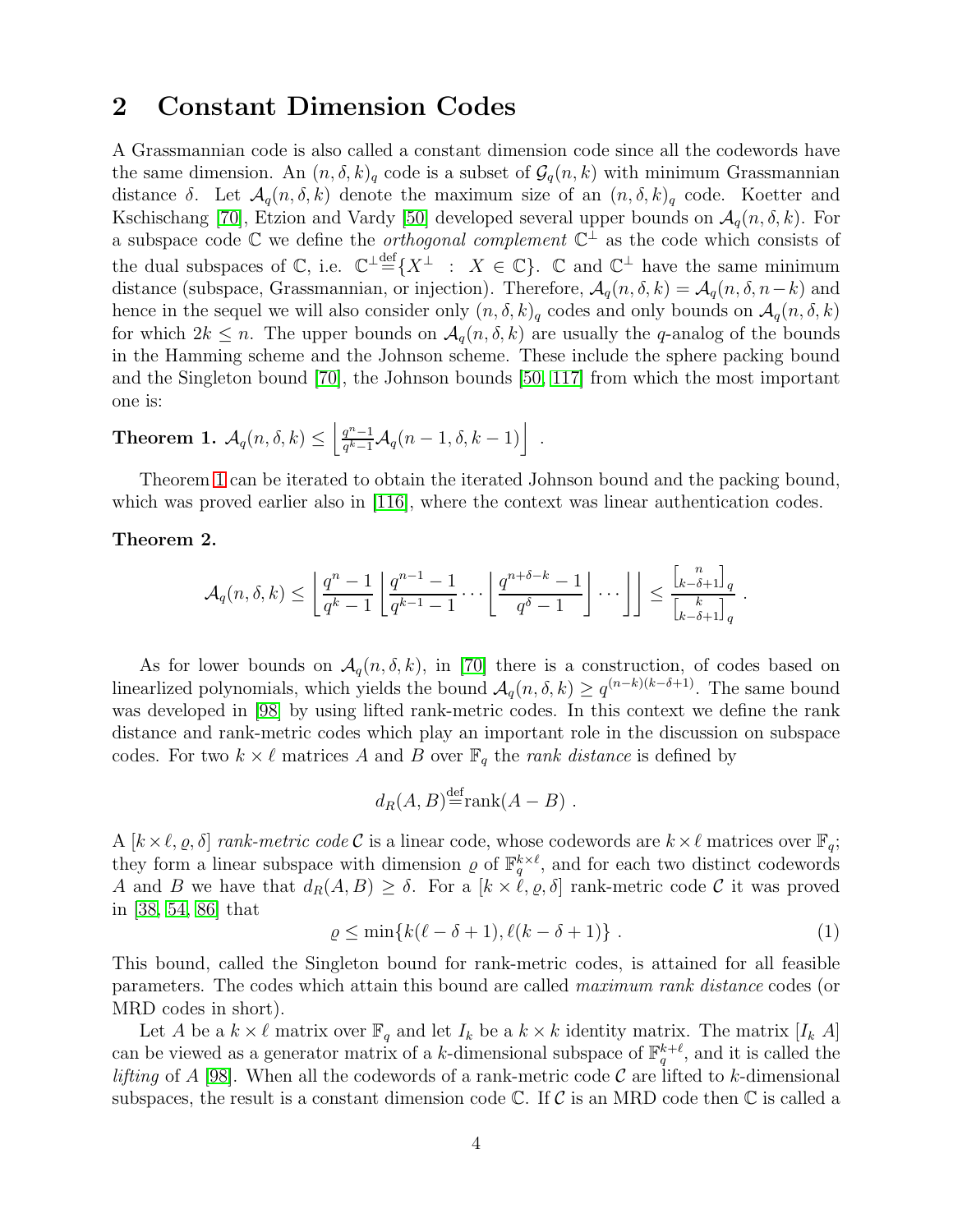*lifted MRD code* [\[98\]](#page-35-1). This code will be denoted by  $\mathbb{C}^{MRD}$ . This code is not maximal and it can be extended by using a multilevel construction [\[48\]](#page-32-5) as described in the next section. An upper bound on the size of a code which contains  $\mathbb{C}^{\text{MRD}}$  can be found in [\[49\]](#page-32-6). Codes based on linearlized polynomials, where each code contains the related code based on linearlized polynomial constructed in [\[70\]](#page-33-0), were developed in [\[100\]](#page-35-2). But, these codes are smaller in size then the codes obtained by the multilevel construction.

Another family of Grassmannian codes are codes which admit a certain automorphism group. These kind of codes are discussed in [\[50,](#page-32-3) [71\]](#page-33-2). One of the most interesting family of such codes are the cyclic codes. Let  $\mathbb{F}_{q^n}$  be a finite field with  $q^n$  elements, where q is a power of a prime number, and let  $\alpha$  be a primitive element in  $\mathbb{F}_{q^n}$ . It is well-known that there is an isomorphism between  $\mathbb{F}_{q^n}$  and  $\mathbb{F}_q^n$ , where the *zero* elements are mapped into each other, and  $\alpha^i \in \mathbb{F}_{q^n}$ ,  $0 \leq i \leq q^n - 2$ , is mapped into its q-ary n-tuple representation in  $\mathbb{F}_q^n$ , and vice versa. Using this mapping, a subspace of  $\mathbb{F}_q^n$  is represented by the corresponding elements of  $\mathbb{F}_{q^n}$ . Let  $\alpha$  be a primitive element of  $\mathbb{F}_{q^n}$ . We say that a code  $\mathbb{C} \subseteq \mathcal{P}_q(n)$  is cyclic if it has the following property: whenever  $\{0, \alpha^{i_1}, \alpha^{i_2}, \ldots, \alpha^{i_m}\}$  is a codeword of  $\mathbb{C}$ , so is its cyclic shift  $\{0, \alpha^{i_1+1}, \alpha^{i_2+1}, \ldots, \alpha^{i_m+1}\}$ . In other words, if we map each vector space  $V \in \mathbb{C}$  into the corresponding binary characteristic vector  $x_V = (x_0, x_1, \ldots, x_{2n-2})$  given by

$$
x_i = 1
$$
 if  $\alpha^i \in V$  and  $x_i = 0$  if  $\alpha^i \notin V$ 

then the set of all such characteristic vectors is closed under cyclic shifts. We note that the property of being cyclic does not depend on the choice of a primitive element  $\alpha$  in  $\mathbb{F}_{q^n}$ .

Cyclic codes have a nice automorphism group. But, there are other automorphisms which can be forced on the code. One example is the use of the Frobenius mapping which was used for example in [\[18\]](#page-30-3). Some automorphisms of constant dimension codes were studied in [\[108\]](#page-35-3). Constructions for small dimensions might be attractive in this context. Interesting codes admitting some automorphisms were constructed in [\[22\]](#page-30-4). Some of these codes have an interesting combinatorial structure and some were found only by computer search. These were used to obtain lower bounds on  $A_2(n, 2, 3)$ . Lower bounds on  $A_q(n, 2, 3)$  were also considered in [\[49\]](#page-32-6). Codes with subspaces of dimension 3 are of special interest mainly since the value of  $\mathcal{A}_{q}(n, \delta, 2)$  is known for all parameters.

Another family of codes which was considered, even so the codes were not as large as in previous constructions, are the orbit codes [\[78,](#page-34-2) [109,](#page-35-4) [110,](#page-36-3) [114\]](#page-36-4). This family of codes might deserve further attention in the future. Another line of research for Grassmannain codes is based on Schubert calculus and Plücker coordinates. These were considered for example in [\[57,](#page-33-3) [111,](#page-36-5) [113\]](#page-36-6) and their further research might lead to new interesting results. Lexicodes in the Grassmannian and their search were discussed in [\[96\]](#page-35-5). Codes which are able to correct also errors in coordinates (such as deletion or localized errors) are considered in [\[24,](#page-31-4) [101\]](#page-35-6). A question on the size of equidistant Grassmannian codes was asked in [\[50\]](#page-32-3). In an equidistant code, any two codewords have the same distance, which is clearly the minimum distance of the code. This problem is highly connected to problems in extremal combinatorics, e.g. [\[53,](#page-32-0) [61\]](#page-33-4). Some work in this direction was done lately in [\[62,](#page-33-5) [63,](#page-33-6) [64\]](#page-33-7). Finally, there are other related coding problems in the Grassmannian. For example, the intersection size of balls around codewords has some interesting applications [\[118\]](#page-36-7), where the case for the intersection size two balls in the Grassmannian was considered.

We conclude this section with our first list of research problems.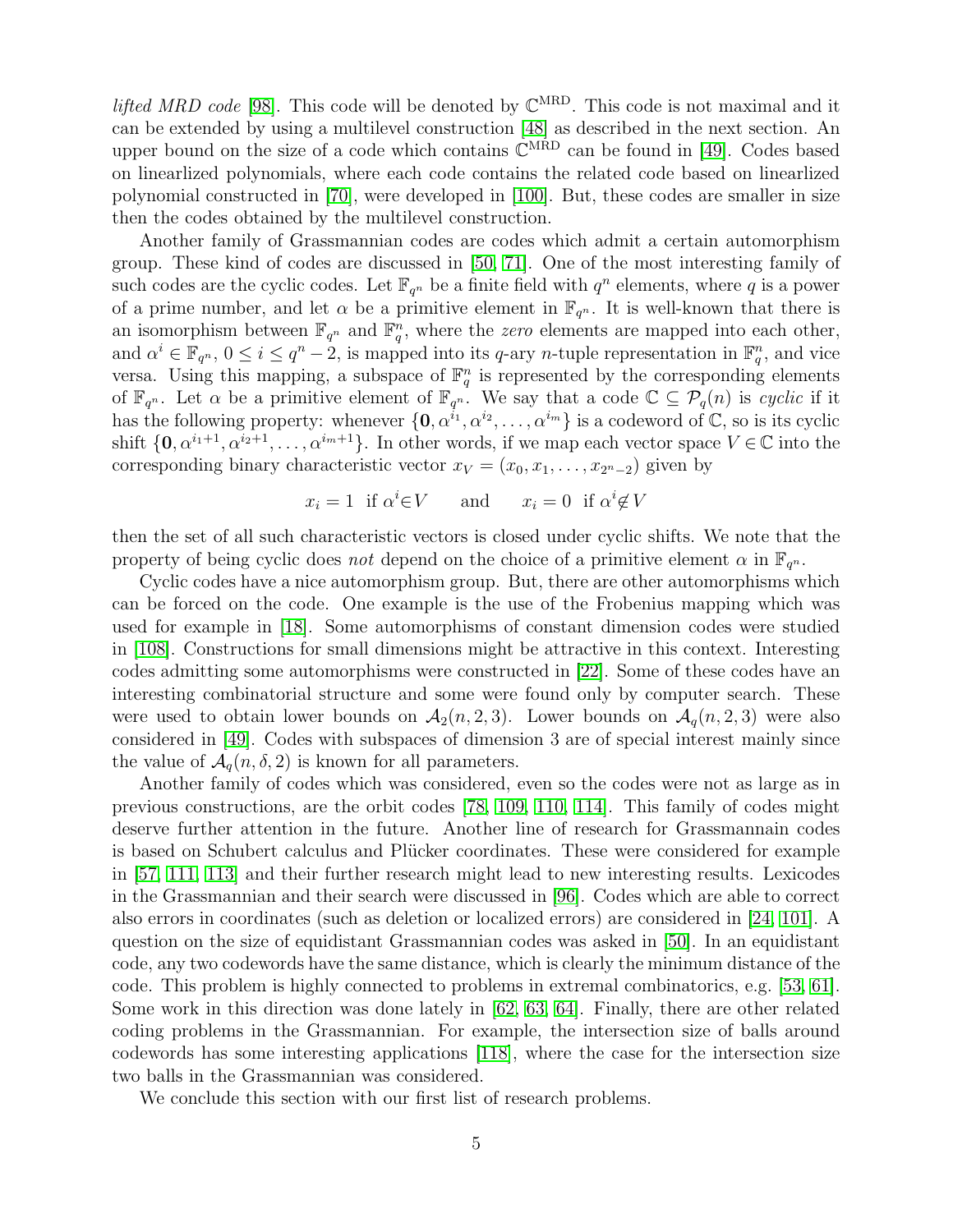**Research problem 1.** Find a systematic construction for cyclic codes in  $\mathcal{G}_q(n, k)$ .

Research problem 2. Find new methods to construct large constant constant dimension codes which are not based on lifting of rank-metric codes.

Research problem 3. Can we derive some constraints to form a linear programming method to obtain new upper bounds on  $\mathcal{A}_q(n, \delta, k)$ ?

Research problem 4. Find new general upper bounds on the size of Grassmannian codes.

Research problem 5. Find a general upper bound on the size of a Grassmannian code which contains  $\mathbb{C}^{MRD}$ .

**Research problem 6.** Improve the lower and upper bounds on  $A_q(n, \delta, 3)$  for specific values of n and for large n.

**Research problem 7.** What is the size of the largest equidistant  $(n, \delta, k)$ <sub>q</sub> code?

Research problem 8. Find new applications for Grassmannian codes.

Research problem 9. Find the size of the intersection of more than two balls in the Grassmannian.

<span id="page-5-0"></span>**Research problem 10.** Compile a table for the lower and upper bounds on  $A_q(n, \delta, k)$  for small values of q, n,  $\delta$ , and k.

We start with some tables related to Research problem [10.](#page-5-0) We consider the first few tables for  $q = 2$ . Each table will be for a different value of  $n \geq 4$ . We omit the trivial cases where  $k = 1$  or  $\delta = 2$ . We also consider only the cases where  $k \leq n - k$  and ignore the cases where the size of the optimal code is one. By Theorem [8](#page-17-1) we have that  $\mathcal{A}_2(4, 2, 2) = 5$ ; by Theorems [9](#page-17-2) and [10](#page-17-3) we have  $A_2(5, 2, 2) = 9$ . Hence, the first table is for  $n = 6$ .

| Bounds on $A_2(6, \delta, k)$ |  |  |  |
|-------------------------------|--|--|--|
|-------------------------------|--|--|--|

|   | $\it{k}$<br>റ           |  |
|---|-------------------------|--|
| 3 | $a\Omega$               |  |
|   | b<br>$7-81^c\,{}^a21^a$ |  |

Bounds on  $A_2(7, \delta, k)$ 

| ο         | k,<br>3                                       |  |
|-----------|-----------------------------------------------|--|
| 3         | $d$ 17 $d$                                    |  |
| $\dot{2}$ | $e_3$ 29 – 381 <sup>f g</sup> 31 <sup>h</sup> |  |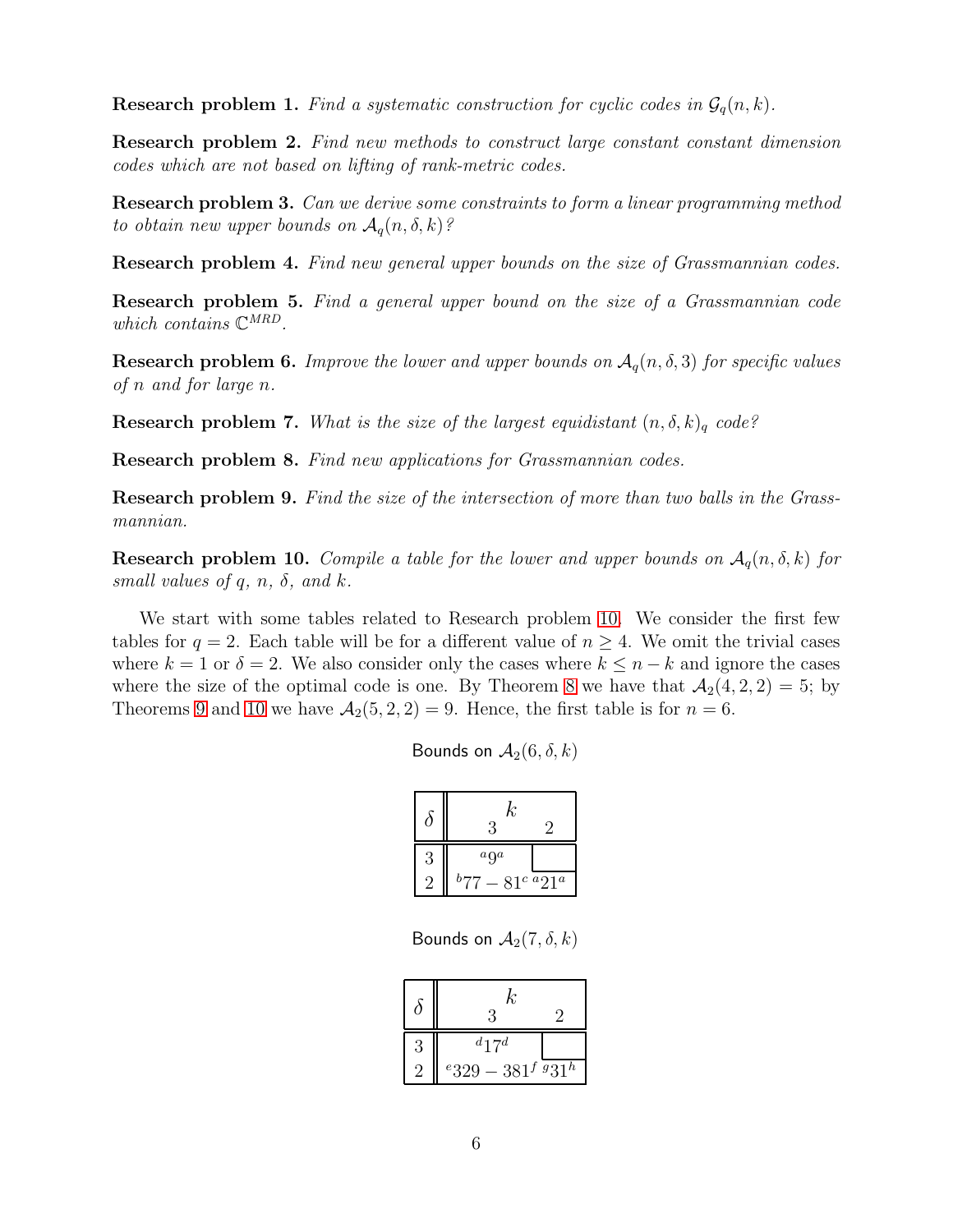Bounds on  $A_2(8, \delta, k)$ 

|          | $a_17a$                                        |                      |  |
|----------|------------------------------------------------|----------------------|--|
| 3        | $i257-289^j$                                   | $d_3$ 4 <sup>d</sup> |  |
| $\Omega$ | $k$ 4797 - 6477 $f e$ 1312 - 1493 $e e$ 85 $e$ |                      |  |

- $a$  Theorem [8.](#page-17-1)
- $b [71]$  $b [71]$ .
- $c [50]$  $c [50]$ .
- $d [41]$  $d [41]$ .
- $e [22]$  $e [22]$ .
- $f$  Theorem [2.](#page-3-2)
- $g$  Theorem [10.](#page-17-3)
- $h$  Theorem [9.](#page-17-2)
- $\bullet\,$   $i$  The Multilevel Construction with  $\mathbb{C}^{\mathrm{MRD}}.$
- $j$  Theorem [1.](#page-3-1)
- $k [49]$  $k [49]$ .

Some of the specific values of  $A_q(n, \delta, k)$  can be of special interest. Some of these are discussed in Sections [6](#page-13-0) and [7,](#page-17-0) but there are some other as well. For example, the value of  $\mathcal{A}_2(2k, k-1, k), k \geq 3$ , is one such value. By Theorem [11](#page-18-1) we have  $\mathcal{A}_2(2k-1, k-1, k-1)$  =  $2^{k} + 1$  $2^{k} + 1$ . Hence, by Theorem 1 we have  $A_2(2k, k-1, k) \leq \frac{2^{2k}-1}{2^{k}-1}$  $\frac{2^{2k}-1}{2^k-1}(2^k+1)=(2^k+1)^2$ . If there is a code which attains this bound then it should have a very interesting symmetry even so a code which attains the bound  $\mathcal{A}_2(2k-1, k-1, k-1) = 2^k + 1$  does not have a symmetry. An interesting related question will be discussed in Section [4.](#page-8-0)

Research problem 11. Is there some  $k \geq 3$  for which  $A_2(2k, k-1, k) = (2^k + 1)^2$ ? Does  $A_2(6, 2, 3) = 81$  ?

<span id="page-6-0"></span>Research problem 12. Is there some  $k \geq 4$  for which  $\mathcal{A}_2(2k, k-1, k) \geq (2k+1)^2 - 2^{k-1}\frac{2k}{k}$ This bound will be of special interest in Section [4.](#page-8-0)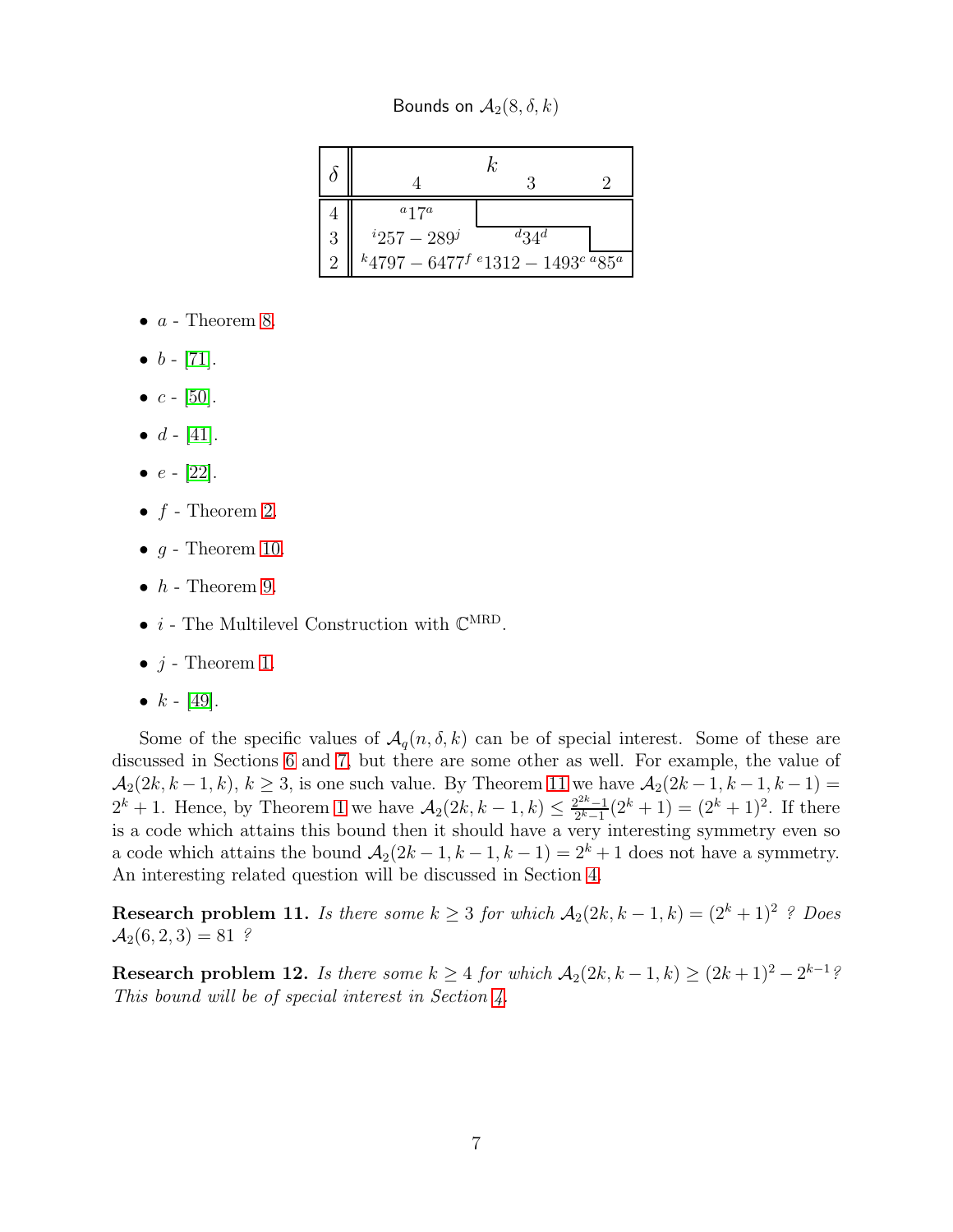## <span id="page-7-0"></span>3 The Multilevel Construction

The multilevel construction is a method for which the outcome is a code in  $\mathcal{P}_q(n)$  which contains lifted rank-metric codes. The method can be used to construct Grassmannian codes, subspace codes with the subspace distance, and subspace codes with the injection distance. The construction is based on a new type of rank-metric codes, namely Ferrers diagram rank-metric codes. The description of the construction requires some methods to represent subspaces of  $P_q(n)$ .

A k-dimensional subspace X of  $\mathbb{F}_q^n$  can be represented by a  $k \times n$  generator matrix whose rows form a basis for X. The basis of X is in reduced row echelon form, denoted by  $E(X)$ , if the following conditions are satisfied.

- The leading coefficient of a row is always to the right of the leading coefficient of the previous row.
- All leading coefficients are *ones*.
- Every leading coefficient is the only nonzero entry in its column.

Each k-dimensional subspace X of  $\mathbb{F}_q^n$  has an *identifying vector*  $v(X)$ .  $v(X)$  is a binary vector of length n and weight k, where the *ones* in  $v(X)$  are in the positions (columns) where  $E(X)$  has the leading *ones* (of the rows).

A Ferrers diagram represents partitions of positive integers as patterns of dots with the *i*-th row having the same number of dots as the *i*-th term in the partition [\[1,](#page-29-0) [102,](#page-35-7) [115\]](#page-36-0). A Ferrers diagram satisfies the following conditions.

- The number of dots in a row is at most the number of dots in the previous row.
- All the dots are shifted to the right of the diagram.

The number of rows (columns) of the Ferrers diagram  $\mathcal F$  is the number of dots in the rightmost column (top row) of  $\mathcal F$ . If the number of rows in the Ferrers diagram is m and the number of columns is  $\eta$  we say that it is an  $m \times \eta$  Ferrers diagram. If we read the Ferrers diagram by columns we get another partition of the same integer.

The echelon Ferrers form of a vector v of length n and weight k,  $EF(v)$ , is the  $k \times n$ matrix in reduced row echelon form with leading entries (of rows) in the columns indexed by the nonzero entries of  $v$  and " $\bullet$ " in all entries which do not have terminals *zeroes* or *ones*. A " $\bullet$ " will be called in the sequel a *dot*. The dots of this matrix form the Ferrers diagram of  $EF(v)$ . If we substitute elements of  $\mathbb{F}_q$  in the dots of  $EF(v)$  we obtain a k-dimensional subspace X of  $\mathcal{G}_q(n, k)$ .  $EF(v)$  will be called also the echelon Ferrers form of X.

Let v be a vector of length n and weight k and let  $EF(v)$  be its echelon Ferrers form. Let F be the Ferrers diagram of  $EF(v)$ . F is an  $m \times \eta$  Ferrers diagram, where  $m \leq k$  and  $\eta \leq n-k$ . A code C is an  $[\mathcal{F}, \rho, \delta]$  Ferrers diagram rank-metric code if all codewords are  $m \times \eta$  matrices in which all entries not in  $\mathcal F$  are *zeroes*, it forms a rank-metric code with dimension  $\varrho$ , and minimum rank distance  $\delta$ .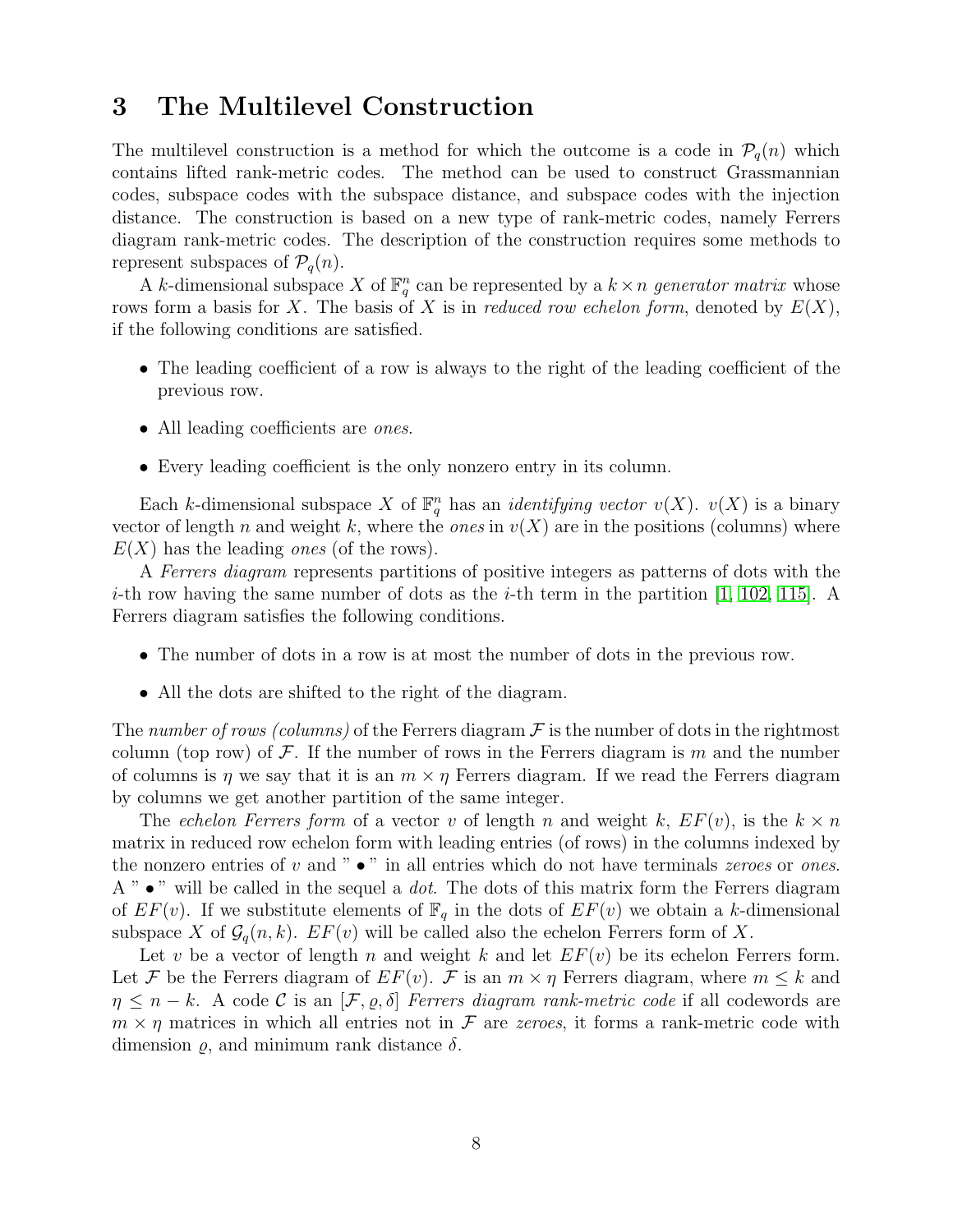## The Multilelvel Construction

First step: choose a binary code C of length n and minimum Hamming distance  $d, 2\delta - 1 \leq$  $d \leq 2\delta$ . This code will be called the *skeleton code*.

The next three steps are performed for each codeword  $c \in \mathbb{C}$ .

**Second step:** construct the echelon Ferrers form  $EF(c)$ .

Third step: construct an  $[\mathcal{F}, \varrho, \delta]$  Ferrers diagram rank-metric code  $\mathcal{C}_{\mathcal{F}}$  for the Ferrers diagram  $\mathcal F$  of  $EF(c)$ .

**Fourth step:** lift  $\mathcal{C}_{\mathcal{F}}$  to an  $(n, \delta, k)_q$  code  $\mathbb{C}_c$ , for which the echelon Ferrers form of  $X \in \mathbb{C}_c$ is  $EF(c)$ .

Finally:

$$
\mathbb{C} = \bigcup_{c \in \mathbf{C}} \mathbb{C}_c \ .
$$

**Theorem 3.** The size of the code  $\mathbb{C}$  is  $\sum_{c \in \mathbf{C}} |\mathbb{C}_c|$  and it has minimum subspace distance d.

The code C obtained by the Multilevel Construction can be a Grassmannian code, a subspace code with the subspace distance, or a subspace code with the injection metric. If we want  $\mathbb C$  to be a Grassmannian code then  $C$  must be a constant weight code in the Hamming scheme (or equivalently a code in the Johnson scheme). The other two options will be discussed in the next two sections. A comprehensive description and discussion on the Multilevel Construction can be found in [\[48\]](#page-32-5). Some improvements which enable to add more codewords for the final code can be found in [\[97,](#page-35-8) [112\]](#page-36-8).

Research problem 13. Find a method which combine the Multilevel Construction with more concepts to obtain larger codes.

Research problem 14. What is the best way to choose a skeleton code for the Multilevel Construction.

## <span id="page-8-0"></span>4 Subspace Codes with the Subspace Distance

An  $(n, d)_q^S$  code is a subspace code in  $\mathcal{P}_q(n)$  with minimum subspace distance d. Let  $\mathcal{A}_q^S(n, d)$ be the maximum number of codewords in an  $(n, d)_q^S$  code. Recall that the Grassmannian distance is the q-analog of the Johnson distance and that the subspace distance is the q-analog of the Hamming distance. But, while the related Johnson graph, Grassmannian graph, and Hamming graph are distance regular, the related graph of  $\mathcal{P}_q(n)$ ,  $G(\mathcal{P}_q^S(n))$ , is not distance regular. In fact, it is not regular since the sizes of the balls with radius one around a vertex depends on the dimension of the related subspace. This makes the task, of handling coding questions in  $\mathcal{P}_q(n)$  in general and obtaining bounds on  $\mathcal{A}_q^S(n,d)$  in particular, more difficult. Even so, classic lower bounds on  $\mathcal{A}_q^S(n,d)$  such as the Gilbert-Varshamov bound were given in [\[50\]](#page-32-3).

The Multilevel Construction can be applied to obtain subspace codes with the subspace distance, where the skeleton code is taken to be a binary code in the Hamming scheme. Subspace codes can be also cyclic codes. Hence, a method to construct cyclic subspace codes is one of the important tasks in this area. An example of a cyclic  $(6,3)_2^S$  code of size 85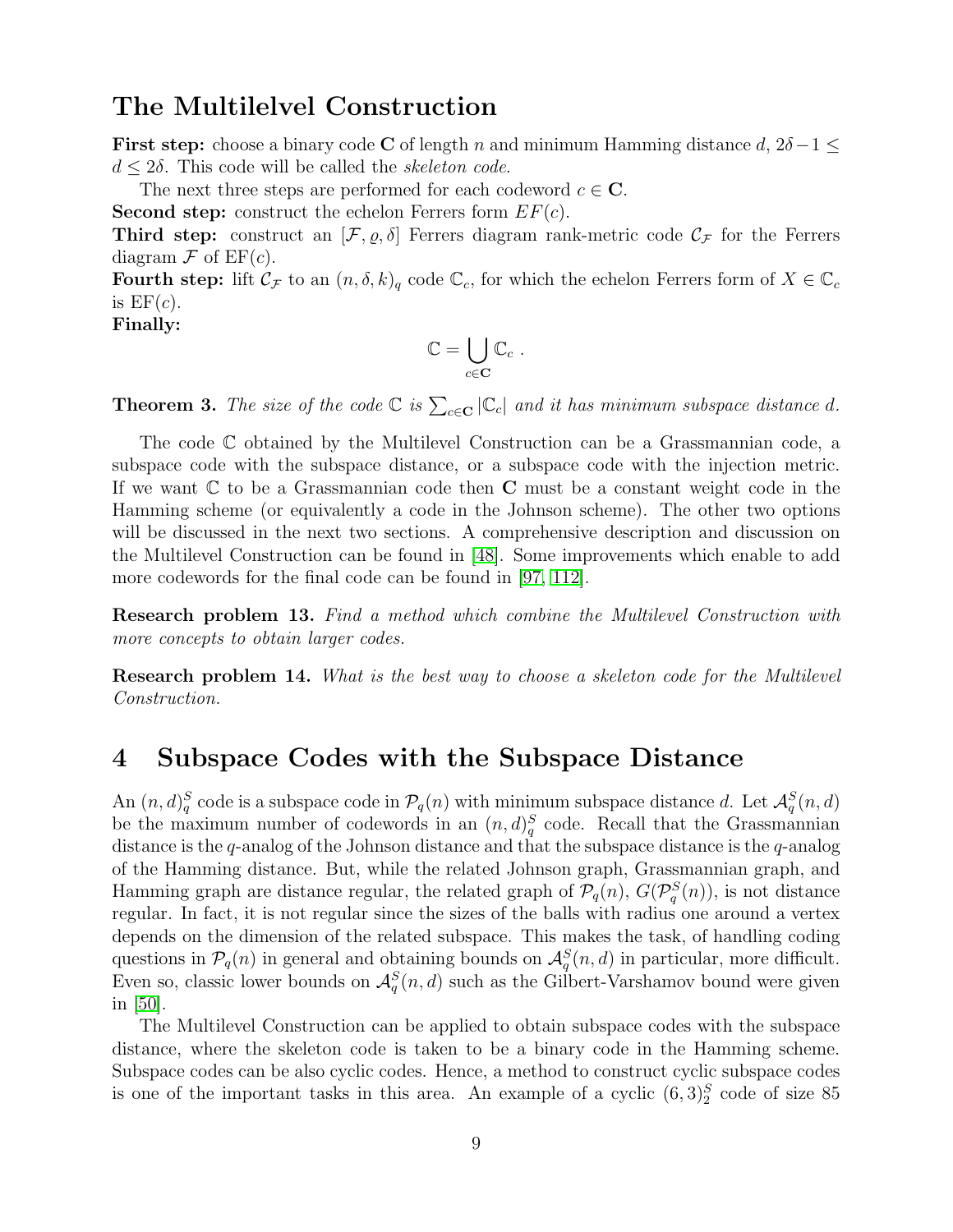was given in [\[50\]](#page-32-3). Construction of cyclic codes in  $\mathcal{P}_q(n)$  is a method which should be further explored. A third method to construct subspace codes was presented in [\[48\]](#page-32-5). This is a puncturing method which is used to obtain codes with subspace distance  $d-1$  from codes with subspace distance d. This method works as follows,

Let X be an  $\ell$ -subspace of  $\mathbb{F}_q^n$  such that the unity vector with an one in the *i*-th coordinate is not an element in X. The *puncturing* of the *i*-th coordinate of  $X$ ,  $\Delta_i(X)$ , is defined as the le dimensional subspace of  $\mathbb{F}_q^{n-1}$  obtained from X by deleting coordinate i from each vector in X. Let  $\mathbb C$  be a code in  $\mathcal P_q(n)$  and let  $Q$  be an  $(n-1)$ -dimensional subspace of  $\mathbb F_q^n$ . Let  $E(Q)$  be the  $(n-1) \times n$  generator matrix of Q (in reduced row echelon form) and let  $\tau$  be the position of the unique zero in  $v(Q)$ . Let  $v \in \mathbb{F}_q^n$  be an element such that  $v \notin Q$ . We define the punctured code

$$
\mathbb{C}'_{Q,v} = \mathbb{C}_Q \cup \mathbb{C}_{Q,v} ,
$$

where

$$
\mathbb{C}_Q = \{ \Delta_\tau(X) : X \in \mathbb{C}, X \subseteq Q \} )
$$

and

$$
\mathbb{C}_{Q,v} = \{ \Delta_{\tau}(X \cap Q) : X \in \mathbb{C}, v \in X \} .
$$

This method is very useful and will usually produce codes which are larger than the codes generated by the Multilevel Construction when d is even and the resulting code has an odd subspace distance. It is also more effective in terms of good bounds when we start with a code of  $\mathbb{F}_q^n$  for even n, in which a large  $(n, \delta, \frac{n}{2})_q$  code is contained, and the resulting code contains subspaces of  $\mathbb{F}_q^{n-1}$ . Sometimes it would be better to start only with the related Grassmannian code  $\mathbb C$  and to puncture  $\mathbb C$ . To the punctured code  $\mathbb C'_{Q,v}$  codewords with other dimensions should be added. The right way, when and how to apply the puncturing method is a topic for future research.

The only reasonable known methods to obtain upper bounds on  $\mathcal{A}_q^S(n,d)$  are various types of linear programming methods. The linear programming method suggested in [\[50\]](#page-32-3) is different from the classic linear programming of Delsarte [\[36\]](#page-31-5). The classic linear programming does not yield any improvements, when applied for bounds on codes in  $\mathcal{G}_q(n, k)$  or in  $\mathcal{P}_q(n)$ . A somehow stronger method is the semidefinite programming [\[90,](#page-34-3) [91\]](#page-35-9) as suggested in [\[5\]](#page-29-1) for the projective space. This method and the one in [\[50\]](#page-32-3) yield all the best known upper bounds on  $\mathcal{A}_q^S(n, d)$ , when in most cases the semidefinite programming yields better bounds. The following list introduces a small list of the related research problems.

**Research problem 15.** Find a counterpart Sphere packing bound on  $\mathcal{A}_q^S(n,d)$ .

**Research problem 16.** Find a q-analog for the well-known Plotkin bound on  $\mathcal{A}_q^S(n,d)$  and analyze the related codes which attain the bound.

Research problem 17. Can additional constraints be added for the semidefinite programming to improve the upper bounds on  $\mathcal{A}_q^S(n,d)$ ?

Research problem 18. Find a new method to construct large subspace codes with the subspace distance.

**Research problem 19.** Find a method to construct large cyclic codes in  $P_q(n)$ .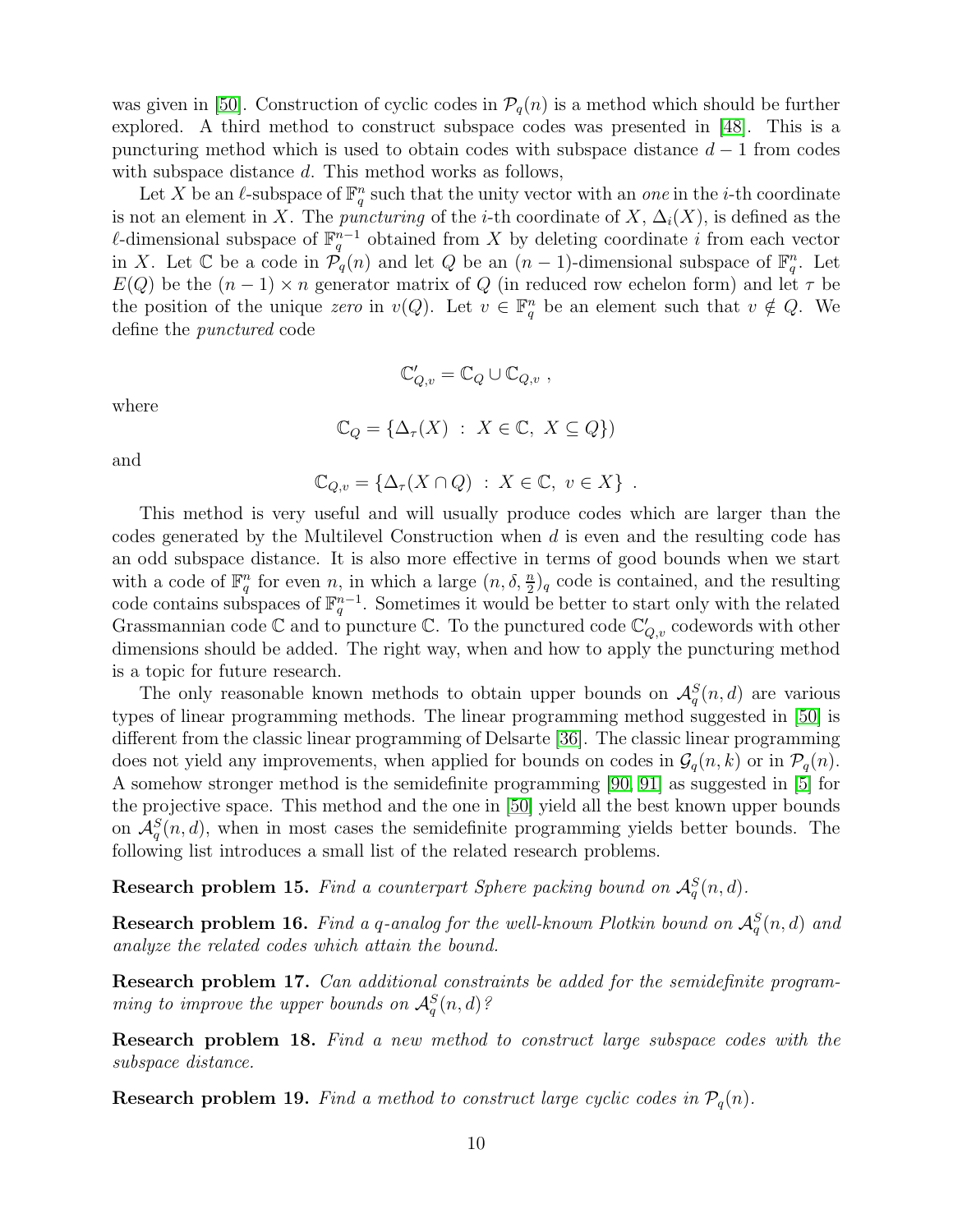<span id="page-10-0"></span>**Research problem 20.** Compile a table with lower and upper bounds on  $\mathcal{A}_q^S(n,d)$  for small  $q, n, \text{ and } d.$ 

Let's consider Research problem [20](#page-10-0) for  $q = 2$  and  $4 \leq n \leq 7$ .  $\mathcal{A}_2^S(n,1) = |\mathcal{P}_q(n)|$  and  $\mathcal{A}_2^S(n,2) = \sum_{\text{even }k} \begin{bmatrix} n \\ k \end{bmatrix}$  $\mathcal{A}_{k}^{S}(n, 2) = \frac{|\mathcal{P}_{q}(n)|}{2}$  for odd n.  $\mathcal{A}_{2}^{S}(4, 3) = \mathcal{A}_{2}^{S}(4, 4) = 5$ , where the lower bound is derived from a spread (see Section [7\)](#page-17-0) and the upper bound is obtain using trivial analysis. It was proved that  $\mathcal{A}_2^S(5,3) = 18$  in [\[50\]](#page-32-3), by Theorem [4](#page-10-1) we have  $\mathcal{A}_2^S(5,4) = 9$ , and it is easy to verify that  $\mathcal{A}_2^S(5,5) = 2$ .  $\mathcal{A}_2^S(6,3) \leq 123$  as was proved in [\[50\]](#page-32-3), where a lower bound of  $\mathcal{A}_2^S(6,3) \geq 85$  was also given. The lower bound can be probably improved considerably by considering the 77 codewords of the  $(6, 2, 3)_2$  code reported in [\[71\]](#page-33-2) and adding to it subspaces with dimensions 2 and 4. The actual code size should be found by using a computer search. We leave it as we leave other basic computations which follow to the interested reader.  $\mathcal{A}_{2}^{S}(6,4) = \mathcal{A}_{2}(6,2,3)$  and  $\mathcal{A}_{2}^{S}(6,5) = \mathcal{A}_{2}(6,6) = \mathcal{A}_{2}(6,3,3) = 9$ .  $\mathcal{A}_2^S(7,3) \leq 776$  by using semidefinite programming as was proved in [\[5\]](#page-29-1). The lower bound  $\mathcal{A}_2^S(7,3) \geq 584$  is obtained by puncturing the  $(8,2,4)_2$  code of size 4797 [\[49\]](#page-32-6) and adding to it the null space and  $\mathbb{F}_2^7$ . It is not difficult to verify based on previous results which were stated that  $330 \leq \mathcal{A}_2^S(7,4) = \mathcal{A}_2(7,2,3) + 1 \leq 382$ . For the next two cases,  $\mathcal{A}_2^S(7,5)$  and  $\mathcal{A}_2^S(7,6)$  we will provide more detailed and general analysis.

<span id="page-10-2"></span>**Lemma 1.** If  $\mathbb C$  is a  $(2n+1,n,n+1)$  code of size  $2^{n+1}+1$  then each one-dimensional subspace of  $\mathbb{F}_2^{2n+1}$  is contained in one of its codewords.

*Proof.* Assume the contrary, i.e. that no subspace of  $\mathbb C$  contains a given vector  $v \in \mathbb{F}_2^{2n+1}$ . Let V be the one-dimensional subspace of  $\mathbb{F}_2^n$  which contains v. Hence,  $\mathbb{C}^{\perp}$  is an  $(2n+1, n, n)_2$ code of size  $2^{n+1}+1$  in which no codeword is contained in the  $(2n)$ -dimensional subspace  $V^{\perp}$ . Therefore, for each codeword  $X \in \mathbb{C}^{\perp}$  we have  $dim(X \cap V^{\perp}) = n-1$  and  $|X \cap (\mathbb{F}_2^{2n+1} \setminus V^{\perp})|$  =  $2^{n-1}$ . Clearly, for each two codewords  $X, Y \in \mathbb{C}^{\perp}$  we have  $\dim(X \cap Y) = 0$ . Therefore,

$$
2^{2n} = |\mathbb{F}_2^{2n+1} \setminus V^{\perp}| \ge |\bigcup_{X \in \mathbb{C}^{\perp}} (X \cap V^{\perp})| = \sum_{X \in \mathbb{C}^{\perp}} 2^{n-1} = 2^{2n} + 2^{n-1}
$$

a contradiction.

By Lemma [1,](#page-10-2) since  $A_2(2n+1, n, n+1) = A_2(2n+1, n, n) = 2^{n+1} + 1$  (see Theorem [11\)](#page-18-1), and simple distance analysis (we also have to use the orthogonal complement code) we have

<span id="page-10-1"></span>**Theorem 4.**  $\mathcal{A}_2^S(2n+1, 2n) = 2^{n+1} + 1$ .

Theorem 5.  $2^{n+2} + 1 \leq \mathcal{A}_2^S(2n+1, 2n-1) \leq 2^{n+2} + 2$ .

Proof. The upper bound is implied by the same arguments as the ones for the proof of Theorem [4.](#page-10-1)

The lower bound is derived by puncturing a  $(2n+2, n, n+1)$ <sub>2</sub>  $\mathbb{C}^{\text{MRD}}$  code  $\mathbb C$  and adding one codeword to the punctured code.

The size of  $\mathbb{C}$  is  $2^{2n+2}$  and all the  $2^{n+1}-1$  nonzero vectors of  $\mathbb{F}_2^{2n+2}$  which start with  $n+1$ zeroes are not contained in any codeword of  $\mathbb{C}$ . Each other nonzero vector of  $\mathbb{F}_2^{2n+2}$  is con-tained in the same number of codeword (see [\[49\]](#page-32-6)). Each codeword contains  $2^{n+1} - 1$  nonzero

□

,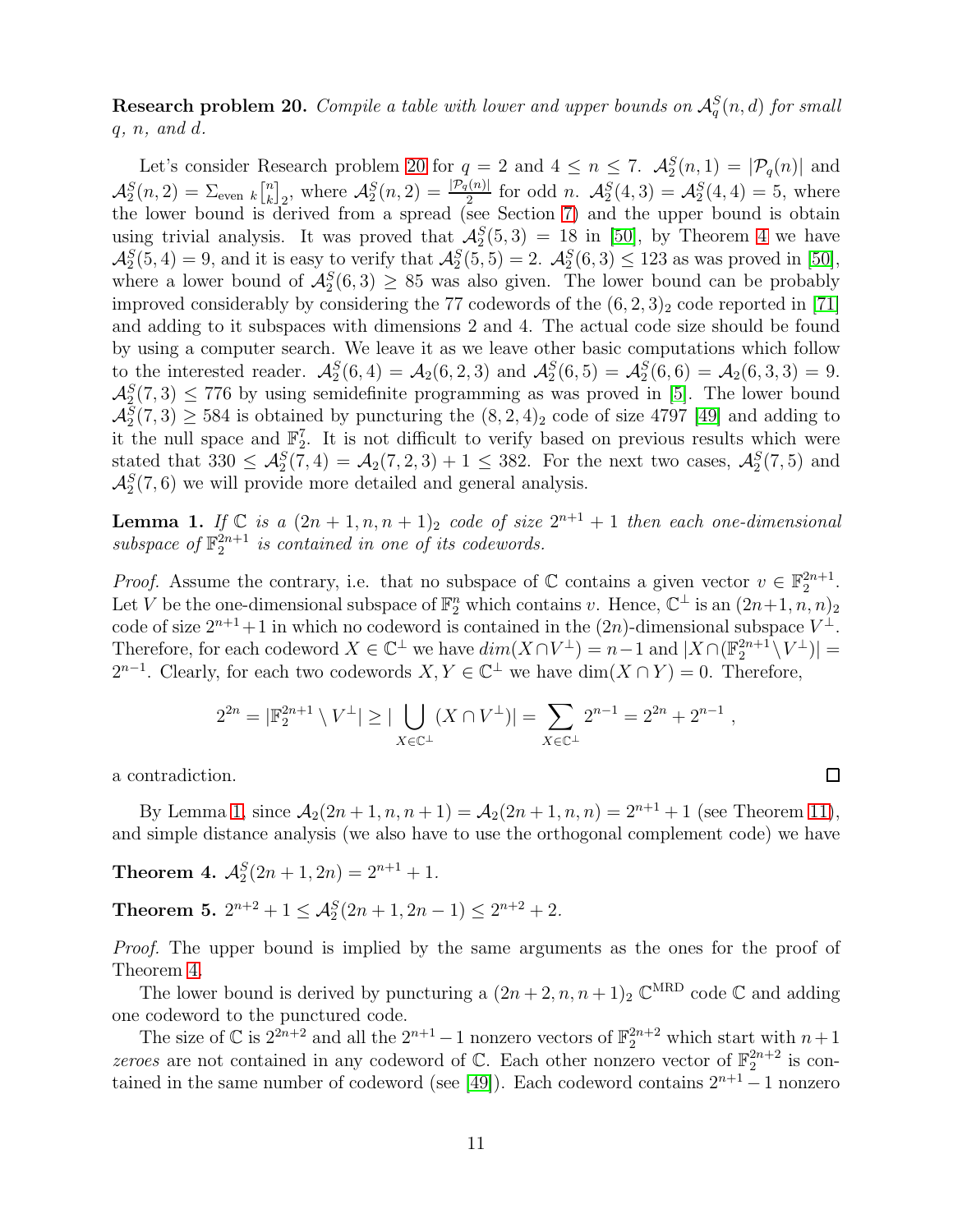vectors of  $\mathbb{F}_2^{2n+1}$ . Hence, each of these  $2^{2n+2}-2^{n+1}$  vectors is contained in  $\frac{2^{2n+2}(2^{n+1}-1)}{2^{2n+2}-2^{n+1}}$  $\frac{2^{2n+2}(2^{n+1}-1)}{2^{2n+2}-2^{n+1}}=2^{n+1}$ codewords of C.

Now, we compute the number of  $(2n + 1)$ -dimensional subspaces of  $\mathbb{F}_2^{2n+2}$  which contain a given  $(n + 1)$ -dimensional subspace X of  $\mathbb{F}_2^{n+1}$ . The number of such  $(2n + 1)$ -dimensional subspaces is

$$
\frac{(2^{2n+2}-2^{n+1})(2^{2n+2}-2^{n+2})\,\cdots\,(2^{2n+2}-2^{2n})}{(2^{2n+1}-2^{n+1})(2^{2n+1}-2^{n+2})\,\cdots\,(2^{2n+1}-2^{2n})}=\frac{(2^{2n+2}-2^{n+1})2^{n-1}}{2^{2n+1}-2^{2n}}=2^{n+1}-1.
$$

Hence, the number of  $(2n+1)$ -dimensional subspaces which do not contain all the  $2^{n+1}-1$ nonzero vectors of  $\mathbb{F}_2^{2n+2}$  which start with  $n+1$  zeroes is  $2^{2n+2}-1-(2^{n+1}-1)=2^{2n+2}-2^{n+1}$ .

Therefore, there exists at least one  $(2n + 1)$ -dimensional subspace Q of  $\mathbb{F}_2^{2n+2}$  which contains  $\frac{2^{2n+2}(2^{n+1}-1)}{2^{2n+2}-2^{n+1}}$  $\frac{2^{2n+2}(2^{n+1}-1)}{2^{2n+2}-2^{n+1}} = 2^{n+1}$  codewords ( $(n+1)$ -dimensional subspaces) of  $\mathbb{C}$ .

Thus, the punctured code  $\mathbb{C}'_{Q,v}$ , where v is any nonzero vector not in Q has size  $2^{n+2}$ . To  $\mathbb{C}'_{Q,v}$  we can add either any n-dimensional subspace which contains all the  $2^n - 1$  vectors which start with *n zeroes* or any  $(n + 1)$ -dimensional subspace which contains all these vectors, without damaging the minimum subspace distance.

 $\Box$ 

Thus,  $2^{n+2} + 1 \leq \mathcal{A}_2^S(2n+1, 2n-1) \leq 2^{n+2} + 2$ .

Note, that for any k for which  $A_2(2n + 2, n, n + 1) \ge (2n + 3)^2 - 2^n$  (see Research problem [12\)](#page-6-0) we will have  $A_2^S(2n + 1, 2n - 1) \leq 2^{n+2} + 2$ .

**Research problem 21.** Find good bounds on the size of the  $(n,d)_{q}^{S}$  code,  $d = 2\delta + 1$ , which contains subspaces only with dimension k and  $k-1$ , where  $\delta + 2 \leq k \leq \lceil \frac{n}{2} \rceil$ .

**Research problem 22.** Find good bounds on the size of the  $(2k, d)_q^S$  code, d odd, which contains subspaces only with dimensions  $k - 1$ , k, and  $k + 1$ .

**Research problem 23.** Find a  $(7,5)_2^S$  code with 34 codewords or prove that  $\mathcal{A}_2^S(7,5) < 34$ .

Research problem 24. Determine whether  $\mathcal{A}_2^S(2n+1, 2n-1) = 2^{n+2} + 1$  or  $\mathcal{A}_2^S(2n+1)$  $1, 2n - 1$ ) =  $2^{n+2} + 2$ .

**Research problem 25.** What is the size of the largest equidistant  $(n,d)_{q}^{S}$  code?

**Research problem 26.** Is the size of the largest equidistant  $(n,d)_{q}^{S}$  code is greater by one from the size of the largest equidistant  $(n, \frac{\pi}{2})$  $(\frac{n}{2},d)_q$  code?

Another question of interest is the existence question of perfect subspace codes with the subspace distance. It was proved in [\[50\]](#page-32-3) that such codes do not exist. The Johnson space and the Grassmann space admit diameter-perfect codes [\[4\]](#page-29-2). All such diameter-perfect codes are optimal for their parameters. Unfortunately, the definition of diameter-perfect codes does not extend to the projective space  $P_q(n)$ , since the size of a sphere in  $P_q(n)$  depends on its center.

Research problem 27. Can one define another type of perfect codes in the projective space, so that certain optimal codes become "perfect" under this definition?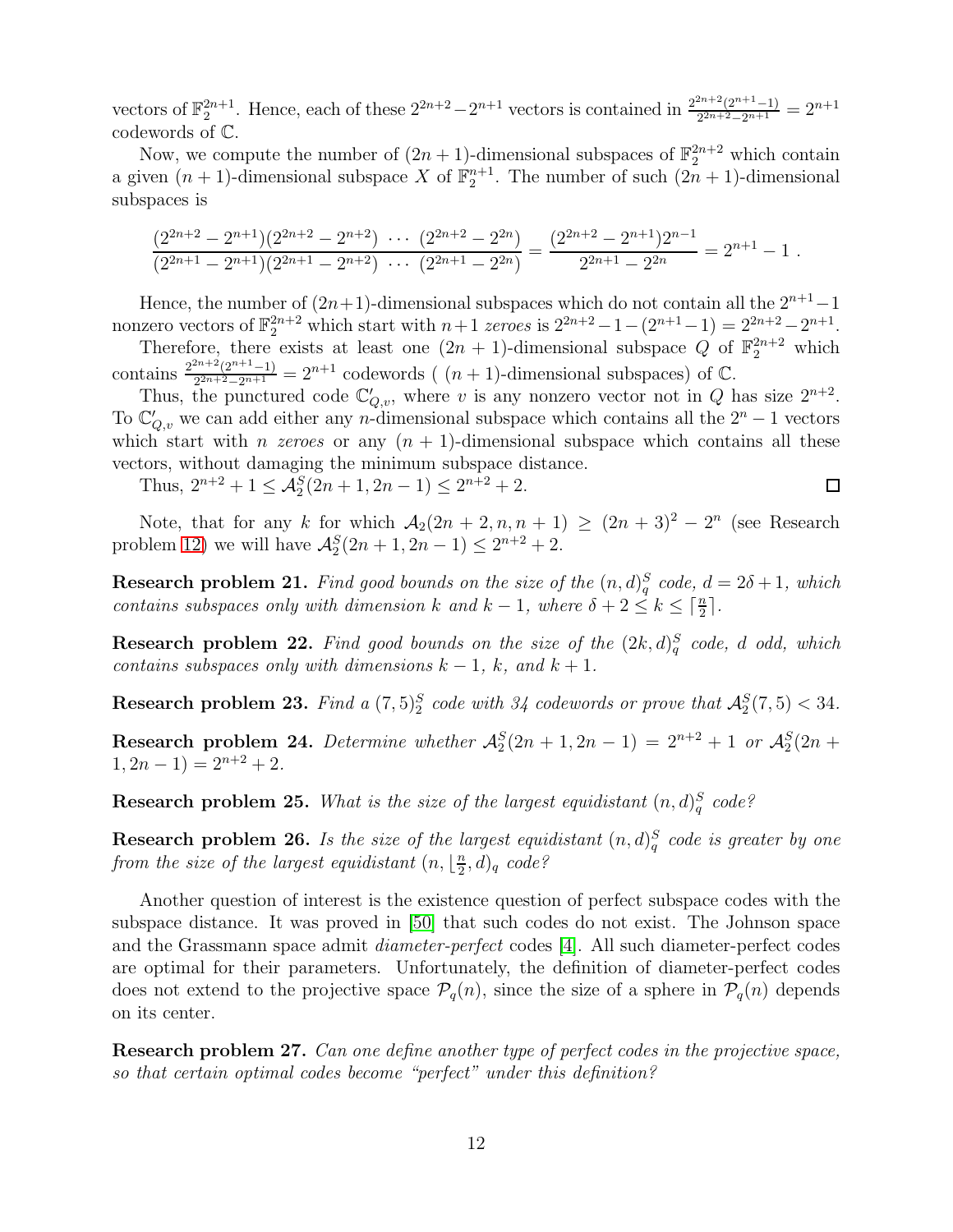## <span id="page-12-0"></span>5 The Injection Metric

An  $(n, d)_q^I$  code is a subspace code in  $\mathcal{P}_q(n)$  with minimum injection distance d. The injection distance is the one which is more useful, than the subspace distance, from a practical point of view [\[99\]](#page-35-10). Let  $\mathcal{A}_q^I(n, d)$  denote the maximum number of codewords in an  $(n, d)_q^I$  code. The injection distance is the q-analog of the asymmetric distance [\[68\]](#page-33-8). Also, the related graph  $G(\mathcal{P}_q^I(n))$  is not distance regular which makes the analysis of some bounds more difficult as in the case of the subspace distance and the related graph  $G(\mathcal{P}_q^S(n))$ . Similarly to the Grassmannian codes and the subspace codes with the subspace distance, we can generate a large code for the injection metric by using the Multilevel Construction, where our skeleton code is a binary code with the asymmetric distance  $[68]$ . Instead of Hamming distance d for the skeleton code in the Multilevel Construction, we use asymmetric distance  $\delta$ . Large asymmetric codes can be found for example in [\[42,](#page-32-1) [47,](#page-32-2) [94\]](#page-35-0). Puncturing is also useful to obtain good codes with the injection distance. But, puncturing constant dimension codes yields the same subspace codes with the injection distance as the ones with the subspace distance. Therefore, puncturing might be useful, to obtain good codes with the injection distance, when we start from a subspace code with the injection distance which is larger then the related code with the subspace distance. Another option is to puncture a Grassmannian code and to the punctured code, codewords with permitted dimensions (by the required injection distance) are added. We note that the permitted dimensions are more dense than in the case of a similar subspace code with the subspace distance. This will be further demonstrated and explained at the end of this section. Also, as in the case of the subspace distance, classic lower bounds such as the Gilbert-Varshamov bound were developed in [\[55,](#page-32-8) [68\]](#page-33-8). As for upper bounds, a linear programming was developed in [\[3\]](#page-29-3), and in [\[5\]](#page-29-1) there is a modification of the linear programming given in [\[50\]](#page-32-3). A semidefinite programming bound was also given in [\[5\]](#page-29-1) and it was shown that the bounds obtained are very similar to those obtained by linear programming.

**Research problem 28.** Find a counterpart Sphere packing bound on  $\mathcal{A}_q^I(n,d)$ .

<span id="page-12-1"></span>**Research problem 29.** Compile a table with lower and upper bounds on  $\mathcal{A}_q^I(n,d)$  for small  $q, n, \text{ and } d.$ 

Research problem 30. Find a new method to construct large subspace codes with the injection distance, which differ from the ones used for subspace codes with the subspace distance.

Research problem 31. Make a comprehensive comparison between the injection metric and the subspace metric, beyond consequences related to the asymmetric distance and the Hamming distance, respectively.

For very small values of n related to a given injection distance d, the tables of Research problems [20](#page-10-0) and [29](#page-12-1) are very similar. For example, while  $\mathcal{A}_2^S(4,4) = 5$ , the related bound for the injection distance is  $\mathcal{A}_2^I(4,2) = 7$  since we can add the null space and  $\mathbb{F}_2^4$  to five subspaces of dimension two (since subspace codes with injection distance d can be denser than their related subspace codes with subspace distance  $2d-1$ ). But, in some cases, we can find much larger codes with nice structure for the injection distance. As an example we consider  $n = 6$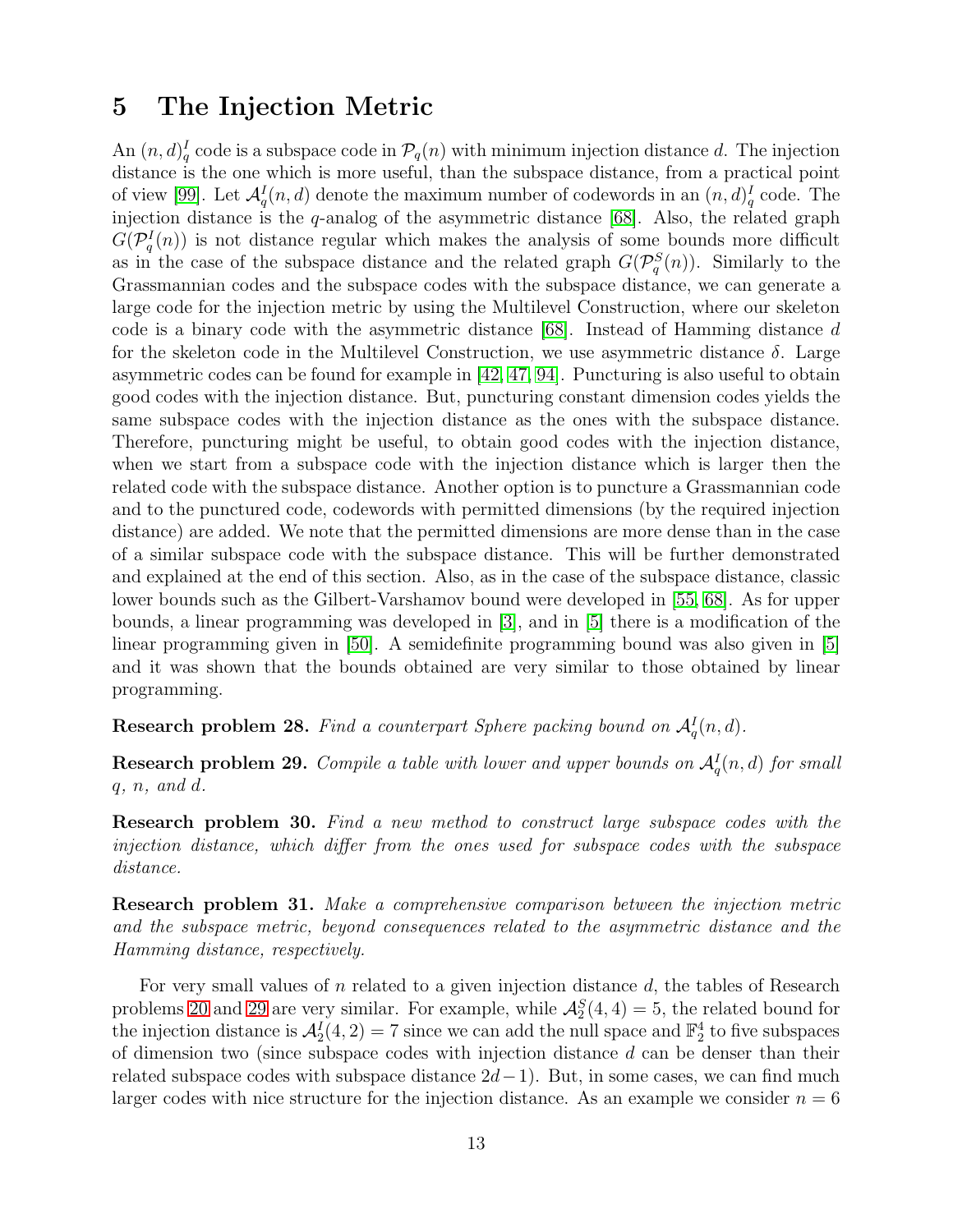and injection distance 2. Let  $\alpha$  be a root of  $x^6 + x + 1$ , and use this primitive polynomial to generate  $\mathbb{F}_{64}$ . Consider the code C in  $\mathcal{P}_2(6)$  which consists of all the cyclic shifts of

$$
\{0, \alpha^0, \alpha^{21}, \alpha^{42}\},
$$
  

$$
\{0, \alpha^0, \alpha^1, \alpha^4, \alpha^6, \alpha^{16}, \alpha^{24}, \alpha^{33}\},
$$

and

$$
\{0, \alpha^0, \alpha^1, \alpha^6, \alpha^8, \alpha^{18}, \alpha^{21}, \alpha^{22}, \alpha^{27}, \alpha^{29}, \alpha^{39}, \alpha^{42}, \alpha^{43}, \alpha^{48}, \alpha^{50}, \alpha^{60}\}.
$$

To the 105 subspaces obtained in this process we add the null space and  $\mathbb{F}_2^6$  to obtain a cyclic  $(6,2)^I_2$  code of size 107 which implies that  $\mathcal{A}_2^I(6,2) \geq 107$ , which is much better than what we can obtain for a related  $(6,3)_2^S$  code. The upper bounds in both cases are very similar, since by linear programming we have  $\mathcal{A}_2^I(6,2) \leq 125$ , while  $\mathcal{A}_2^S(6,2) \leq 123$ .

**Research problem 32.** Find good bounds on the size of a  $(2k, d)_q^I$  code, d odd, which contains subspaces only with dimensions  $k-1$ , k, and  $k+1$ . Compare the bounds with the related bounds on the large size of a  $(2k, 2d-1)_{q}^{S}$  code.

<span id="page-13-0"></span>Research problem 33. Find large cyclic subspace codes with the injection distance.

## 6 q-Analog of Steiner Systems

A Steiner system  $S(t, k, n)$  is a collection S of k-subsets from an n-set N such that each t-subset of  $\mathcal N$  is contained in exactly one element of S. Steiner systems were subject to an extensive research in combinatorial designs [\[33\]](#page-31-6). A Steiner system is also equivalent to an optimal constant weight codes in the Hamming scheme.

Cameron [\[25,](#page-31-7) [26\]](#page-31-8) and Delsarte [\[37\]](#page-31-9) have extended the notions of block design and Steiner systems to vector spaces. A *Steiner structure*  $(q\text{-}Steiner system) \mathcal{S}_q(t, k, n)$  is a collection S of elements from  $\mathcal{G}_q(n, k)$  (called *blocks*) such that each element from  $\mathcal{G}_q(n, t)$  is contained in exactly one block of S. A Steiner structure  $\mathcal{S}_q(t, k, n)$  is a constant dimension code which attains the bound of  $A_q(n, k-t+1, k)$ . Similarly, to Steiner systems, simple necessary divisibility conditions for the existence of a given Steiner structure are developed [\[93\]](#page-35-11).

<span id="page-13-1"></span>**Theorem 6.** If a Steiner structure  $\mathbb{S}_q(t, k, n)$  exists then for each i,  $1 \le i \le t-1$ , a Steiner structure  $\mathbb{S}_q(t-i, k-i, n-i)$  exists.

**Corollary 1.** If a Steiner structure  $\mathbb{S}_q(t, k, n)$  exists then for all  $0 \le i \le t - 1$ .

$$
\frac{\left[n-i\right]_q}{\left[k-i\right]_q}
$$

must be integers.

Steiner structures and Steiner systems are highly related. In [\[52,](#page-32-9) [93\]](#page-35-11) there are some constructions of Steiner systems derived from Steiner structures. Further research on Steiner structures seems to be fascinating, but also extremely difficult. We list some interesting, but probably very difficult research problems.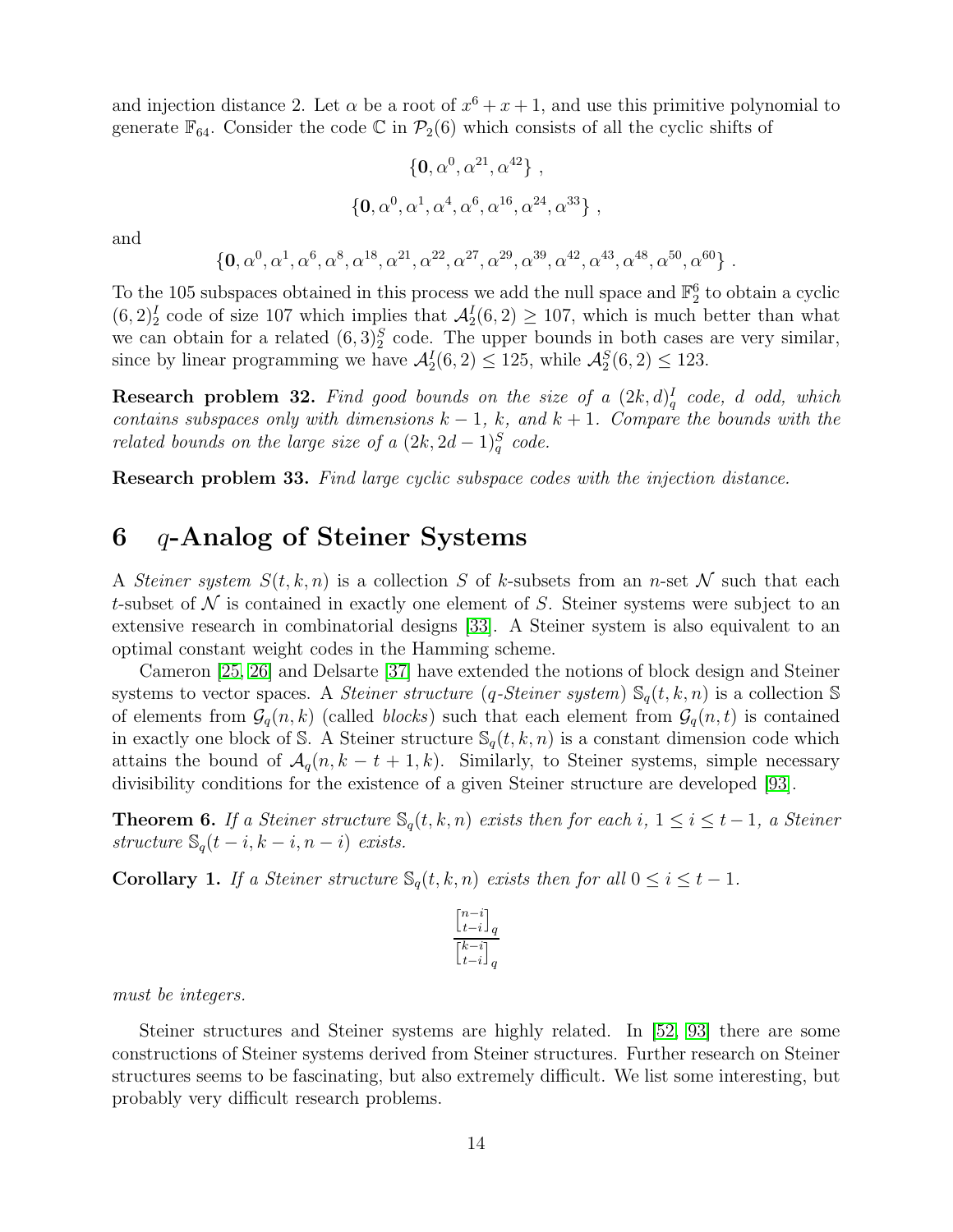**Research problem 34.** Let  $\mathcal{S}$  be a Steiner structure  $\mathcal{S}_q(t, k, n)$ . Find new sets of parameters  $t' < k' < n'$  for which there exists a Steiner system  $S(t', k', n')$  derived from S.

Research problem 35. Are there more Steiner structures embedded in a Steiner structure  $\mathbb{S}_{q}(t, k, n)$ , except from the ones implied by Theorem [6.](#page-13-1)

Until recently, the only known Steiner structures  $\mathcal{S}_q(t, k, n)$  were either trivial or for  $t = 1$ , where such structures exist if and only if  $k$  divides  $n$ . These are called spreads and they will be discussed in the next section. Thomas [\[107\]](#page-35-12) showed that certain kind of Steiner structures  $\mathbb{S}_2(2,3,7)$  cannot exist. Metsch [\[81\]](#page-34-4) conjectured that nontrivial Steiner structures with  $t \geq 2$  do not exist. Steiner structures appear also in connection of diameter perfect codes in the Grassmann scheme. It was proved in [\[4\]](#page-29-2) that the only diameter perfect codes in the Grassamnn scheme are the  $q$ -Steiner systems. The following theorem given in [\[52\]](#page-32-9) has given more indication that finding Steiner structures with  $t \geq 2$  would be a very difficult task.

<span id="page-14-0"></span>**Theorem 7.** If there exists a Steiner structure  $\mathbb{S}_2(2, k, n)$  then there exists a Steiner system  $S(3, 2^k, 2^n)$ .

As a consequence of Theorem [7,](#page-14-0) we have that if there exists a Steiner structure  $\mathbb{S}_2(2,3,7)$ then there exists a Steiner system  $S(3,8,128)$ . The existence of a Steiner system  $S(3,8,128)$ is an open problem, which might strengthen the conjecture that a Steiner structure  $\mathbb{S}_2(2,3,7)$ does not exist.

Recently, the first Steiner structure  $\mathbb{S}_{q}(t, k, n)$  with  $t \geq 2$  was found. This is a Steiner structure  $\mathbb{S}_2(2,3,13)$  which have a large automorphism group [\[18\]](#page-30-3). We will describe this group in terms of two mappings and an equivalence relation defined on k-dimensional subspaces. Let  $\alpha$  be a primitive element in  $\mathbb{F}_{q^n}$  and define the following two mappings

The Frobenius mapping  $\Upsilon_{\ell}$ ,  $0 \leq \ell \leq n-1$ ,  $\Upsilon_{\ell} : \mathbb{F}_{q^n} \setminus \{0\} \to \mathbb{F}_{q^n} \setminus \{0\}$  is defined by  $\Upsilon_{\ell}(x) \stackrel{\text{def}}{=} x^{q^{\ell}}$  for each  $x \in \mathbb{F}_{q^n} \setminus \{0\}.$ 

The cyclic shift mapping  $\Phi_j$ ,  $0 \leq j \leq q^n - 2$ ,  $\Phi_j$ :  $\mathbb{F}_{q^n} \setminus \{0\} \to \mathbb{F}_{q^n} \setminus \{0\}$  is defined by  $\Phi_j(\alpha^i) \stackrel{\text{def}}{=} \alpha^{i+j}$ , for each  $0 \leq i \leq q^n - 2$ .

The two types of mappings  $\Upsilon_{\ell}$  and  $\Phi_j$  can be applied on a subset or a subspace, by applying the mapping on each element of the subset or the subspace, respectively. Formally, given two integers  $0 \leq \ell \leq n-1$  and  $0 \leq j \leq q^n - 2$ ,

$$
\Upsilon_{\ell}\{x_1, x_2, \dots, x_r\} \stackrel{\text{def}}{=} \{ \Upsilon_{\ell}(x_1), \Upsilon_{\ell}(x_2), \dots, \Upsilon_{\ell}(x_r) \},
$$
  

$$
\Phi_j \{x_1, x_2, \dots, x_r\} \stackrel{\text{def}}{=} \{ \Phi_j(x_1), \Phi_j(x_2), \dots, \Phi_j(x_r) \}.
$$

We define the following equivalence relation  $\tilde{E}$  on the subspaces of  $\mathcal{G}_q(n, k)$ .

 $(X, Y) \in \tilde{E}$  if there exist two integers,  $\ell_1$ ,  $j_1$ , such that  $Y = \Phi_{j_1}(\Upsilon_{\ell_1}(X))$ .

In [\[18\]](#page-30-3) Steiner structures  $\mathcal{S}_q(t, k, n)$ , in which a k-dimensional subspace X is contained in the system if all its equivalence class, under the equivalence relation  $E$ , is contained in the structure, are considered. Such structures can be described with a relatively small number of representatives. The Steiner structure  $\mathbb{S}_2(2,3,13)$  constructed in [\[18\]](#page-30-3) was constructed in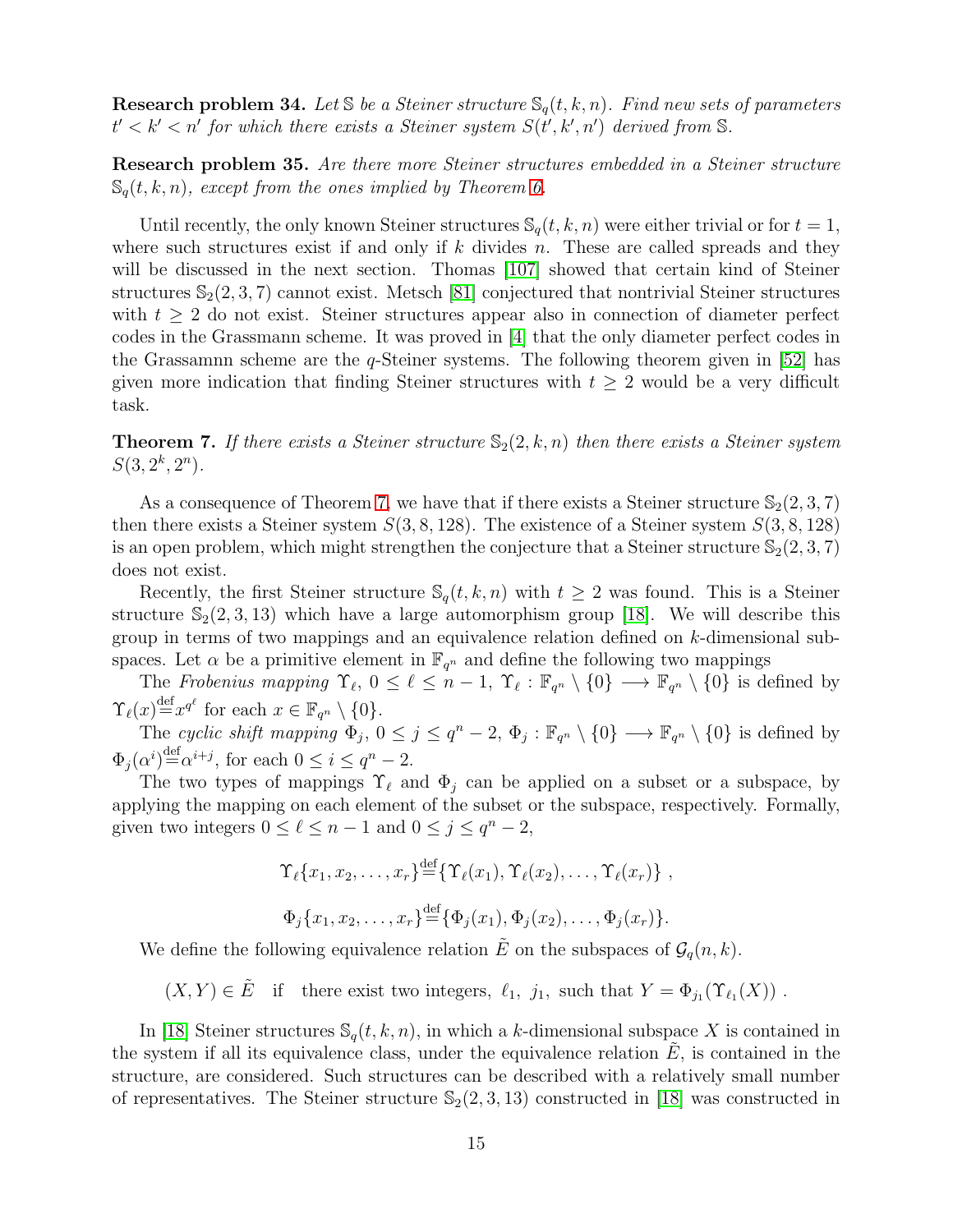this way and only 15 representatives describe the whole system. The knowledge on q-Steiner systems is very small and there are many more research problems for future research. As we noted before, these problems are probably extremely difficult. The next few problems to consider are as follows.

**Research problem 36.** Prove or disprove that a q-Steiner system  $\mathbb{S}_2(2,3,7)$  exists.

**Research problem 37.** Construct more q-Steiner systems  $\mathbb{S}_2(2,3,n)$ , where  $n \equiv 1 \pmod{6}$ is a prime.

**Research problem 38.** By using the equivalence relation  $\hat{E}$ , develop the theory and find an example of a q-Steiner system  $\mathbb{S}_2(2, 4, n)$  for some n; and  $\mathbb{S}_q(2, 3, n)$  for some  $q > 2$  and some n.

Research problem 39. Find parameters for which the necessary conditions for the existence conditions for a q-Steiner systems  $\mathbb{S}_q(t, k, n)$  are satisfied, but the systems do not exist.

Research problem 40. Find new necessary conditions for the existence of q-Steiner systems.

We conclude this section with a method that can lead for the construction of a  $q$ -Steiner system  $\mathbb{S}_2(2,3,7)$  or to a proof for its nonexistence. This method will be called the *projections* method and it is described for a general q-Steiner system  $\mathbb{S}_{q}(t, k, n)$ .

We start by assuming that S is a q-Steiner system  $\mathcal{S}_q(t, k, n)$ . Each r-dimensional subspace Z of  $\mathbb{F}_q^n$  will be represented by an  $n \times \frac{q^r-1}{r-1}$  matrix whose columns represent the nonzero vectors contained in Z, where the leading nonzero element in a vector is an one. For a given  $\rho$ ,  $1 \leq \rho \leq n$ , we construct a system  $\mathbb{S}_{\rho}$ , which consists of the projections of the first  $\rho$  rows of each subspace of S. Each  $\rho \times \frac{q^r-1}{r-1}$  matrix formed in this way represents an  $\ell$ -dimensional subspace of  $\mathbb{F}_q^{\rho}$  for some  $\ell, 0 \leq \ell \leq \min\{\rho, k\}.$  Similarly, the projection of the first  $\rho$  rows in a t-dimensional subspace is an  $\ell$ -dimensional subspace of  $\mathbb{F}_q^{\rho}$  for some  $\ell, 0 \leq \ell \leq \min\{\rho, t\}.$ For each  $i, 0 \leq i \leq \min\{\rho, k\},\$  we have  $\lceil \frac{\rho}{i} \rceil$  $\binom{p}{i}_q$  variables. A variable  $a_Y$  for each *i*-dimensional subspace Y of  $\mathbb{F}_q^{\rho}$ . The value of a variable is the number of times the related *i*-dimensional subspace appears in the system  $\mathbb{S}_{\rho}$ . For each  $i, 0 \leq i \leq \min\{\rho, t\}$ , we generate  $\lceil \frac{\rho}{i} \rceil$  $\begin{bmatrix} \rho \\ i \end{bmatrix}_q$  equations. An equation for each *i*-dimensional subspace of  $\mathbb{F}_q^{\rho}$ . Let X be such an *i*-dimensional subspace of  $\mathbb{F}_q^{\rho}$ . Let  $\delta_X$  the number of distinct ways to complete X into a t-dimensional subspace of  $\mathbb{F}_q^n$ . Let  $\Gamma_{X,Y}$  be the number of times that X is contained in an  $\ell$ -dimensional subspace Y of  $\mathbb{F}_q^{\rho}$ such that  $i \leq \ell$  (taking into account that X is completed into a t-dimensional subspace and Y is completed into a k-dimensional subspace). For each such *i*-dimensional subspace X we generate the equation

$$
\delta_X = \sum_{\substack{Y \in \mathbb{F}_q^{\rho} \\ \dim X \leq \dim Y}} \Gamma_{X,Y} a_Y.
$$

If the system of equations does not have a nonnegative integer solution then a  $q$ -Steiner system  $\mathbb{S}_q(t, k, n)$  does not exist.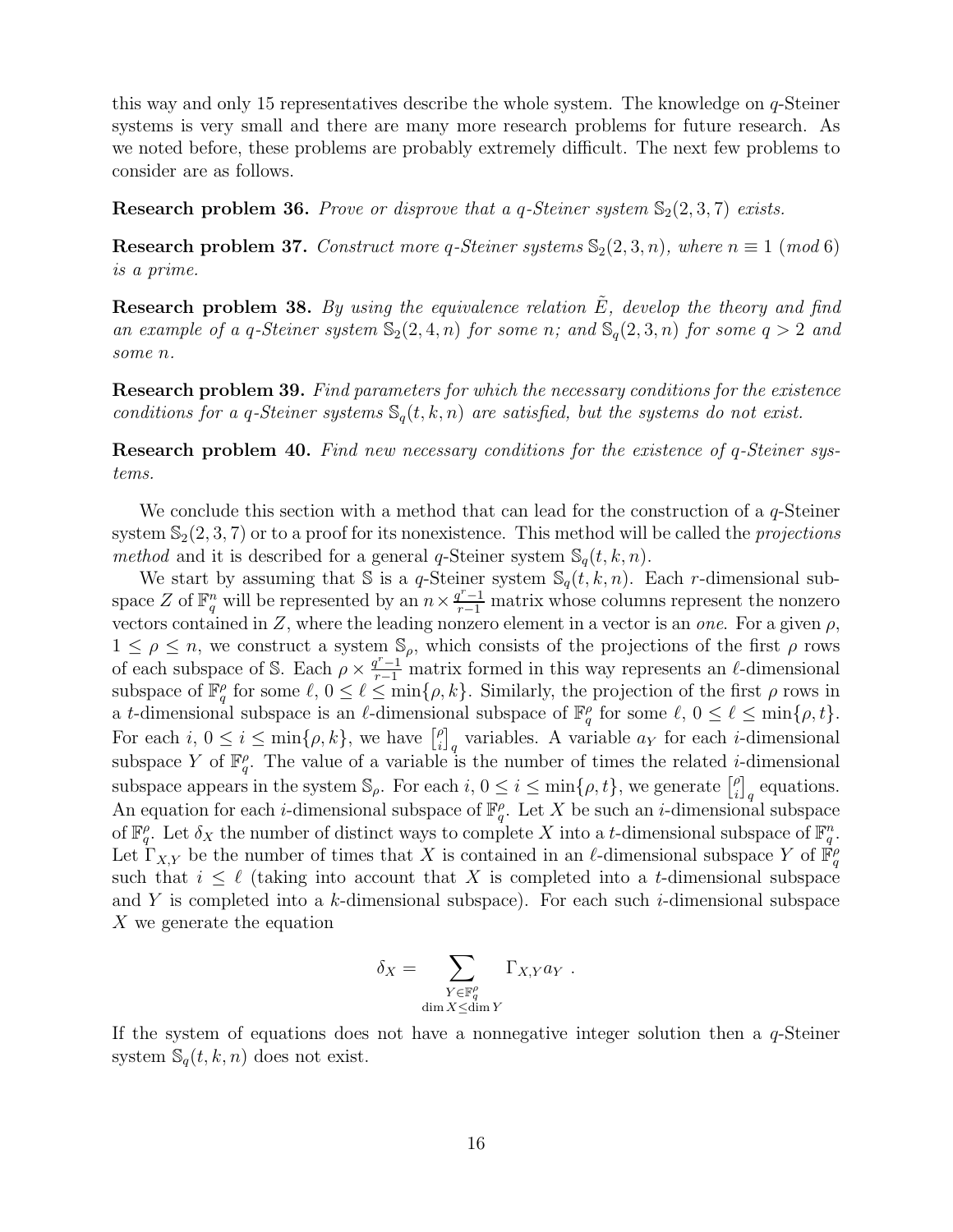**Example 1.** Let  $n = 7$ ,  $k = 3$ ,  $t = 2$ , and  $\rho = 2$ . Let  $a_0$  be the variable for the null space  $X_0$ . Let  $a_1$ ,  $a_2$ ,  $a_3$  be the variable for the one-dimensional subspaces of  $\mathbb{F}_2^2$ ,  $X_1 =$  $\int 0$ 1  $\mathcal{L}$ ,  $X_2 =$  $\int_1$  $\overline{0}$  $\mathcal{L}$ ,  $X_3 =$  $\int_1$ 1  $\mathcal{L}$ , respectively. Let  $a_4$  be the variable for the two-dimensional  $subspace X_4 =$  $\left\{\n\begin{array}{cc}\n0 & 1 & 1 \\
1 & 0 & 1\n\end{array}\n\right\}$  of  $\mathbb{F}_2^2$ . One can easily verify that  $\delta_{X_0} = \begin{bmatrix} 5 \\ 2 \end{bmatrix}$  $\left[\frac{5}{2}\right]_2 = 155, \ \delta_{X_1} = \delta_{X_2} =$  $\delta_{X_3} = \binom{32}{2}$  $\binom{32}{2} = 496$ , and  $\delta_{X_4} = 32^2 = 1024$ . Note, that  $\binom{5}{2}$  $\frac{5}{2}$ <sub>2</sub> + 3 $\binom{32}{2}$  $\binom{32}{2} + 32^2 = \binom{7}{2}$  $\begin{bmatrix} 7 \\ 2 \end{bmatrix}$  = 2667. Now, let  $Y_i = X_i$  for  $0 \le i \le 4$ . We now have  $\Gamma_{X_0,Y_0} = 7$ ,  $\Gamma_{X_0,Y_i} = 1$ ,  $\Gamma_{X_i,Y_i} = 6$ ,  $\Gamma_{X_i,Y_4} = 1$ , for  $i = 1, 2, 3, \text{ and } \Gamma_{X_4,Y_4} = 4. \text{ For any other } i \text{ and } j \text{ we have } \Gamma_{X_i,Y_i} = 0.$ Therefore, we have the following 5 equations:

- 1.  $155 = 7a_0 + a_1 + a_2 + a_3$ .
- 2.  $496 = 6a_1 + a_4$ .
- 3.  $496 = 6a_2 + a_4$ .
- 4.  $496 = 6a_3 + a_4$ .
- 5.  $1024 = 4a_4$ .

This system of equations has exactly one solution,  $a_0 = 5$ ,  $a_1 = a_2 = a_3 = 40$ , and  $a_4 = 256$ .

If  $n = 7$ ,  $k = 3$ ,  $t = 2$ , and  $\rho = 4$  then there are  $\begin{bmatrix} 4 \\ 0 \end{bmatrix}$  $\binom{4}{0}$ <sub>2</sub> +  $\binom{4}{1}$  $\begin{bmatrix} 4 \\ 1 \end{bmatrix}$ <sub>2</sub> +  $\begin{bmatrix} 4 \\ 2 \end{bmatrix}$  $\binom{4}{2}$ <sub>2</sub> +  $\binom{4}{3}$  $\binom{4}{3}_2 = 66$  variables and  $\begin{bmatrix} 4 \\ 0 \end{bmatrix}$  $\begin{bmatrix} 4 \\ 0 \end{bmatrix}$ <sub>2</sub> +  $\begin{bmatrix} 4 \\ 1 \end{bmatrix}$  $\begin{bmatrix} 4 \\ 1 \end{bmatrix}$ <sub>2</sub> +  $\begin{bmatrix} 4 \\ 2 \end{bmatrix}$  $2\binom{4}{2}$  = 51 equations. From the 16 variables which represents the null space and the 15 one-dimensional subspaces exactly one variable should be equal one. If we set one of these 16 variables to one then there is a unique solution to the set of equations. For example, if the variable which represents the null subspace is equal to *one* then each variable out of the 35 variables which represent the 35 two-dimensional subspaces is equal to 4 and each variable out of the 15 variables which represent the 15 three-dimensional subspaces is equal to 16.

If  $n = 7, k = 3, t = 2, \text{ and } \rho = 5 \text{ then there are } \begin{bmatrix} 5 \\ 0 \end{bmatrix}$  $\begin{bmatrix} 5 \\ 0 \end{bmatrix}$ <sub>2</sub> +  $\begin{bmatrix} 5 \\ 1 \end{bmatrix}$  $\begin{bmatrix} 5 \\ 1 \end{bmatrix}$ <sub>2</sub> +  $\begin{bmatrix} 5 \\ 2 \end{bmatrix}$  $\begin{bmatrix} 5 \\ 2 \end{bmatrix}$ <sub>2</sub> +  $\begin{bmatrix} 5 \\ 3 \end{bmatrix}$  $\binom{5}{3}_2 = 342$  variables and  $\begin{bmatrix} 5 \\ 0 \end{bmatrix}$  $\begin{bmatrix} 5 \\ 0 \end{bmatrix}$ <sub>2</sub> +  $\begin{bmatrix} 5 \\ 1 \end{bmatrix}$  $\begin{bmatrix} 5 \\ 1 \end{bmatrix}$ <sub>2</sub> +  $\begin{bmatrix} 5 \\ 2 \end{bmatrix}$  $2\binom{5}{2}$  = 187 equations. A computer program found a large number of solutions to these equations.

If  $n = 7, k = 3, t = 2,$  and  $\rho = 6$  then there are  $\begin{bmatrix} 6 \\ 0 \end{bmatrix}$  $\binom{6}{0}$ <sub>2</sub> +  $\binom{6}{1}$  $\binom{6}{1}$ <sub>2</sub> +  $\binom{6}{2}$  $\binom{6}{2}_2 + \binom{6}{3}$  $\binom{6}{3}_2 = 2110$ variables and  $\begin{bmatrix} 6 \\ 0 \end{bmatrix}$  $\binom{6}{0}$ <sub>2</sub> +  $\binom{6}{1}$  $\binom{6}{1}$ <sub>2</sub> +  $\binom{6}{2}$  $2_{22}^{6}$  = 715 equations. We were not able to handle the system of equations, but this system might be the key to settle the existence question of a  $q$ -Steiner system  $\mathbb{S}_2(2,3,7)$ .

Research problem 41. Finish the projections method to settle the existence problem of a q-Steiner system  $\mathbb{S}_2(2,3,7)$ .

Research problem 42. Find more necessary conditions for the existence of a q-Steiner system  $\mathbb{S}_q(t, k, n)$  by using the projections method.

Research problem 43. Apply the projections method on various parameters for q-Steiner systems  $\mathbb{S}_{q}(t, k, n)$  either to exclude the existence of some systems or to find more insight on the existence question.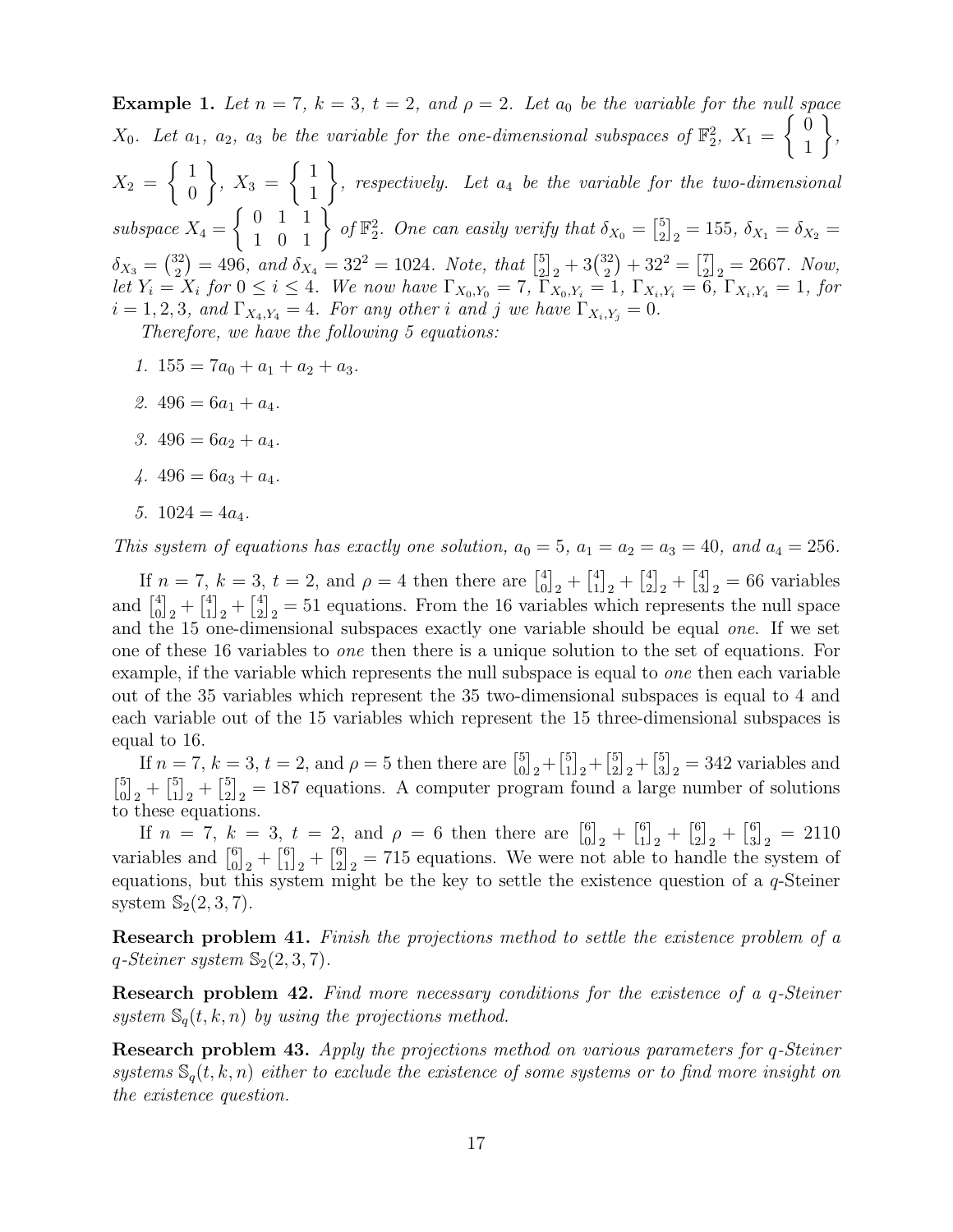## <span id="page-17-0"></span>7 Spreads and Partial Spreads

Two subspaces X, Y of  $\mathcal{P}_q(n)$  are called *disjoint* if their intersection is the null space, i.e.  $X \cap Y = \{0\}$ . A spread S in  $\mathcal{G}_q(n, k)$  is a set of pairwise disjoint subspaces of  $\mathcal{G}_q(n, k)$  in which each one-dimensional subspace of  $P_q(n)$  is a subspace of exactly one element of S. A partial spread S in  $\mathcal{G}_q(n,k)$  is a set of pairwise disjoint subspaces of  $\mathcal{G}_q(n,k)$  in which each one-dimensional subspace of  $\mathcal{P}_q(n)$  is a subspacce of at most one element of S. A spread in the Grassmannian  $\mathcal{G}_q(n,k)$  is clearly a constant dimension code with  $\frac{q^{n-1}}{q^{k-1}}$  $\frac{q^n-1}{q^k-1}$  codewords and minimum Grassmannian distance k. It attains the bound on  $A_q(n, k, k)$  and it is also a q-Steiner system  $\mathbb{S}_q(1,k,n)$ . Any  $(n, k, k)_q$  code is a partial spread. A spread is also a wellknown and important concept in projective geometry. The projective geometry  $PG(n, q)$ consists of  $\frac{q^{n+1}-1}{q-1}$  $\frac{q^{n+1}-1}{q-1}$  points and  $\frac{(q^{n+1}-1)(q^n-1)}{(q^2-1)(q-1)}$  $\frac{(q^{2}-1)(q^{2}-1)}{(q^{2}-1)(q-1)}$  lines. The points are represented by a set of nonzero elements from  $\mathbb{F}_q^{n+1}$ , of maximum size, in which each two elements are linearly independent. Each element x of these  $\frac{q^{n+1}-1}{q-1}$  $q-1$  elements represents  $q-1$  elements of  $\mathbb{F}_q^{n+1}$ which are the multiples of x by the nonzero elements of  $\mathbb{F}_q$ . A line in PG $(n, q)$  consists of  $q + 1$  points. Given two distinct points x and y, there is exactly one line which contains these two points. This line contains x and y and the  $q-1$  points of the form  $\gamma x + y$ , where  $\gamma \in \mathbb{F}_q \setminus \{0\}$ . A point is a 0-subspace in PG $(n, q)$ , a line is a 1-subspace in PG $(n, q)$ , and a k-subspace is constructed by taking a  $(k-1)$ -subspace Y and a point x not on Y and all points that are constructed by a linear combination of x with any set of points from Y. We note that there is a difference of one in the definition between the dimensions of subspaces in projective geometry and subspaces in the projective space (or the Grassmannian). In the sequel, we will continue to use the notation used for the Grassmannian. A  $k$ -spread in  $PG(n, q)$  is a set of pairwise disjoint k-subspaces of  $PG(n, q)$  for which any point of  $PG(n, q)$ is contained in exactly one k-subspace. Such a k-spread is a spread in  $\mathcal{G}_q(n+1, k+1)$ . Spreads and partial spreads are basic concepts which were very well studied in projective geometry. We will not go into all the details, except for some concepts related to spreads which will be discussed in the sections which follow. We already mentioned that a spread in  $\mathcal{G}_q(n, k)$ , where k divides n is a Steiner structure  $\mathcal{S}_q(1, k, n)$ . The value of  $\mathcal{A}_q(n, k, k)$  is of a very special interest. This value has a special interest since  $(n, k, k)_q$  codes have applications as byte-correcting codes [\[43,](#page-32-10) [65\]](#page-33-9). Decoding of such constant dimension codes was considered in [\[58,](#page-33-10) [77\]](#page-34-5)

The known upper and lower bounds on  $\mathcal{A}_q(n, k, k)$  are summarized in the following theorems. The first three well-known theorems can be found in [\[50\]](#page-32-3).

<span id="page-17-1"></span>**Theorem 8.** If k divides n then  $A_q(n, k, k) = \frac{q^n - 1}{q^k - 1}$  $\frac{q^n-1}{q^k-1}$ .

<span id="page-17-3"></span><span id="page-17-2"></span>Theorem 9.  $\mathcal{A}_q(n,k,k) \leq \left\lfloor \frac{q^n-1}{q^k-1} \right\rfloor$  $\left. \frac{q^n-1}{q^k-1} \right| - 1$  if  $n \not\equiv 0 \pmod{k}$ . **Theorem 10.** Let  $n \equiv r \pmod{k}$ . Then, for all q, we have

$$
\mathcal{A}_q(n,k,k) \ge \frac{q^n - q^k(q^r - 1) - 1}{q^k - 1}
$$

We note that one method to obtain the lower bound of Theorem [10](#page-17-3) is to apply the Multilevel Construction. The next theorem was proved in [\[65\]](#page-33-9) for  $q = 2$  and for any other q in  $|9|$ .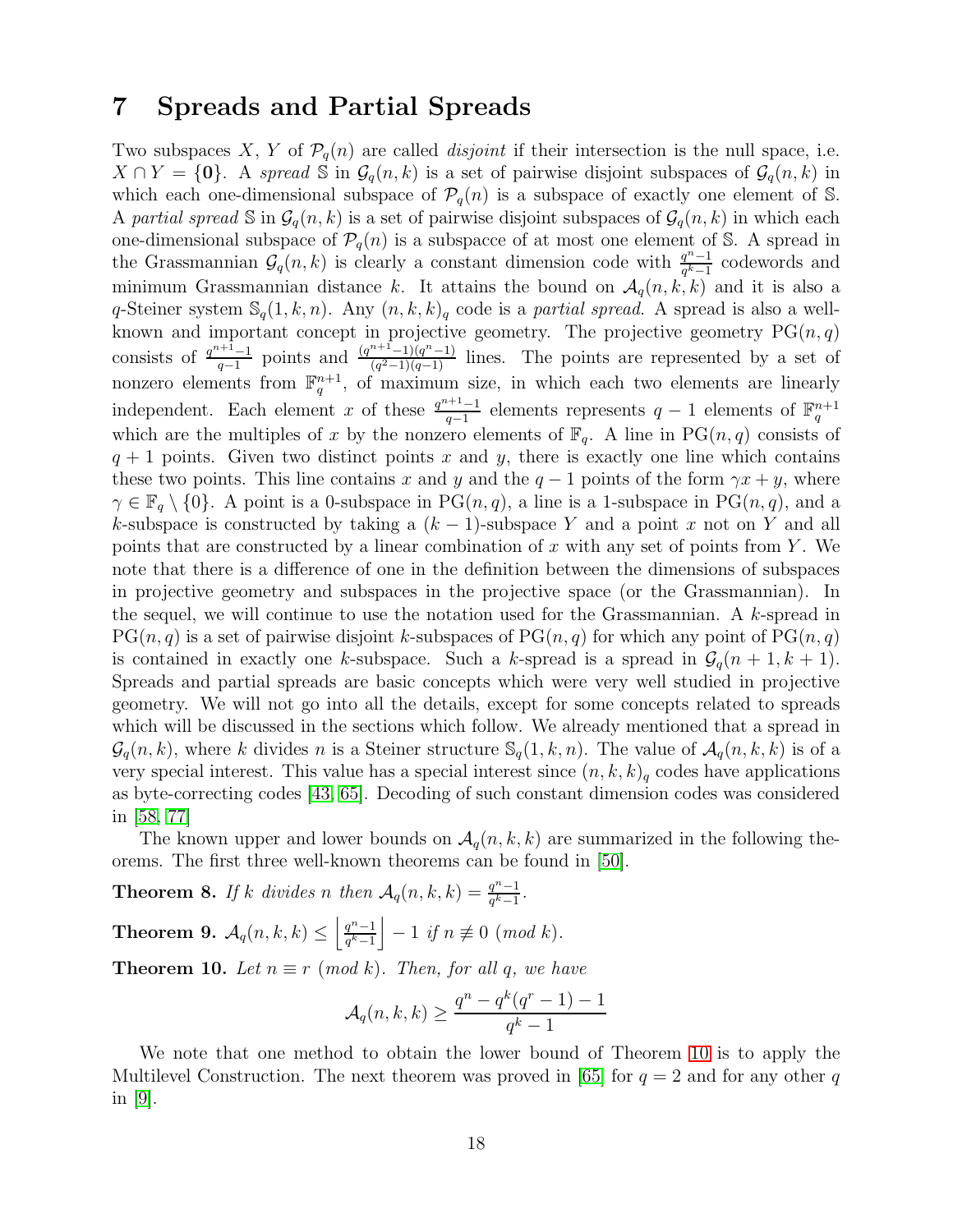<span id="page-18-1"></span>**Theorem 11.** If  $n \equiv 1 \pmod{k}$  then  $\mathcal{A}_q(n, k, k) = \frac{q^n - q}{q^k - 1}$  $\frac{q^n-q}{q^k-1}-q+1=\sum_{i=1}^{\frac{n-1}{k}-1}q^{ik+1}+1.$ 

The bound of Theorem [11](#page-18-1) is attained with  $\mathbb{C}^{MRD}$  to which one subspace is added. By Theorems [8](#page-17-1) and [11,](#page-18-1) the value of  $\mathcal{A}_q(n, 2, 2)$  is known for all values of q and n. Theorem [11](#page-18-1) was extended for the case where  $q = 2$  and  $k = 3$  in [\[41\]](#page-32-7) as follows.

**Theorem 12.** If  $n \equiv c \pmod{3}$  then  $A_2(n, 3, 3) = \frac{2^n - 2^c}{7} - c$ .

The upper bound implied by Theorem [11](#page-18-1) was improved for some cases in [\[39\]](#page-31-10) in which a transformation, of partial spreads into orthogonal arrays of strength two, is considered.

<span id="page-18-2"></span>**Theorem 13.** If  $n = k\ell + c$  with  $0 < c < k$ , then  $\mathcal{A}_q(n, k, k) \leq \sum_{i=0}^{\ell-1} q^{ik+c} - \Omega - 1$ , where  $2\Omega = \sqrt{1 + 4q^k(q^k - q^c)} - (2q^k - 2q^c + 1).$ 

**Research problem 44.** Improve the lower bound on  $A_q(n, k, k)$  given in Theorem [10.](#page-17-3)

**Research problem 45.** Characterize the cases in which the lower bound on  $A_q(n, k, k)$ given in Theorem [10](#page-17-3) is the exact value of  $A_q(n, k, k)$ .

**Research problem 46.** Improve the upper bound on  $A_q(n, k, k)$  given in Theorem [13.](#page-18-2)

Research problem 47. Find more parameters for which we can give the exact value of  $\mathcal{A}_q(n, k, k)$  as given in Theorem [11.](#page-18-1)

**Research problem 48.** Find the value of  $A_q(n, 3, 3)$  for all q and n.

**Research problem 49.** Find the value of  $A_2(n,4,4)$  for a new infinite family of values of n.

## <span id="page-18-0"></span>8 Rank-Metric Codes

Ferrers diagram rank-metric codes are the key for large codes based on the Multilevel Construction. Therefore, it is important (at least theoretically) to find large Ferrers diagram rank-metric codes. Let  $\dim(\mathcal{F}, \delta)$  be the the largest possible dimension of an  $[\mathcal{F}, \varrho, \delta]$  code. The following theorem for the upper bound on the size of such codes was proved in [\[48\]](#page-32-5).

<span id="page-18-3"></span>**Theorem 14.** For a given i,  $0 \le i \le \delta - 1$ , if  $\nu_i$  is the number of dots in a Ferrers diagram F, which are not contained in the first i rows and are not contained in the rightmost  $\delta-1-i$ columns then  $min_i \{v_i\}$  is an upper bound of  $dim(\mathcal{F}, \delta)$ .

The bound of Theorem [14](#page-18-3) is attained trivially for  $\delta = 1$  and also attained for  $\delta = 2$  and for some sporadic parameters [\[48\]](#page-32-5). Therefore, the most important questions in this context are as follows.

Research problem 50. Find more parameters for which the bound of Theorem [14](#page-18-3) is attained.

Research problem 51. Prove that the bound of Theorem [14](#page-18-3) is attained for all sets of parameters,  $F$ ,  $q$ , and  $\delta$ ; or disprove this claim.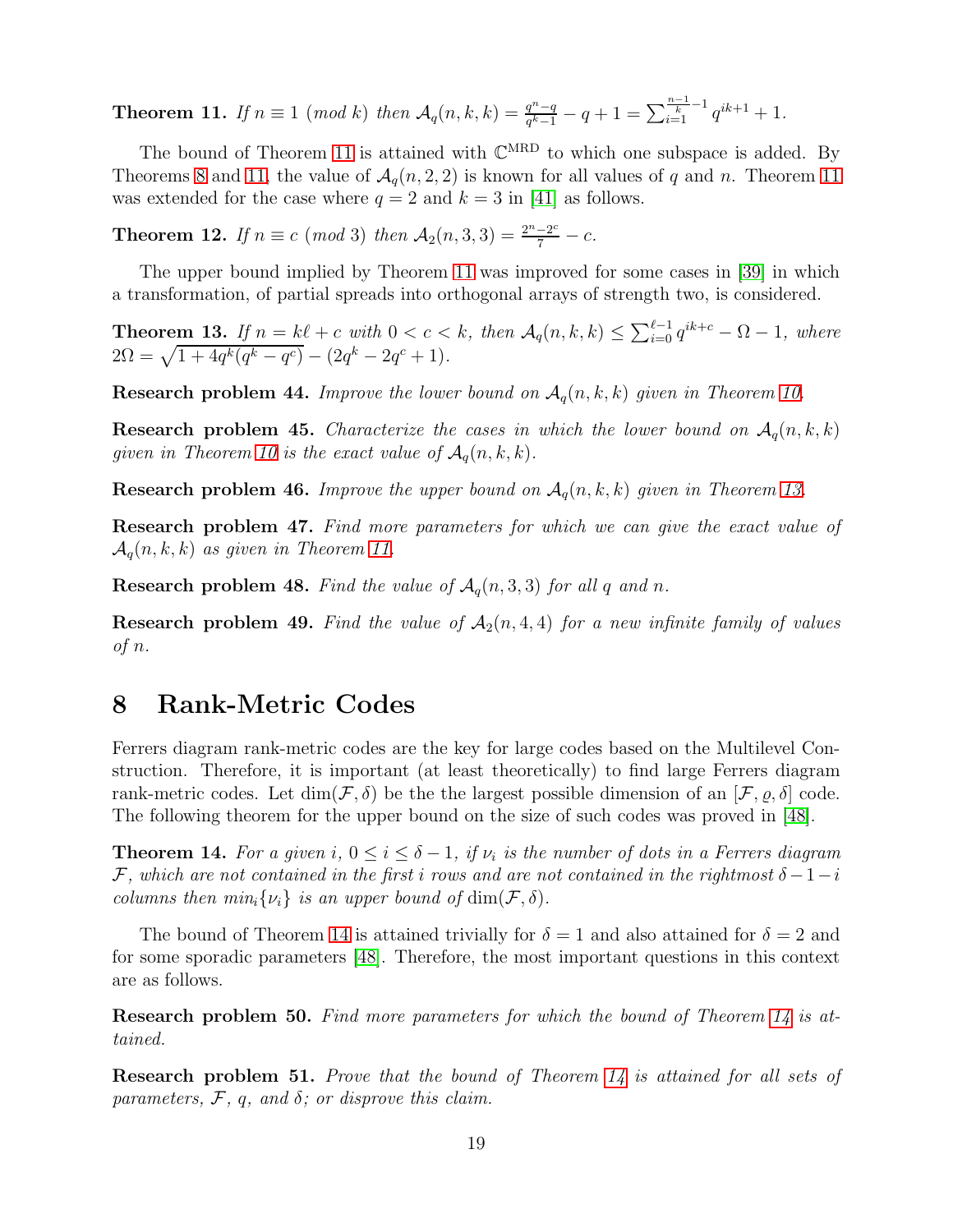Rank-metric codes can raise some more interesting questions, but usually these questions do not have a direct application or any relation for subspace codes. However, a specific type of rank-metric codes, namely constant rank codes have an important direct application to constant dimension codes. These codes were considered in [\[56\]](#page-32-11). A constant rank code is a rank-metric code in which all codewords have the same rank.

Let  $\mathcal{A}_q^R(m,n,d,r)$  be the maximum number of codewords in a constant rank code with constant rank r and minimum rank distance d over  $\mathbb{F}_q^{n \times m}$ . The following two theorems [\[56\]](#page-32-11) are the most relevant ones in the context of optimal constant dimension codes.

**Theorem 15.** For all  $q, 2k \leq n \leq m$  and  $1 \leq \delta \leq r$  we have  $\mathcal{A}_q(n, \delta, r) = \mathcal{A}_q^R(m, n, \delta + r, r)$ if either  $\delta = r$  or  $m \ge (n - r)(r - \delta + 1) + r + 1$ .

Theorem 16.

$$
\mathit{1. } \mathcal{A}_q^R(m,n,r+1,r) = \begin{bmatrix} n \\ r \end{bmatrix}_q.
$$

2.  $\mathcal{A}_q^R(n,m,2r,r) = \mathcal{A}_q(n,r,r)$  (the largest partial spread).

Research problem 52. Find constructions for constant rank codes which are not derived from the known constructions of constant dimension codes.

Research problem 53. Continue to develop the theory of constant rank codes beyond the results given in [\[56\]](#page-32-11).

**Research problem 54.** Find the exact value of  $\mathcal{A}_q^R(n,m,\delta+r,r)$  for  $2 \leq \delta < r$ , where  $m \ge (n - r)(r - \delta + 1) + r + 1.$ 

**Research problem 55.** Develop the theory for  $A_q^R(n,m,\delta+r,r)$  for  $2 \leq \delta < r$ , where  $m < (n - r)(r - \delta + 1) + r + 1.$ 

# <span id="page-19-0"></span>9 Decoding of Subspace Codes

Error-correcting codes over any channel are constructed for the purpose of correcting errors caused during the transmission of the information on the channel. Therefore, from a theoretical point of view one might be interested in the size of the largest possible code. But, from a practical point of view when a code is constructed, we are more interested in its decoding (but not neglecting the requirement for a large code). For some of the first constructions mentioned earlier the authors gave decoding algorithms, e.g. [\[48,](#page-32-5) [58,](#page-33-10) [70,](#page-33-0) [77,](#page-34-5) [98,](#page-35-1) [100\]](#page-35-2). All these decoding algorithms are based on maximum likelihood decoding. Most of these decoding algorithms are for Grassmannian codes, but some can be adopted for subspace codes with either the subspace distance or the injection distance. Quite naturally also list-decoding algorithms were developed for Grassmannian codes (constructed either by linearlized polynomials or as lifted rank-metric codes), e.g  $[2, 59, 60, 73, 74, 75, 76, 85, 111]$  $[2, 59, 60, 73, 74, 75, 76, 85, 111]$  $[2, 59, 60, 73, 74, 75, 76, 85, 111]$  $[2, 59, 60, 73, 74, 75, 76, 85, 111]$  $[2, 59, 60, 73, 74, 75, 76, 85, 111]$  $[2, 59, 60, 73, 74, 75, 76, 85, 111]$  $[2, 59, 60, 73, 74, 75, 76, 85, 111]$  $[2, 59, 60, 73, 74, 75, 76, 85, 111]$  $[2, 59, 60, 73, 74, 75, 76, 85, 111]$ . Also, this direction of research has many problems for future research.

Research problem 56. Suggest new classes of large Grassmannian codes, subspace codes (with the subspace distance or the injection distance) with efficient decoding algorithms.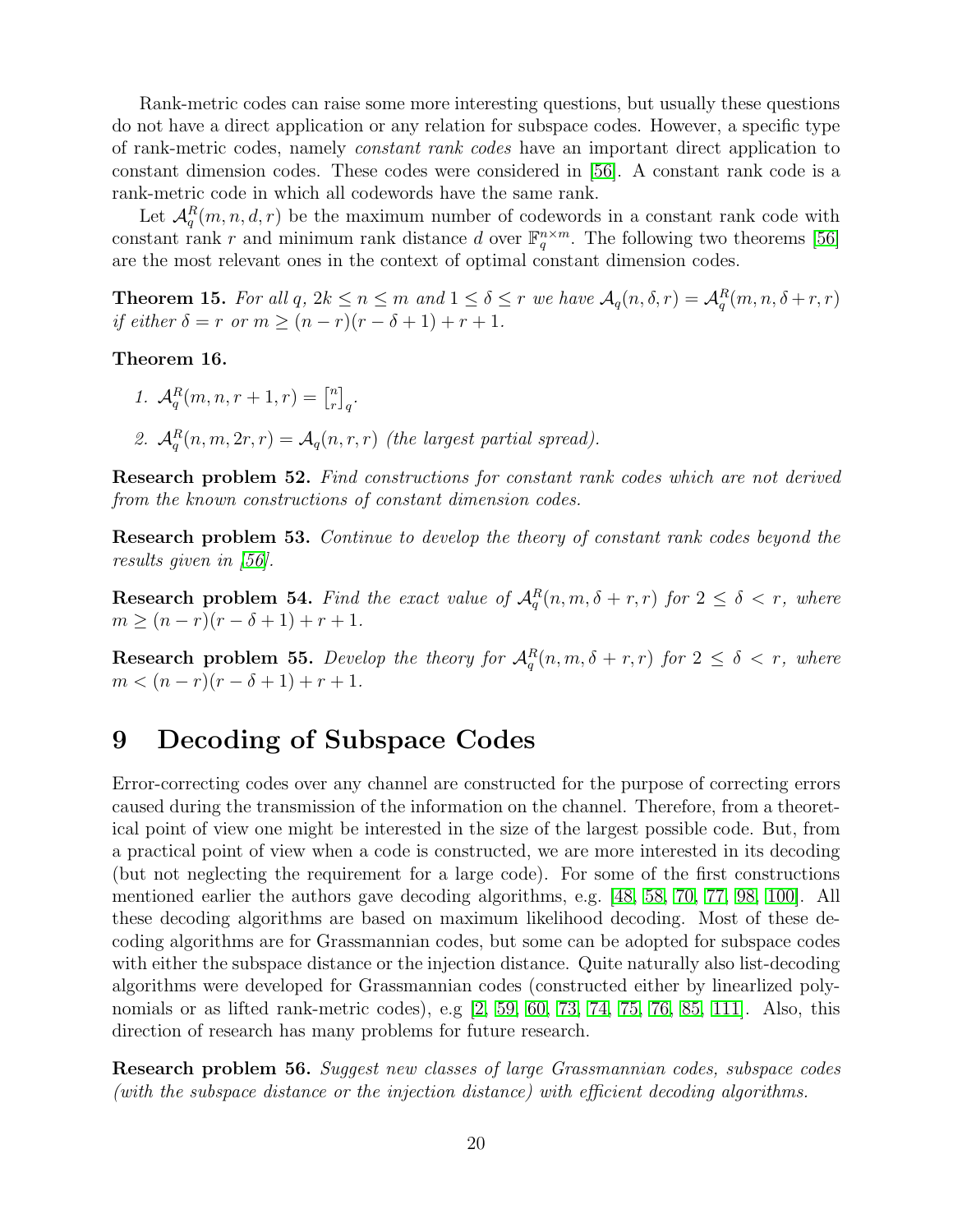Research problem 57. Design a list-decoding algorithm for codes which are not subcodes of either linearlized polynomial codes or lifted rank-metric codes.

Research problem 58. Find good lower and upper bounds on the size of Grassmannian codes for list-decoding when the size of the list is a small constant.

Research problem 59. Find good lower and upper bounds on the size of subspace codes (not necessarily Grassmannian) for list-decoding when the size of the list is a small constant.

The subspace codes constructed by the various construction methods are not linear and therefore we should have an encoding algorithm from the list of information words into the list of codewords. If the code consists for example from one lifted MRD code then the encoding is trivial by using the encoding of the related rank-metric code. If the code is constructed by the Multilevel Construction then the encoding is slightly more complicated and it was described in [\[69\]](#page-33-14). Finally, encoding of all the Grassmannian space was described in [\[80,](#page-34-10) [95\]](#page-35-13).

Research problem 60. Find better encoding algorithms for subspace codes, the Grassmannian  $\mathcal{G}_q(n, k)$ , or the projective space  $\mathcal{P}_q(n)$ .

# <span id="page-20-0"></span>10 Designs over  $GF(q)$

q-analog of Steiner systems are one type of q-analog of designs, also called designs over  $\mathbb{F}_q$ . As was mentioned before, the notion of t-design have been extended to vector spaces by Cameron [\[25,](#page-31-7) [26\]](#page-31-8) and Delsarte [\[37\]](#page-31-9) in the early 1970s.

A  $t - (n, k, \lambda)_q$  design is a collection B of k-dimensional subspaces (called *blocks*) from  $\mathcal{G}_q(n, k)$  such that each t-dimensional subspace of  $\mathcal{G}_q(n, t)$  is contained in exactly  $\lambda$  blocks of  $\mathbb B$ . If  $\mathbb B$  contains all the k-dimensional subspaces of  $\mathcal G_q(n,k)$  then the design is said to be trivial.

Thomas [\[106\]](#page-35-14) was the first to find nontrivial t-design over  $\mathbb{F}_q$ , which are not spreads. The work of Thomas has motivated other research work to explore this topic and more t-designs over  $\mathbb{F}_q$  were found [\[20,](#page-30-6) [67,](#page-33-15) [84,](#page-34-11) [104,](#page-35-15) [105,](#page-35-16) [107\]](#page-35-12).

Another type of design over  $\mathbb{F}_q$  which was defined is the *subspace transversal design* [\[49\]](#page-32-6). It is not a direct q-analog of a transversal design as will be explained in the sequel.

Let  $\mathbb{V}^{(n,k)}$  be the set of nonzero vectors of  $\mathbb{F}_q^n$  whose first k entries form a nonzero vector. For a given  $X \in \mathcal{G}_q(k,1)$ , let  $\mathbb{V}_X^{(n,k)}$  denote the set nonzero vectors in  $\mathbb{F}_q^n$  whose first k entries form any given nonzero vector of X. Let  $\mathbb{V}_{0}^{(n,k)}$  denote a maximal set of  $\frac{q^{n-k}-1}{q-1}$  $\frac{n-1}{q-1}$  nonzero vectors in  $\mathbb{F}_q^n$  whose first k entries are *zeroes*, for which any two vectors in the set are linearly independent. Let  $\mathbb{V}_0$  denote the k-dimensional subspace spanned by  $\mathbb{V}_0^{(n,k)}$ .

A subspace transversal design of groupsize  $q^{n-k}$ , block dimension k, and strength t, denoted by  $\text{STD}_q(t, k, n - k)$ , is a triple  $(\mathbb{V}, \mathbb{G}, \mathbb{B})$ , where  $\mathbb{V}$  is a set of points,  $\mathbb{G}$  is a set of groups, and  $\mathbb B$  is a set of blocks. These three sets must satisfy the following five properties:

1. V is a set of size 
$$
\frac{q^k-1}{q-1}q^{n-k}
$$
 (the *points*).  $\bigcup_{X \in \mathcal{G}_q(k,1)} \mathbb{V}_X^{(n,k)}$  is used as the set of points V.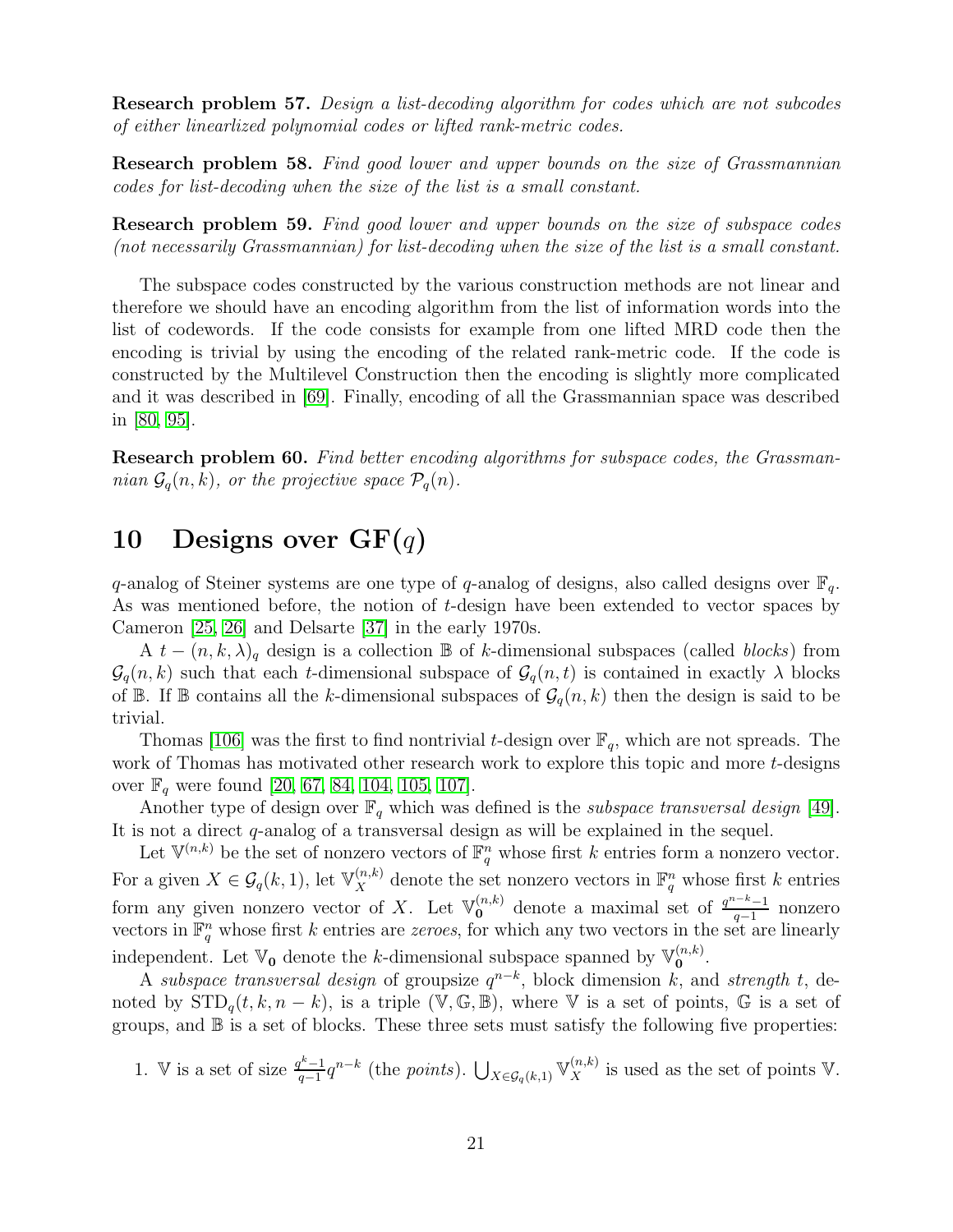- 2. G is a partition of V into  $\frac{q^k-1}{q-1}$  $q_{q-1}^{k-1}$  classes of size  $q^{n-k}$  (the *groups*); the groups which are used are defined by  $\mathbb{V}_X^{(n,k)}$ ,  $X \in \mathcal{G}_q(k,1)$ .
- 3. B is a collection of k-dimensional subspaces of  $\mathbb{F}_q^n$  which contain nonzero vectors only from  $\mathbb{V}^{(n,k)}$  (the blocks);
- 4. each block meets each group in exactly one point;
- 5. every t-dimensional subspace (with points from  $V$ ) which meets each group in at most one point is contained in exactly one block.

This is not a direct q-analog of a transversal design since the elements of  $\mathbb{V}_0^{(n,k)}$  don't participate in any block of the design. It was proved in [\[49\]](#page-32-6) that the codewords of an  $(n, \delta, k)_q \mathbb{C}^{MRD}$  form the blocks of a  $\text{STD}_q(k-\delta+1, k, n-k)$ . It was also shown in [\[49\]](#page-32-6) how to use the properties of subspace transversal design to obtain better bounds on  $\mathcal{A}_q(n, \delta, k)$ with codes which contains  $\mathbb{C}^{MRD}$ . These properties were also used to construct q-covering designs [\[44\]](#page-32-12) and parallelisms [\[45\]](#page-32-13) and they probably can be used for constructions of other related structures.

Research problem 61. Find new  $t - (n, k, \lambda)_q$  designs with new parameters.

Research problem 62. Find q-analogs for other known types of block designs for which an application for a construction of subspace codes can be given.

Research problem 63. Find q-analogs for other types of combinatorial designs, such as Latin squares, orthogonal arrays, etc.

**Research problem 64.** Prove that for each  $1 < t < k$  and each q there exists an integer  $n_0 > k$  such that for each  $n > n_0$  a nontrivial  $t - (n, k, \lambda)_q$  design exists.

Recently, another type of  $q$ -analog for designs was considered. This is a large set of a  $t - (n, k, \lambda)_q$  design. A large set of a design S is a partition of the space into disjoint copies of S. Hence, a large set of  $t - (n, k, \lambda)_q$  designs is a partition of  $\mathcal{G}_q(n, k)$  into disjoint copies of  $t - (n, k, \lambda)_q$  designs. Parallelism in projective geometry is a large set and this topic will be discussed separately in Section [13.](#page-26-0) Braun, Kohnert, Ostergård, and Wassermann [\[21\]](#page-30-7) presented a large set of  $2 - (8, 3, 21)_2$  designs. This large set consists of three disjoint  $2 - (8, 3, 21)_2$  designs.

Research problem 65. Find more large sets of  $t - (n, k, \lambda)_q$  designs.

## <span id="page-21-0"></span>11 q-Covering Designs

A q-covering design  $\mathbb{C}_q(n, k, r)$  is a collection S of elements from  $\mathcal{G}_q(n, k)$  such that each element of  $\mathcal{G}_q(n,r)$  is contained in at least one element of S. Let  $\mathcal{C}_q(n,k,r)$  denote the minimum number of subspaces in a q-covering design  $\mathbb{C}_q(n, k, r)$ .

q-covering designs were considered first in the context of projective geometry. A set  $\mathbb T$  of t-subspaces in  $PG(n, q)$  such that each s-subspace contains at least one element of  $\mathbb T$  is called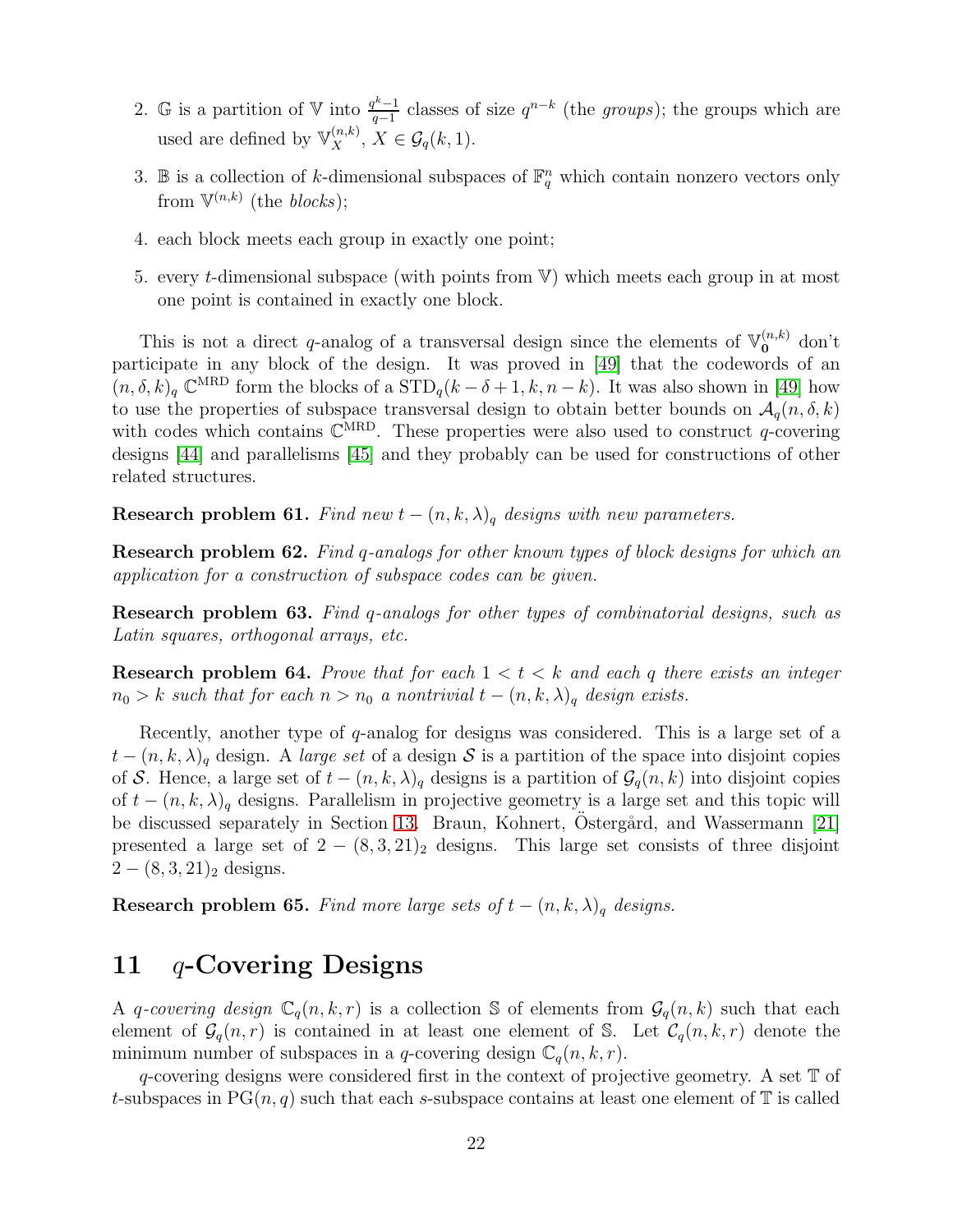a blocking set. Such a design is a q-analog of the well-known Turán design [\[34,](#page-31-11) [35\]](#page-31-12). The dual subspaces of the subspaces in a blocking set form a q-covering design  $\mathbb{C}_q(n+1, n-t, n-s)$ . Blocking sets were considered for example in [\[82,](#page-34-12) [83\]](#page-34-13). We note that blocking sets have also some different definitions (and maybe more popular definitions which define other structures which are not  $q$ -coverings).

Similarly, to the case of error-correcting codes in the projective space (which are q-packing designs) there are some basic bounds on the size of a q-covering design. The first one is the  $q$ -analog Schönheim bound [\[92\]](#page-35-17) which was given in [\[52\]](#page-32-9).

**Theorem 17.** 
$$
C_q(n, k, r) \geq \left[ \frac{q^n - 1}{q^k - 1} C_q(n - 1, k - 1, r - 1) \right].
$$

The basic covering bound is given in the following theorem [\[52\]](#page-32-9).

Theorem 18.  $\mathcal{C}_q(n, k, r) \geq 0$  $\frac{{n \brack r}_q}{{n \brack r}_q}$  with equality holds if and only if a Steiner structure  $\mathbb{S}_q(r,k,n)$ exists.

As in the case of the q-analog Johnson bound (Theorem [2\)](#page-3-2) also the q-analog Schönheim bound can be iterated.

#### Theorem 19.

$$
\mathcal{C}_q(n,k,r) \geq \left\lceil \frac{q^n-1}{q^k-1} \left\lceil \frac{q^{n-1}-1}{q^{k-1}-1} \cdots \left\lceil \frac{q^{n-r+1}-1}{q^{k-r+1}-1} \right\rceil \cdots \right\rceil \right\rceil \geq \frac{\binom{n}{r}_q}{\binom{k}{r}_q}.
$$

Another lower bound given in [\[52\]](#page-32-9) is a q-analog of a theorem given by de Caen in [\[34,](#page-31-11) [35\]](#page-31-12).

**Theorem 20.**  $C_q(n, k, k-1) \geq \frac{(q^k-1)(q-1)}{(q^{n-k}-1)^2}$  $\frac{q^k-1)(q-1)}{(q^{n-k}-1)^2}$  $\begin{bmatrix} n \\ k+1 \end{bmatrix}_q$ .

The following two theorems given for example in [\[52\]](#page-32-9) are also simple to obtain.

<span id="page-22-1"></span>**Theorem 21.** If  $1 \leq k \leq n$ , then  $\mathcal{C}_q(n, k, 1) = \left[\frac{q^n - 1}{q^k - 1}\right]$  $\frac{q^n-1}{q^k-1}$ .

<span id="page-22-0"></span>**Theorem 22.** If  $1 \le r \le n-1$ , then  $C_q(n, n-1, r) = \frac{q^{r+1}-1}{q-1}$  $\frac{1}{q-1}$ .

Theorem [22](#page-22-0) was proved before in the context of projective geometry by Bose and Burton in [\[16\]](#page-30-8). Another lower bound was given in [\[40\]](#page-31-13) by considering sets of lines in  $PG(2s, q)$ contained in s-subspaces.

**Theorem 23.** 
$$
C_q(2s+1, 2s-1, s) \ge \frac{q^{2s+2}-q^2}{q^2-1} + \frac{q^{s+1}-1}{q-1}
$$
 for every integer  $s \ge 2$ .

Metsch [\[82\]](#page-34-12) also gave a construction for a set of lines in  $PG(2s + x - 1, q)$ , for every  $1 \leq x \leq s$ , contained in s-subspaces, which yields the following theorem:

**Theorem 24.** For any given integers  $q \geq 2$ ,  $1 \leq x \leq s$  we have  $\mathcal{C}_q(2s+x, 2s+x-2, s+x-1) \leq$  $q^{2s+2x}-q^{2x}$  $\frac{q^{2}+2x-q^{2x}}{q^{2}-1}+\frac{q^{x}-1}{q-1}$  $\frac{q^x-1}{q-1} \cdot \frac{q^{s+x}-q^{x-1}}{q-1}$  $\frac{a^x-q^{x-1}}{q-1}$ .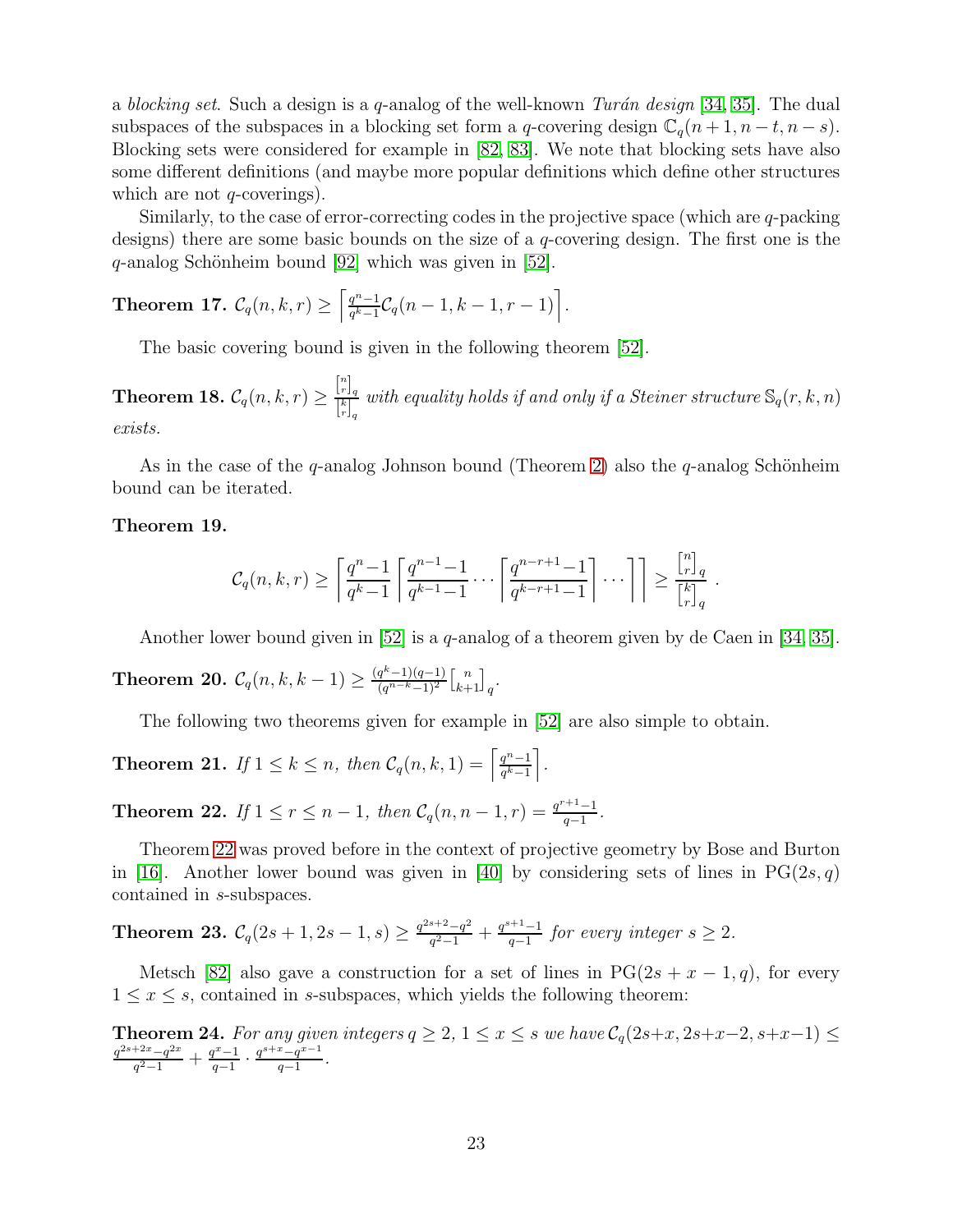Finally, also Theorem [21](#page-22-1) was proved in terms of projective geometry. In projective geometry, the quantity  $C_q(n+1, k+1, 1)$ , is the minimum number of k-subspaces in PG $(n, q)$ such that each point of  $PG(n, q)$  is contained in at least one of these subspaces. The solution obtained in Theorem [21](#page-22-1) was obtained before by Beutelspacher [\[10\]](#page-30-9). The proofs for all these results and related results in projective geometry were also given by Metsch in [\[82\]](#page-34-12).

The most basic upper bound, given by construction, on the size of a  $q$ -covering design was proved in [\[52\]](#page-32-9).

**Theorem 25.**  $C_q(n, k, r) \le q^{n-k}C_q(n-1, k-1, r-1) + C_q(n-1, k, r)$ .

Normal spreads [\[72\]](#page-33-16), also known as geometric spreads [\[12\]](#page-30-10), are used to prove the following values of  $C_q(n, k, r)$  [\[13\]](#page-30-11).

**Theorem 26.**  $C_q(vm + \delta, vm - m + \delta, v - 1) = \frac{q^{vm} - 1}{q^m - 1}$  $\frac{q^{m}-1}{q^m-1}$  for all  $v \geq 2$ ,  $m \geq 2$ , and  $\delta \geq 0$ .

The next theorem given in [\[52\]](#page-32-9) is used infinitely many times once an exact bound for some given parameters is known.

<span id="page-23-0"></span>**Theorem 27.**  $C_q(n + 1, k + 1, r) \le C_q(n, k, r)$ .

Theorem [27](#page-23-0) implies a very interesting property on the behavior of optimal  $q$ -design coverings.

**Corollary 2.** For any given  $r > 0$  and  $\delta > 0$  there exists a constant  $c_{q,\delta,r}$  and an integer  $n_0$ such that for each  $n > n_0$ ,  $C_q(n, n - \delta, r) = c_{q,\delta,r}$ .

The usage of lifted MRD codes as subspace transversal designs made it possible to obtain some interesting bounds on  $C_2(n, k, 2)$  and  $C_2(n, k, 3)$  [\[44\]](#page-32-12).

**Research problem 66.** Find new techniques to construct q-covering designs for  $q = 2$ .

**Research problem 67.** Find new techniques to obtain new lower bounds on  $C_2(n, k, r)$ .

**Research problem 68.** Improve the bounds on  $C_2(n, k, r)$  for  $n \leq 10$  (tables for the known bounds are given in  $\vert 44 \vert$ ).

**Research problem 69.** Find new parameters for which the exact value of  $C_2(n, k, r)$  can be obtained.

**Research problem 70.** Develop new techniques to construct q-covering designs for  $q > 2$ and generate related tables for the bounds on  $C_q(n, k, r)$  for small q, e.g.  $q = 3$ , 4, and 5.

Research problem 71. Make use of subspace transversal designs to obtain new bounds on  $C_q(n, k, r)$  for  $q > 2$  or for  $q = 2$  and  $r > 3$ .

Another type of codes which can be considered are covering codes in the projective space which are the q-analog for covering codes in the Hamming scheme. A code  $\mathbb C$  is a q-covering code with covering radius R in  $\mathcal{P}_q(n)$  if C consists of subspaces from  $\mathcal{P}_q(q)$  and for each subspace  $X \in \mathcal{P}_q(n)$  there exists a subspace  $Y \in \mathbb{C}$  such that  $d_S(X, Y) \leq R$ . Let  $\mathcal{C}_q(n, R)$ be the minimum size of a q-covering code with radius R in  $P_q(n)$ . To develop the theory of q-covering codes in  $\mathcal{P}_q(n)$  we can consider the following problems.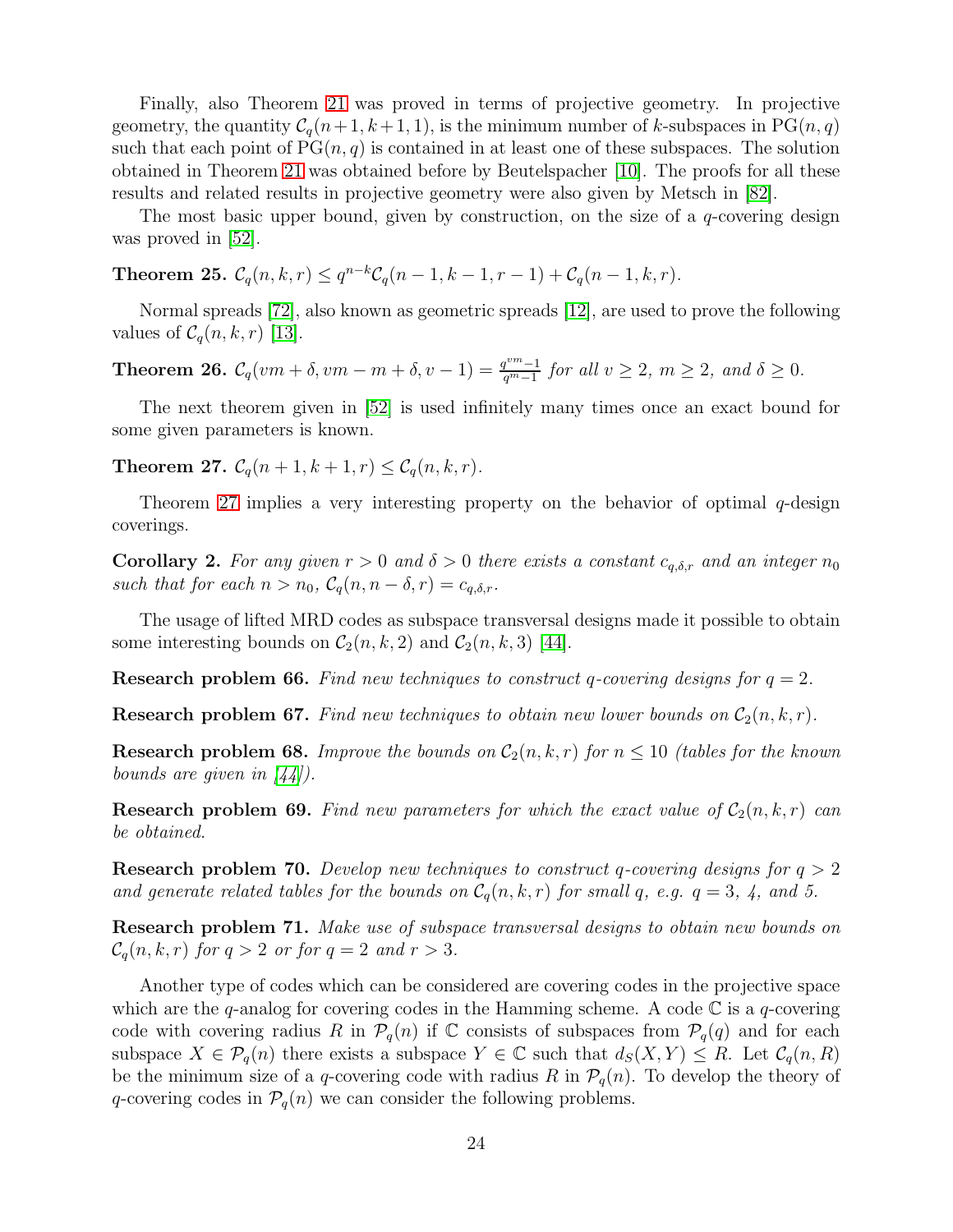**Research problem 72.** Develop some basic lower bounds on  $C_q(n, R)$ .

**Research problem 73.** Develop constructions to obtain upper bounds on  $C_q(n, R)$ .

**Research problem 74.** Compile a table with lower and upper bounds on  $C_q(n, R)$  for small values of q and n.

Some work in this direction was done in [\[55\]](#page-32-8). The bounds on  $C_q(n, k, r)$  can play an important role in this direction (to obtain bounds on  $\mathcal{C}_q(n, R)$ ) in the same way that the bounds on  $A_q(n, \delta, k)$  play an important role when the bounds on  $A_q^S(n, d)$  are considered. These covering questions can be considered similarly for the injection distance instead of the subspace distance. Covering codes can be considered also for the injection distance [\[55\]](#page-32-8). But, q-covering codes are mainly interesting from a theoretical point of view. From combinatorial perspective the subspace distance is more interesting than the injection distance and hence covering codes with the injection distance might attract less attention.

## <span id="page-24-0"></span>12 Asymptotic Behavior

One important topic to consider is the asymptotic behavior of  $\mathcal{A}_q(n, d, k)$ ,  $\mathcal{A}_q^S(n, d)$ ,  $\mathcal{A}_q^I(n, d)$ ,  $C_q(n, k, r)$ , and  $C_q(n, R)$ . A family of Grassmannian codes  $\mathbb{C}_n$ , of subspaces from  $\mathcal{G}_q(n, k)$ with minimum Grassmannian distance  $\delta$ , is called *asymptotically optimal* if  $\frac{|C_n|}{\mathcal{A}_q(n,\delta,k)} \to 1$ as  $n \to \infty$ . The quantity  $\frac{|C_n|}{\mathcal{A}_q(n,\delta,k)}$  as  $n \to \infty$  is called the *density* of the code. Similarly, we define asymptotically optimal subspace codes with either the subspace distance or the injection distance, and q-covering designs. Density for the other types of codes is also defined similarly. It is quite obvious that there could be many cases in which we are not able to know whether the codes are asymptotically optimal since we don't know the magnitude of the optimal codes. Therefore, in the context of the asymptotic behavior we are concerned with the following three problems:

- 1. What is the size of an asymptotically optimal code?
- 2. What are the lower bounds on the density of the known codes (upper bounds for covering codes and designs)?
- 3. Constructions of asymptotically optimal codes.

Of course, we are mostly interested for an answer to the third problem since constructions of asymptotically optimal codes also determine the size of asymptotically optimal codes and produces codes with density one.

Research problem 75. Find constructions for families of asymptotically optimal Grassmannian codes.

Research problem 76. Find constructions for families of asymptotically optimal q-covering designs.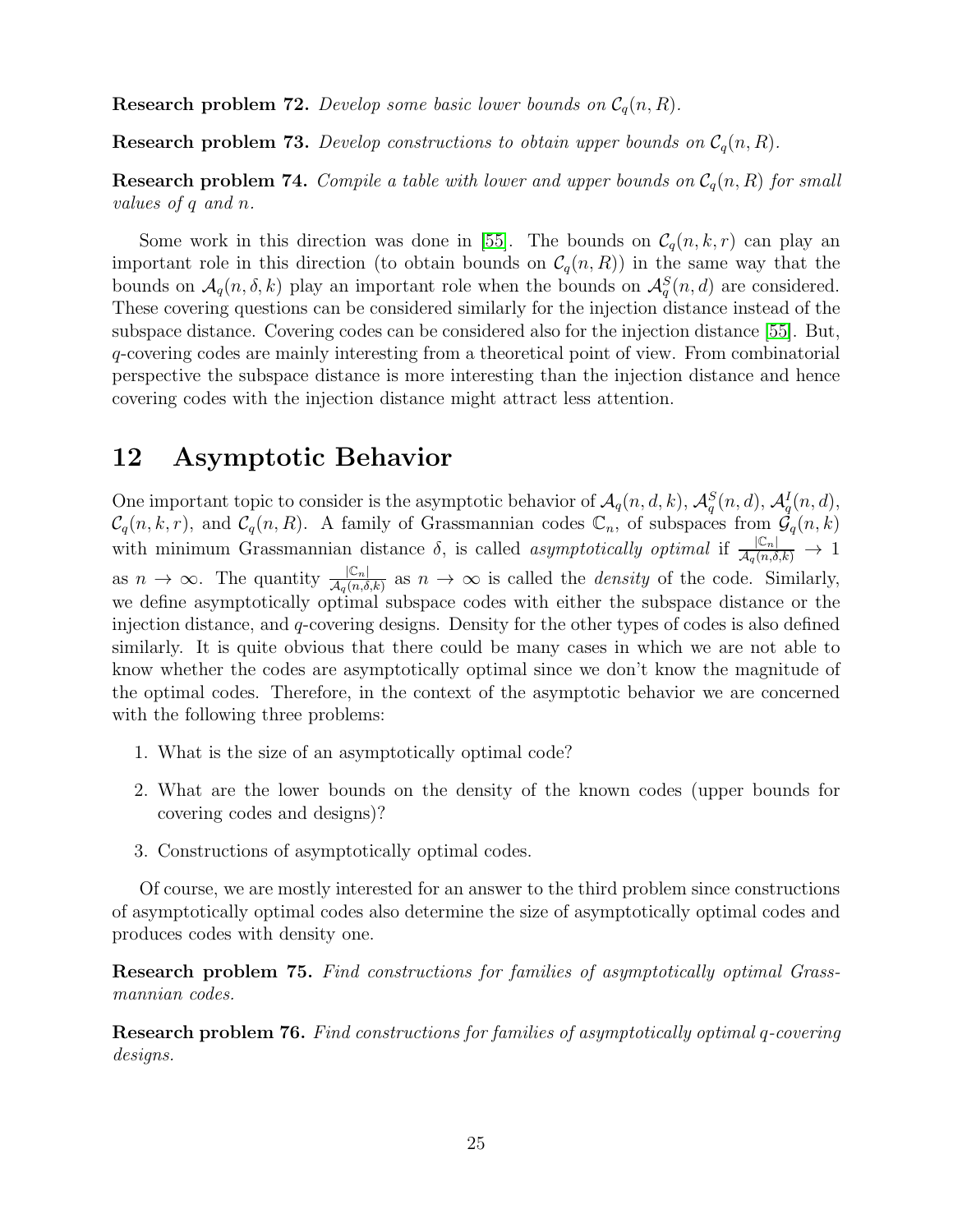But, when a construction of such asymptotically optimal codes is not available we would like to consider solutions for the the other two problems.

Blackburn and Etzion [\[13\]](#page-30-11) consider the asymptotic behavior of Grassmannian codes and q-covering designs. They first presented a connection between the size of an optimal Grassmannian code and the size of an optimal  $q$ -covering design.

<span id="page-25-0"></span>Theorem 28. We have that

$$
C_q(n, k, k - \delta) \le \mathcal{A}_q(n, \delta + 1, k) + \begin{bmatrix} n \\ k - \delta \end{bmatrix}_q - \begin{bmatrix} k \\ k - \delta \end{bmatrix}_q \mathcal{A}_q(n, \delta + 1, k)
$$

and

$$
\mathcal{A}_q(n,\delta+1,k) \geq \mathcal{C}_q(n,k,k-\delta) + \begin{bmatrix} n \\ k-\delta \end{bmatrix}_q - \begin{bmatrix} k \\ k-\delta \end{bmatrix}_q \mathcal{C}_q(n,k,k-\delta).
$$

Let  $A(n) \sim B(n)$  means that  $\lim_{n\to\infty} A(n)/B(n) = 1$ . By considering hypergraphs, probabilistic arguments, and Theorem [28](#page-25-0) we have the following two theorems [\[13\]](#page-30-11).

**Theorem 29.** Let q, k and  $\delta$  be fixed integers, with  $0 \leq \delta \leq k$  and such that q is a prime power. Then

$$
\mathcal{A}_q(n,\delta+1,k) \sim \frac{\binom{n}{k-\delta}_q}{\binom{k}{k-\delta}_q} \tag{2}
$$

as  $n \to \infty$ .

**Theorem 30.** Let q, k and  $\delta$  be fixed integers, with  $0 \leq \delta \leq k$  and such that q is a prime power. Then

$$
\mathcal{C}_q(n,k,k-\delta) \sim \frac{\binom{n}{k-\delta}_q}{\binom{k}{k-\delta}_q}
$$

as  $n \to \infty$ .

For specific values, asymptotically optimal Grassmannian codes and  $q$ -covering designs were mentioned in the previous sections. But, the following problems remained unsolved for most parameters.

Research problem 77. Extend the range for which the size of asymptotically optimal Grassmannian codes can be shown.

**Research problem 78.** What is the asymptotic behavior of  $\mathcal{A}_q^S(n,d)$  and  $\mathcal{A}_q^I(n,d)$ ?

**Research problem 79.** What is the asymptotic behavior of  $A_q(n, \delta, k)$  when  $\delta$  or k are not fixed?

**Research problem 80.** What is the asymptotic behavior of  $C_q(n, k, r)$  when k or r are not fixed?

**Research problem 81.** What is the asymptotic behavior of  $C_q(n, R)$ ?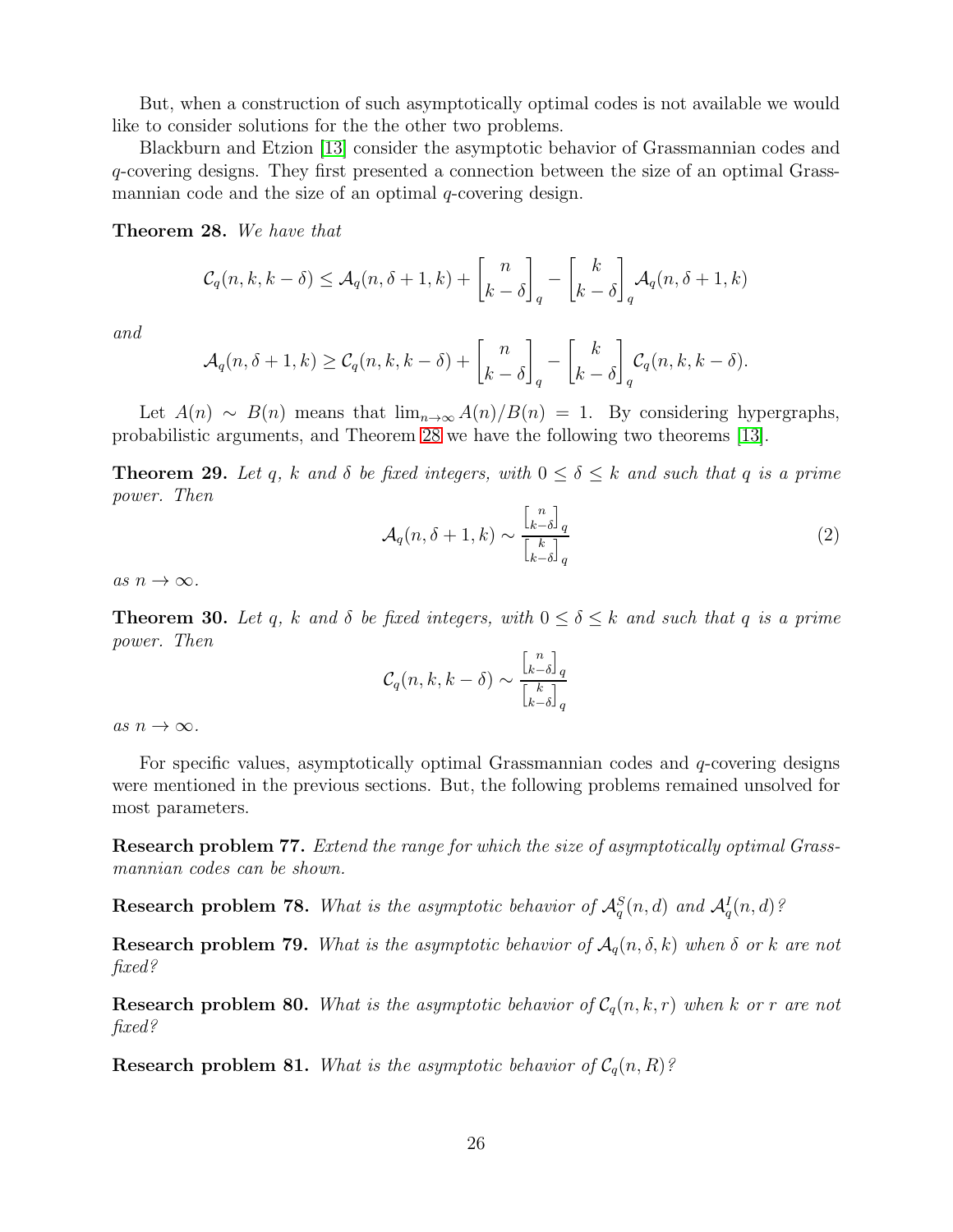When we cannot construct asymptotically optimal codes we are interested in dense Grassmannian codes and sparse q-covering designs. Koetter and Kschischang [\[70\]](#page-33-0) proved that the density of  $\mathbb{C}^{MRD}$  codes is at least  $\frac{1}{4}$ . Thus, this class of codes is good enough for any practical purpose. The lower bounds on the density were considerably improved with better constructions and improved upper bounds on the size of the codes. An analysis of the lower bounds on the densities is given in [\[49\]](#page-32-6), where it was shown that the density is at least  $\frac{3}{5}$ . Some work in this direction for q-covering designs was done in  $[44]$ . But, there is a lot of ground for further research in this direction.

**Research problem 82.** Show a general bound of considerably more than  $\frac{3}{5}$  for the density of Grassmannian codes.

Research problem 83. Produce a comprehensive analysis of the densities for Grassmannian codes and q-covering designs.

## <span id="page-26-0"></span>13 Parallelism

A k-spread is called a parallel class as it partition the set of all the points of  $PG(n, q)$ . A k-parallelism in  $PG(n, q)$  is a partition of the k-subspaces of  $PG(n, q)$  into pairwise disjoint k-spreads. Hence, a parallelism is also a type of a large set as mentioned in Section [10.](#page-20-0) Some 1-parallelisms of PG $(n, q)$  are known for many years. For  $q = 2$  and odd n there is an 1parallelism in  $PG(n, 2)$ . Such a parallelism was found in the context of Preparata codes and it is known that many such parallelisms exist [\[6,](#page-29-5) [7,](#page-30-12) [119\]](#page-36-9). For any other power of a prime  $q$ , if  $n = 2^{i} - 1$ ,  $i \ge 2$ , then an 1-parallelism was shown in [\[8\]](#page-30-13). In the last forty years no new parameters for 1-parallelisms were shown until recently, when an 1-parallelism in  $PG(5,3)$ was proved to exist in [\[51\]](#page-32-14). A k-parallelism for  $k > 1$  was not known until a 2-parallelism in  $PG(5, 2)$  was shown in [\[87\]](#page-34-14).

Clearly, such parallelisms can be described in terms of spreads in the Grassmannian. As it seems to be extremely difficult, we consider two problems which are generalizations of the parallelism problem. The first one is to consider what is the maximum number of pairwise disjoint k-spreads that exist in  $PG(n, q)$ ? Beutelspacher [\[11\]](#page-30-14) has proved that if n is odd then there exist  $q^{2\lfloor \log n \rfloor} + \cdots + q + 1$  pairwise disjoint 1-spreads in PG $(n, q)$ . It is proved in [\[45\]](#page-32-13) that two disjoint k-spreads exist in PG $(n, q)$  and  $2^{k+1} - 1$  pairwise disjoint spreads exist in  $PG(n, 2)$ .

For the second problem, we will define a *partial Grassmannian*  $\mathcal{G}_q(n_1, n_2, k), n_1 > n_2 \geq k$ , as the set of all k-dimensional subspaces from the space  $\mathbb{F}_q^{n_1}$  which are not contained in a given n<sub>2</sub>-dimensional subspace U of  $\mathbb{F}_q^{n_1}$ . It can be readily verified that  $\mathbb{V}^{(n,k)}$  is a partial Grassmannian  $\mathcal{G}_q(n, n-k, k)$ , where  $\mathbb{V}_0^{(n,k)}$  $\binom{n,k}{0}$  is the  $(n-k)$ -dimensional subspace U. A spread in  $\mathcal{G}_q(n_1, n_2, k)$  is a set S of pairwise disjoint k-dimensional subspaces from  $\mathcal{G}_q(n_1, n_2, k)$  such that each nonzero element of  $\mathbb{F}_q^{n_1} \setminus U$  is contained in exactly one element of S. A parallelism of  $\mathcal{G}_q(n_1, n_2, k)$  is a set of pairwise disjoint spreads in  $\mathcal{G}_q(n_1, n_2, k)$  such that each k-dimensional subspace of  $\mathcal{G}_q(n_1, n_2, k)$  is contained in exactly one of the spreads. Beutelspacher [\[11\]](#page-30-14) proved that if  $k = 2$  then such a parallelism exists if  $n_2 \ge 2$ ,  $n_1 - n_2 = 2^i$ , for all  $i \ge 1$  and any  $q > 2$ . If  $k = 2$  and  $q = 2$  then such a parallelism exists if and only if  $n_2 \geq 3$  and  $n_1 - n_2$  is even. Etzion [\[45\]](#page-32-13) proved that if  $k = n_1 - n_2$  then there exists a parallelism in  $\mathcal{G}_q(n_1, n_2, k)$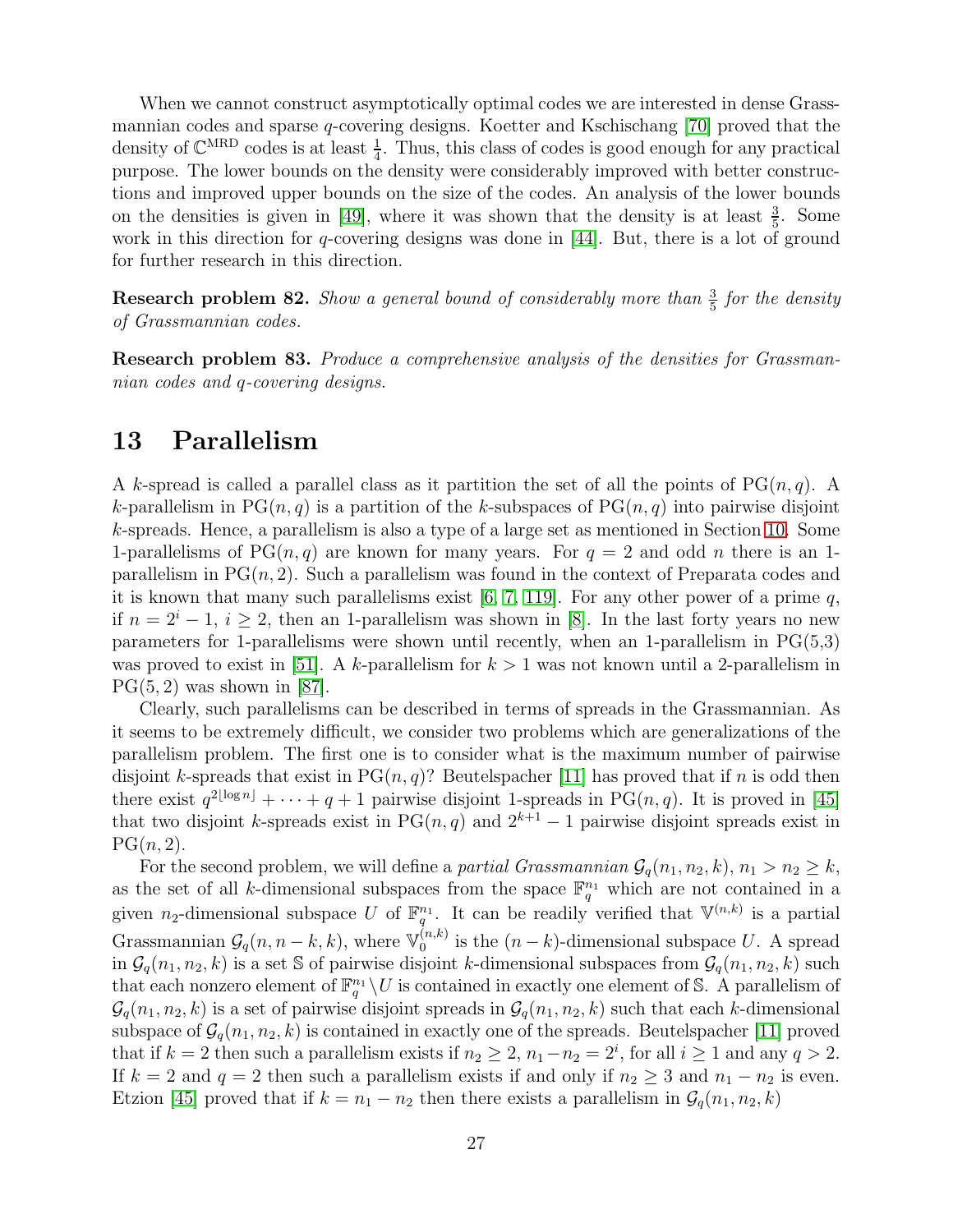**Research problem 84.** For any  $q > 2$  and  $k \ge 1$ , improve the lower bounds on the number of pairwise disjoint k-spreads in  $PG(n, q)$ .

**Research problem 85.** For  $q = 2$  and any  $k > 1$ , improve the lower bounds on the number of pairwise disjoint k-spreads in  $PG(n, q)$ .

Research problem 86. Find nontrivial necessary conditions for the existence of a parallelism in  $\mathcal{G}_q(n_1, n_2, k)$ .

**Research problem 87.** Find new parameters for which there exists a parallelism in  $\mathcal{G}_q(n_1, n_2, k)$ .

**Research problem 88.** For a power of a prime  $q > 2$ , find new parameters for which there exists an 1-parallelism in  $PG(n, q)$ .

**Research problem 89.** For  $k > 1$  and any power of a prime q, starting with  $q = 2$ , find new parameters for which there exists a k-parallelism in  $PG(n, q)$ .

<span id="page-27-0"></span>**Research problem 90.** For  $k > 1$ , find an infinite family of k-parallelisms in  $PG(n, q)$ .

## 14 Other Problems in Coding Theory

There are many other interesting problems in connections to coding theory which can be defined on the projective space and the Grassmannian. We will consider three topics: Gray codes, self-complements codes, and linear codes.

### 14.1 Gray Codes

Gray codes have many applications and they are defined on variety of objects [\[88\]](#page-34-15). A Gray code in  $\mathcal{P}_q(n)$  or  $\mathcal{G}_q(n,k)$  is a path in the related graphs  $G(\mathcal{P}_q^S(n))$  and  $G(\mathcal{G}_q(n,k)),$ respectively. In  $G(\mathcal{P}_q^S(n))$  the vertices represent the subspaces of  $\mathbb{F}_q^n$ . Two vertices X and Y are connected by an undirected edge if  $d_S(X, Y) = 1$ . In  $G(\mathcal{G}_q(n, k))$  the vertices represent the k-dimensional subspaces of  $\mathbb{F}_q^n$ . Two vertices X and Y are connected by an undirected edge if  $d_S(X, Y) = 2$   $(d_G(X, Y) = 1)$ . The goal is to find the longest path and if possible a path which contains all the vertices in the graph, i.e. it will be a Hamiltonian path. Moreover, it is also desired that the path will be a cycle. One can easily verify that in  $\mathcal{P}_q(n)$ there is no Hamiltonian path if  $n$  is even since the number of vertices with even dimension is greater than the number of vertices with odd dimension. Therefore, the four obvious research problems can be stated as follows.

**Research problem 91.** Is there a Hamiltonian cycle in  $G(\mathcal{P}_q^S(n))$ , n odd?

**Research problem 92.** What is the the length of the longest path in  $G(\mathcal{P}_q^S(n))$ ?

**Research problem 93.** What is the the length of the longest cycle in  $G(\mathcal{P}_q^S(n))$ ?

**Research problem 94.** Is there a Hamiltonian cycle in  $G(\mathcal{G}_q(n, k))$ ?

**Research problem 95.** What is the the length of the longest path in  $G(\mathcal{G}_q(n, k))$ ?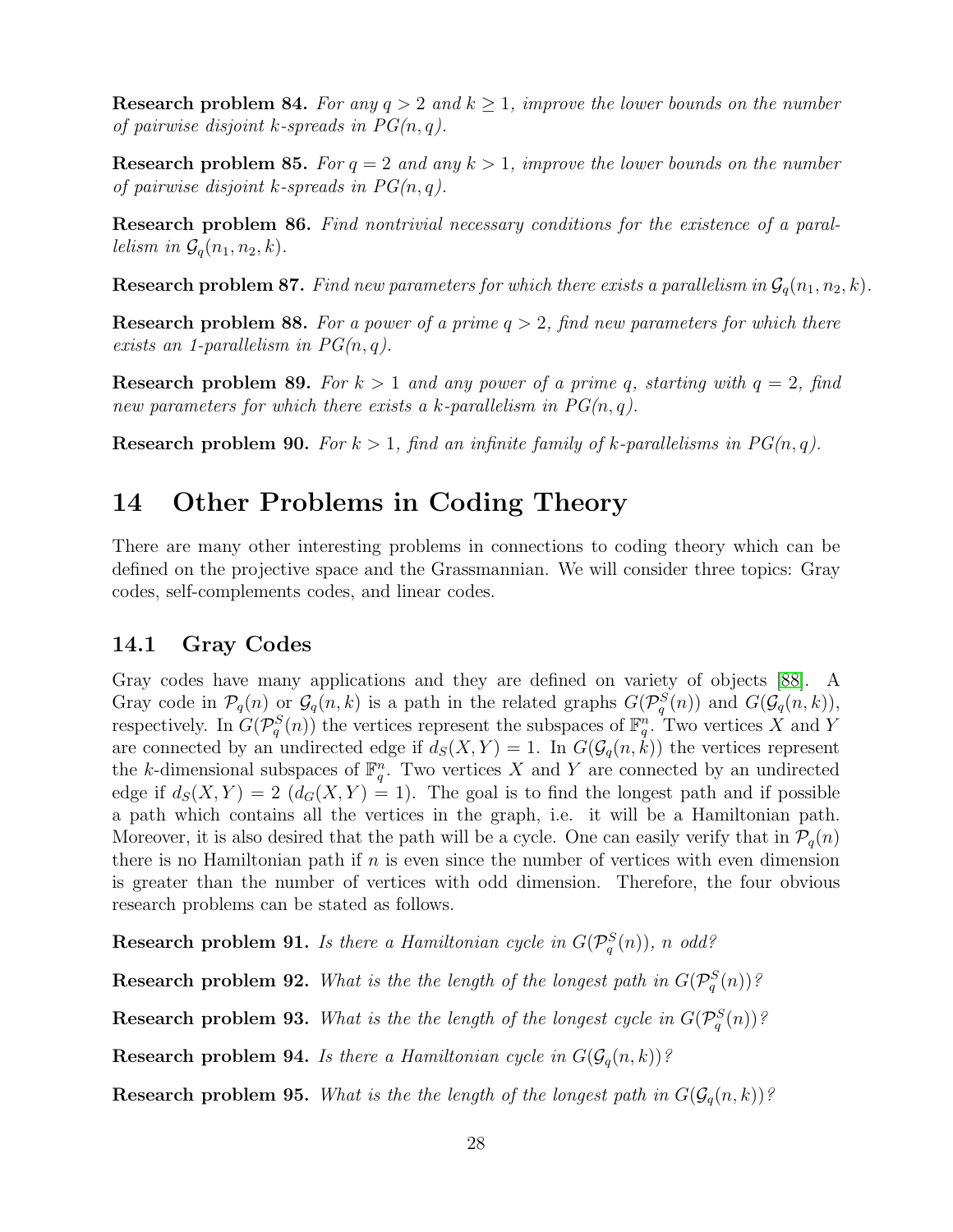We note that the graph  $G(\mathcal{P}_q^I(n))$  is not of interest for this problem as it lacks the natural combinatorial structure as the other two graphs.

Another interesting problem in this context is the q-analog of the middle levels problem which is a well-known unsolved problem for the Hamming graph  $[89]$ . The  $q$ -analog problems are presented as follows.

**Research problem 96.** Is there a cycle in  $G(\mathcal{P}_q^S(2k+1))$  which contains all the k-dimensional subspaces and all the  $(k + 1)$ -dimensional subspaces?

**Research problem 97.** What is the length of the longest path in  $G(\mathcal{P}_q^S(2k+1))$  which contains only k-dimensional subspaces and  $(k + 1)$ -dimensional subspaces?

In [\[46\]](#page-32-15) it is shown that for any given q and  $k = 1$  or  $k = 2$  there exists a Hamiltonian cycle in the middle levels of  $P_q(2k+1)$ . The method is using cyclic shifts of subspaces in a modification of a similar method which is making use of necklaces in the Hamming graph.

### 14.2 Complements

Complements of binary codewords and binary codes are used as a tool in various aspects of coding theory. The q-analog was considered in [\[19\]](#page-30-15). Various related problems concerning complements of subspaces over  $\mathbb{F}_q$  were considered before, e.g. [\[30,](#page-31-14) [31,](#page-31-15) [32\]](#page-31-16).

**Definition 1.** Let U be a subset of  $\mathcal{P}_q(n)$  and let  $\mathcal{U}_k := \mathcal{U} \cap \mathcal{G}_q(n,k)$ . We say that a function  $f: U \to U$  is a complement on U (and denote  $\overline{X} = f(X)$  for all  $X \in U$ ) if f has the following properties:

- **P1.**  $X \cap \overline{X} = \{0\}$  and  $X + \overline{X} = \mathbb{F}_q^n$ , i.e.  $X \oplus \overline{X} = \mathbb{F}_q^n$  for all  $X \in \mathcal{U}$ .
- **P2.** f establishes a bijection between  $\mathcal{U}_k$  and  $\mathcal{U}_{n-k}$  for all  $k, 0 \leq k \leq n$ .
- **P3.**  $f(f(X)) = X$  for all  $X \in \mathcal{U}$ .
- **P4.**  $d_S(\overline{X}, \overline{Y}) = d_S(X, Y)$  for all  $X, Y \in \mathcal{U}$ .

The existence problems of complements in  $\mathcal{P}_q(n)$  was considered in [\[19\]](#page-30-15). Some of the results are based on representation of subspaces by lattices [\[17\]](#page-30-16). The main open problem which remains unsolved in this discussion is our next open problem.

**Research problem 98.** Prove that the largest subset of  $\mathcal{P}_q(n)$  on which a complement can be defined is the set  $\mathcal{V}_q(n) = \{X \in \mathcal{P}_q(n) : X \cap X^\perp = \{0\}\}\$ ; or disprove this claim.

A closed-form expression for  $|\mathcal{V}_q(n)|$  was given by Sendrier [\[103\]](#page-35-18). Using the results of [103], it can be shown that the size of  $V_q(n)$  is proportional to  $|\mathcal{P}_q(n)|$ , specifically:

$$
\lim_{n\to\infty}\frac{|\mathcal{V}_q(n)|}{|\mathcal{P}_q(n)|}=\prod_{i=1}^{\infty}\frac{1}{1+q^{-i}}.
$$

The limit converge to  $0.4194...$  when  $q = 2, 0.639...$  when  $q = 3, 0.7375...$  when  $q = 4,$ and  $0.9961...$  when  $q = 256.$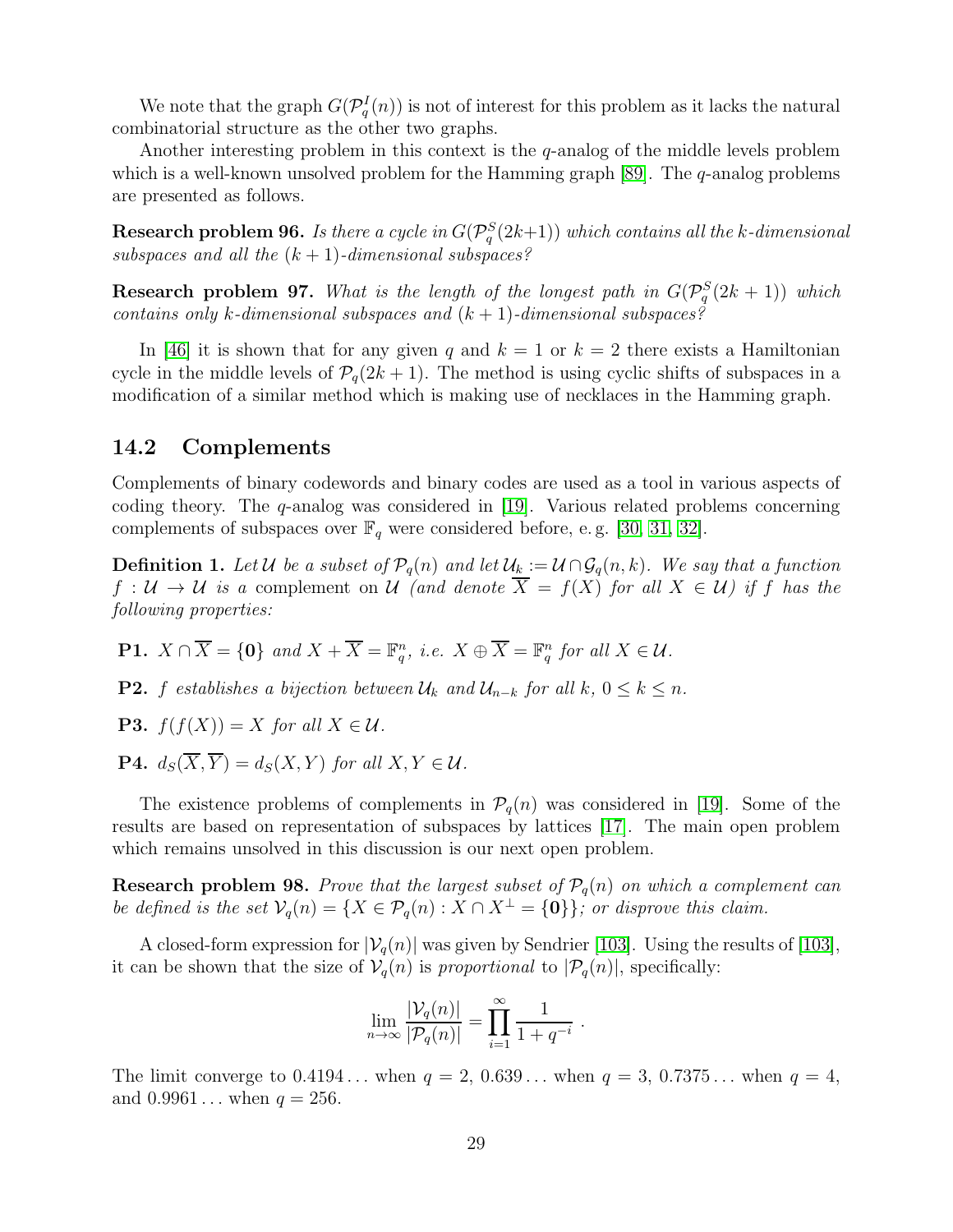### 14.3 Linear Codes

Linear codes are one of the basic concepts in coding theory. In [\[19\]](#page-30-15) there is a comprehensive discussion of q-analog of linear codes in the projective space.

**Definition 2.** Let U be a subset of  $\mathcal{P}_2(n)$  with  $\{0\} \in \mathcal{U}$ . We say that U is a linear code in  $\mathcal{P}_2(n)$  if there exists a function  $\mathbb{H} : \mathcal{U} \times \mathcal{U} \to \mathcal{U}$  such that  $(\mathcal{U}, \mathbb{H})$  is an abelian group with the following properties: the identity element is  $\{0\}$ , and the inverse of every group element  $X \in \mathcal{U}$  is X itself. The function  $\boxplus$  is isometric, namely:

 $d_S(X \boxplus Y_1, X \boxplus Y_2) = d_S(Y_1, Y_2)$  for all  $X, Y_1, Y_2 \in \mathcal{U}$ .

The discussion in [\[19\]](#page-30-15) yields a linear code of size  $2^n$  in  $\mathcal{P}_2(n)$  and two intriguing questions remained open.

**Research problem 99.** Prove that the size of the largest linear code in  $\mathcal{P}_2(n)$  is  $2^n$  or show a linear code in  $\mathcal{P}_2(n)$  of size  $2^{n+1}$ .

**Research problem 100.** Given a linear code  $\mathbb{C}$ , in  $\mathcal{P}_2(n)$ , which contains  $\mathbb{F}_2^n$  as a codeword, prove or disprove that the number of codewords with dimension k in  $\mathbb C$  is at most  $\binom{n}{k}$  $\binom{n}{k}$ .

### Acknowledgments

I am grateful to Alexander Vardy for many discussions on the topics mentioned in this paper. This survey was motivated by COST Action IC1104 "Random Network Coding and Designs over  $GF(q)$ ". It should be acknowledged that this action has made it possible to bring together many researchers in related areas for common discussions and new joint research on problems related to this paper.

## <span id="page-29-0"></span>References

- <span id="page-29-4"></span>[1] G. E. Andrews and K. Eriksson, Integer Partitions, Cambridge University Press, 2004.
- <span id="page-29-3"></span>[2] R. Agarwal, Combinatorial lower bound for list decoding of codes on finite field Grassmannian, in proc. of ISIT 2011, pp. 2293–2297.
- <span id="page-29-2"></span>[3] R. Ahlswede and H. K. Aydinian, On error control codes for random network coding, in proc. of  $NetCod 2009$ , pp. 68–73.
- [4] R. Ahlswede, H. K. Aydinian, and L. H. Khachatrian, On perfect codes and related concepts, Designs, Codes, and Cryptography, 22 (2001), 221–237.
- <span id="page-29-1"></span>[5] C. Bachoc, A. Passuello, and F. Vallentin, Bounds for projective codes from semidefinite programming, Advances of Mathematics in Communications, 7 (2013), 127–145.
- <span id="page-29-5"></span>[6] R. D. BAKER, Partitioning the planes  $AG_{2m}(2)$  into 2-designs, Discrete Math., 15 (1976), 205–211.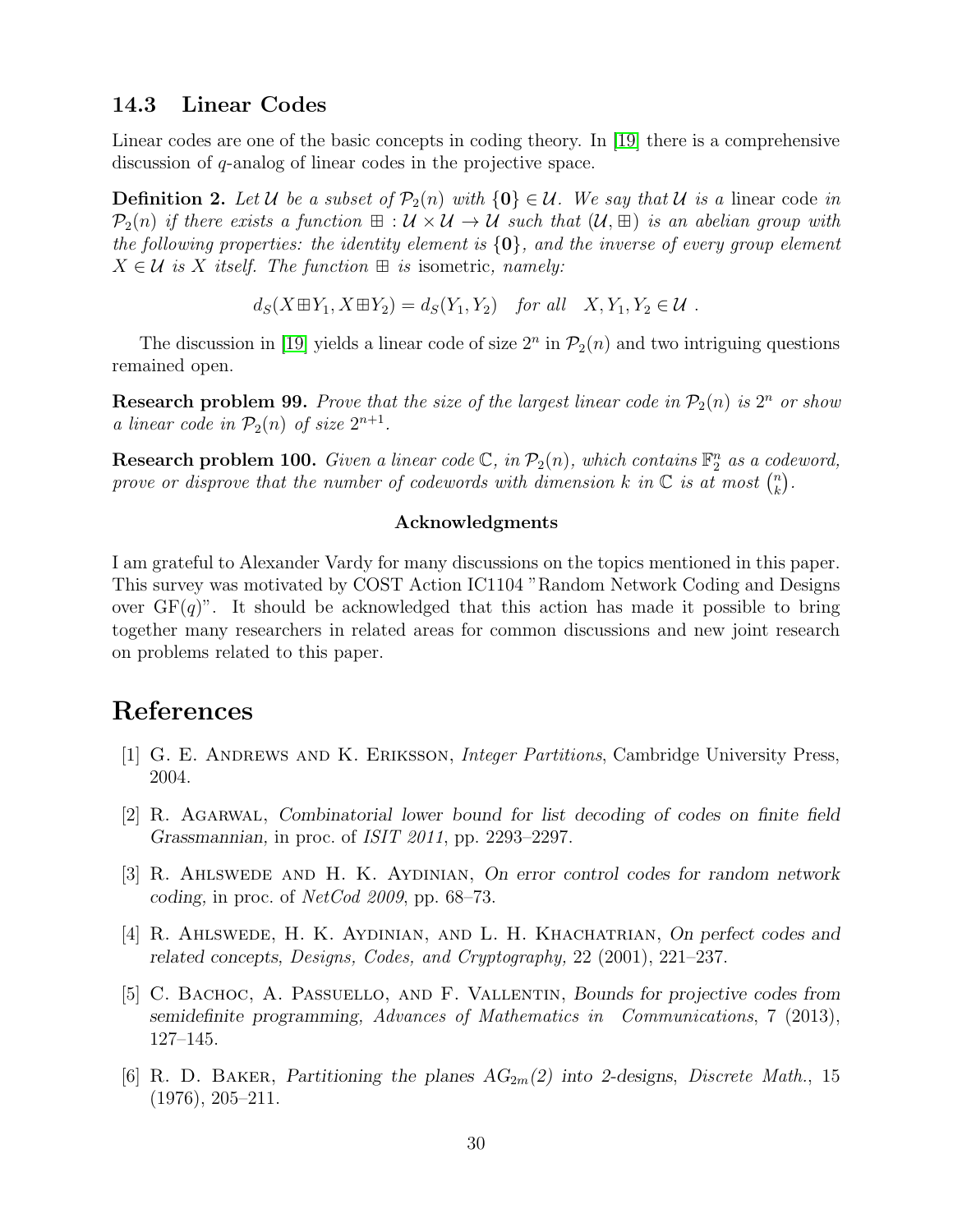- <span id="page-30-13"></span><span id="page-30-12"></span>[7] R. D. Baker, J. H. van Lint, nd R. M. Wilson, On the Preparata and Goethals codes, IEEE Trans. Inform. Theory, 29 (1983), 342–345.
- <span id="page-30-5"></span>[8] A. BEUTELSPACHER, On parallelisms in finite projective spaces, Geometriae Dedicata, 3 (1974), 35–40.
- <span id="page-30-9"></span>[9] A. Beutelspacher, Partial spreads in finite projective spaces and partial designs, Math. Zeit., 145 (1975), 211–229.
- <span id="page-30-14"></span>[10] A. BEUTELSPACHER, On t-covers in finite projective spaces, Geometriae Dedicata, 12  $(1979), 10-16.$
- <span id="page-30-10"></span>[11] A. BEUTELSPACHER, Partial parallelisms in finite projective spaces, Geometriae Dedi- $\textit{cata}, 36 \text{ (1990)}, 273-278.$
- <span id="page-30-11"></span>[12] A. BEUTELSPACHER AND J. UEBERBERG, A characteristic property of geometric tspreads in finite projective spaces, Europ. J. Comb., 12 (1991), 277–281.
- <span id="page-30-1"></span>[13] S. BLACKBURN AND T. ETZION, The Asymptotic Behavior of Grassmannian Codes, IEEE Trans. Inform. Theory, 58 (2012), 6605–6609.
- <span id="page-30-2"></span>[14] A. BLOKHUIS, A. E. BROUWER, AND T. SZŐNYI, On the chromatic number of  $q$ -Kneser graphs, Designs, Codes, and Cryptography, 65 (2012), 187–197.
- [15] A. BLOKHUIS, A. E. BROUWER, T. SZŐNYI, AND ZS. WEINER, On q-analogues and stability theorems, J. Geometry, 101 (2011), 31–50.
- <span id="page-30-8"></span>[16] R. C. Bose and R.C. Burton, A characterization of flat spaces in finite geometry and the uniqueness of the Hamming and the MacDonald codes, Journal Combinatorial *Theory*, 1 (1966), 96–104.
- <span id="page-30-16"></span>[17] M. Braun, On lattices, binary codes, and network codes, Advances of Mathematics in Communications, 5 (2011), 225–232.
- <span id="page-30-3"></span>[18] M. Braun, T. Etzion, P. R. J. Ostergård, A. Vardy, and A. Wassermann Existence of q-Analogs of Steiner Systems, arxiv.org/abs/1304.1462, April 2013.
- <span id="page-30-15"></span>[19] M. Braun, T. Etzion, and A. Vardy, Linearity and Complements in Projective Space, Linear Algebra and its Applications, 438 (2013), 57–70.
- <span id="page-30-6"></span>[20] M. BRAUN, A. KERBER, AND R. LAUE, Systematic construction of q-analogs of  $t$  −  $(v, k, \lambda)$ -designs, Designs, Codes, and Cryptography, 34 (2005), 55–70.
- <span id="page-30-7"></span>[21] M. BRAUN, A. KOHNERT, P. R. J. OSTERGÅRD, AND A. WASSERMANN Large Sets of t-Designs over Finite Fields, arxiv.org/abs/1305.1455, May 2013.
- <span id="page-30-4"></span><span id="page-30-0"></span>[22] M. Braun and J. Reichelt, q-Analog of packing designs, arxiv.org/abs/1212.4614, December 2012.
- [23] A. E. Brouwer, J. B. Shearer, N. J. A. Sloane, and W. D. Smith, A new table of constant weight codes, IEEE Trans. on Inform. Theory, 36 (1990), 1334–1380.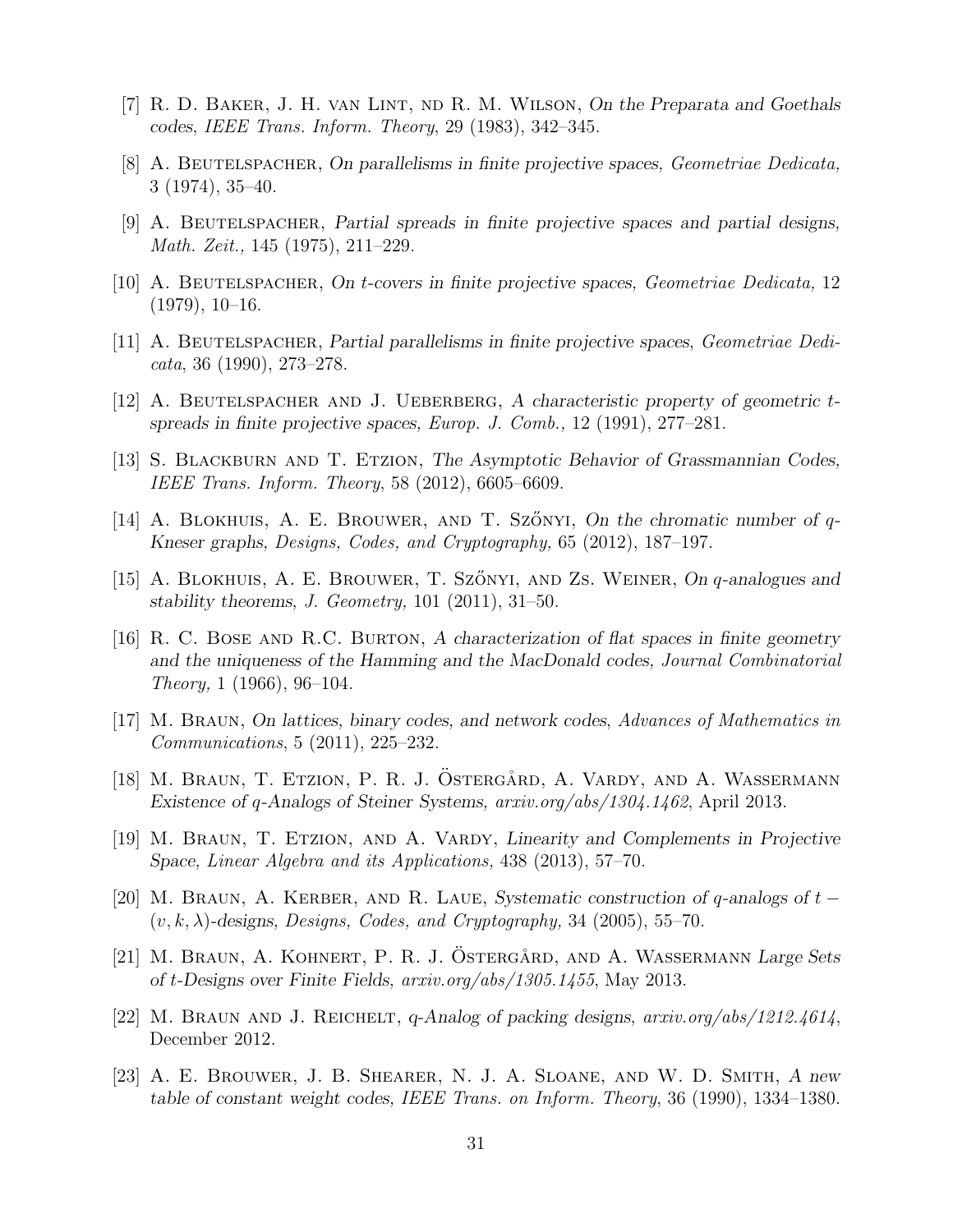- <span id="page-31-7"></span><span id="page-31-4"></span>[24] N. Cai, A new table of constant weight codes, IEEE Trans. on Inform. Theory, 59  $(2013), 3282 - 3294.$
- [25] P. Cameron, Generalisation of Fisher's inequality to fields with more than one element, in T.P. McDonough and V.C. MAVRON, Eds., *Combinatorics*, London Math. Soc. Lecture Note Ser. 13 Cambridge Univ. Press, Cambridge, 1974, pp. 9–13.
- <span id="page-31-8"></span><span id="page-31-0"></span>[26] P. Cameron, Locally symmetric designs, Geometriae Dedicata, 3 (1974), 65–76.
- <span id="page-31-1"></span>[27] L. CHIHARA, On the zeros of the Askey-Wilson polynomials, with applications to coding theory, SIAM J. Math. Anal., 18 (1987), 191–207.
- <span id="page-31-2"></span>[28] A. CHOWDHURY C. GODSIL, AND G. ROYLE, Colourings lines in projective space, Journal of Combinatorial Theory, Series A, 113 (2006), 39–52.
- <span id="page-31-14"></span>[29] A. CHOWDHURY AND B. PATKOS, Shadows and intersections in vector spaces, Journal of Combinatorial Theory, Series A, 117 (2010), 1095–1106.
- <span id="page-31-15"></span>[30] W. E. Clark, Matching subspaces with complements in finite vector spaces, Bull. Inst. Combin. Appl., 6 (1992), 33–38.
- <span id="page-31-16"></span>[31] W. E. Clark and B. Shekhtman, Covering by complements of subspaces, II, Proceedings of the American Mathematical Society, 125 (1997), 251–254.
- [32] W. E. Clark and B. Shekhtman, Covering by complements of subspaces, Linear and Multilinear Algebra, 40 (1997), 1–13.
- <span id="page-31-11"></span><span id="page-31-6"></span>[33] C. J. Colbourn and J. H. Dinitz, *Handbook of Combinatorial Designs*, Boca Raton, Florida: Chapman and Hall/CRC, 2007.
- <span id="page-31-12"></span>[34] D. DE CAEN, Extension of a theorem of Moon and Moser on Complete subgraphs, Ars Combinatoria, 16 (1983), 5–10.
- [35] D. DE CAEN, The current status of Turán's problem on hypergraphs, in Extremal Problems for Finite Sets, edited by P. FRANKL. Z.FÜREDI, G. KATONA, AND D. MIKLÓS, János Bolyai Mathematical Society, Budapest (1991), 187–197.
- <span id="page-31-9"></span><span id="page-31-5"></span>[36] P. Delsarte, An algebraic approach to the association schemes of coding theory, Philips Res. Repts. Suppl., 10 (1973), 1–97.
- [37] P. Delsarte, Association schemes and t-designs in regular semilattices, Journal of Combinatorial Theory, Series A, 20 (1976), 230–243.
- <span id="page-31-3"></span>[38] P. Delsarte, Bilinear forms over a finite field, with applications to coding theory, Journal of Combinatorial Theory, Series A, 25 (1978), 226–241.
- <span id="page-31-10"></span>[39] D. A. DRAKE AND J. W. FREEMAN, Partial t-spreads and group constructible  $(s, r, \mu)$ nets, Journal of Geometry, 13 (1979), 210–216.
- <span id="page-31-13"></span>[40] J. EISFELD AND K. METSCH, Blocking s-dimensional subspaces by lines in  $PG(2s, q)$ , Combinatorica, 17 (1997), 151–162.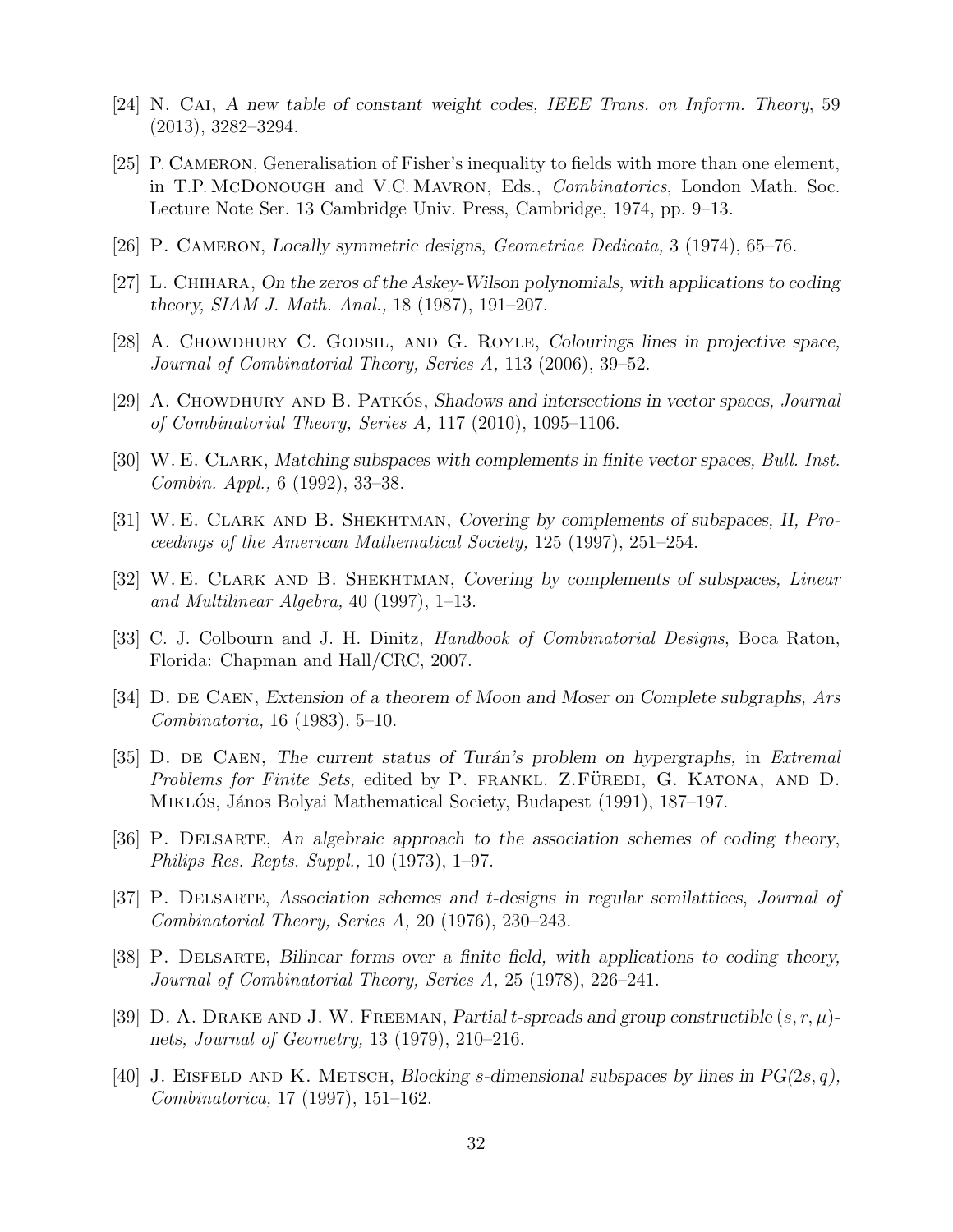- <span id="page-32-7"></span>[41] S. El-Zanati, H. Jordon, G. Seelinger, P. Sissokho, and L. Spence The maximum size of a maximal 3-spread in a finite vector space over  $GF(2)$  Designs, Codes, and Cryptography, 54 (2010) 101–107.
- <span id="page-32-10"></span><span id="page-32-1"></span>[42] T. Etzion, New Lower Bounds for Asymmetric and Unidirectional Codes, IEEE Trans. Inform. Theory, 37 (1991), 1696–1704.
- <span id="page-32-12"></span>[43] T. Etzion, Perfect byte-correcting codes, IEEE Trans. Inform. Theory, 44 (1998), 3140–3146.
- <span id="page-32-13"></span>[44] T. ETZION Covering of subspaces by subspaces,  $arxiv.org/abs/1111.4319$ , November 2011. Designs, Codes, and Cryptography, to appear.
- <span id="page-32-15"></span>[45] T. Etzion Partial k-Parallelisms in Finite Projective Spaces, arxiv.org/abs/1302.3629, February 2013.
- <span id="page-32-2"></span>[46] T. Etzion The q-Analog of the Middle Levels Problem, arxiv.org/abs/1303.7110, March 2013.
- [47] T. ETZION AND P. R. J. OSTERGÅRD, Greedy and Heuristic Algorithms for Codes and Colorings, IEEE Trans. Inform. Theory, 44 (1998), 382–388. (see correction in 44 (1992), 1183–1184).
- <span id="page-32-6"></span><span id="page-32-5"></span>[48] T. Etzion and N. Silberstein, Error-correcting codes in projective space via rankmetric codes and Ferrers diagrams, IEEE Trans. Inform. Theory, 55 (2009), 2909–2919.
- <span id="page-32-3"></span>[49] T. ETZION AND N. SILBERSTEIN, Codes and Designs Related to Lifted MRD Codes, IEEE Trans. Inform. Theory, 59 (2013), 1004–1017.
- <span id="page-32-14"></span>[50] T. ETZION AND A. VARDY, Error-correcting codes in projective spaces, IEEE Trans. Inform. Theory, 57 (2011), 1165–1173.
- [51] T. ETZION AND A. VARDY, Automorphisms of codes in the Grassmann scheme, arxiv.org/abs/1210.5724, October 2012.
- <span id="page-32-9"></span>[52] T. ETZION AND A. VARDY, On q-Analogs for Steiner Systems and Covering Designs, Advances in Mathematics of Communications, 5 (2011), 161–176.
- <span id="page-32-0"></span>[53] P. FRANKL AND R. M. WILSON, The Erdős-Ko-Rado theorem for vector spaces, Journal of Combinatorial Theory, Series A, 43 (1986), 228–236.
- <span id="page-32-4"></span>[54] E. M. GABIDULIN, Theory of codes with maximum rank distance, Problems of Information Transmission, 21 (1985), 1–12.
- <span id="page-32-8"></span>[55] M. GADOULEAU AND Z. YAN, Packing and covering properties of subspace codes for error control in random linear network coding, IEEE Trans. Inform. Theory, 56 (2010), 2097–2108.
- <span id="page-32-11"></span>[56] M. GADOULEAU AND Z. YAN, Constant-rank codes and their connection to constantdimension codes, IEEE Trans. Inform. Theory, 56 (2010), 3207–3216.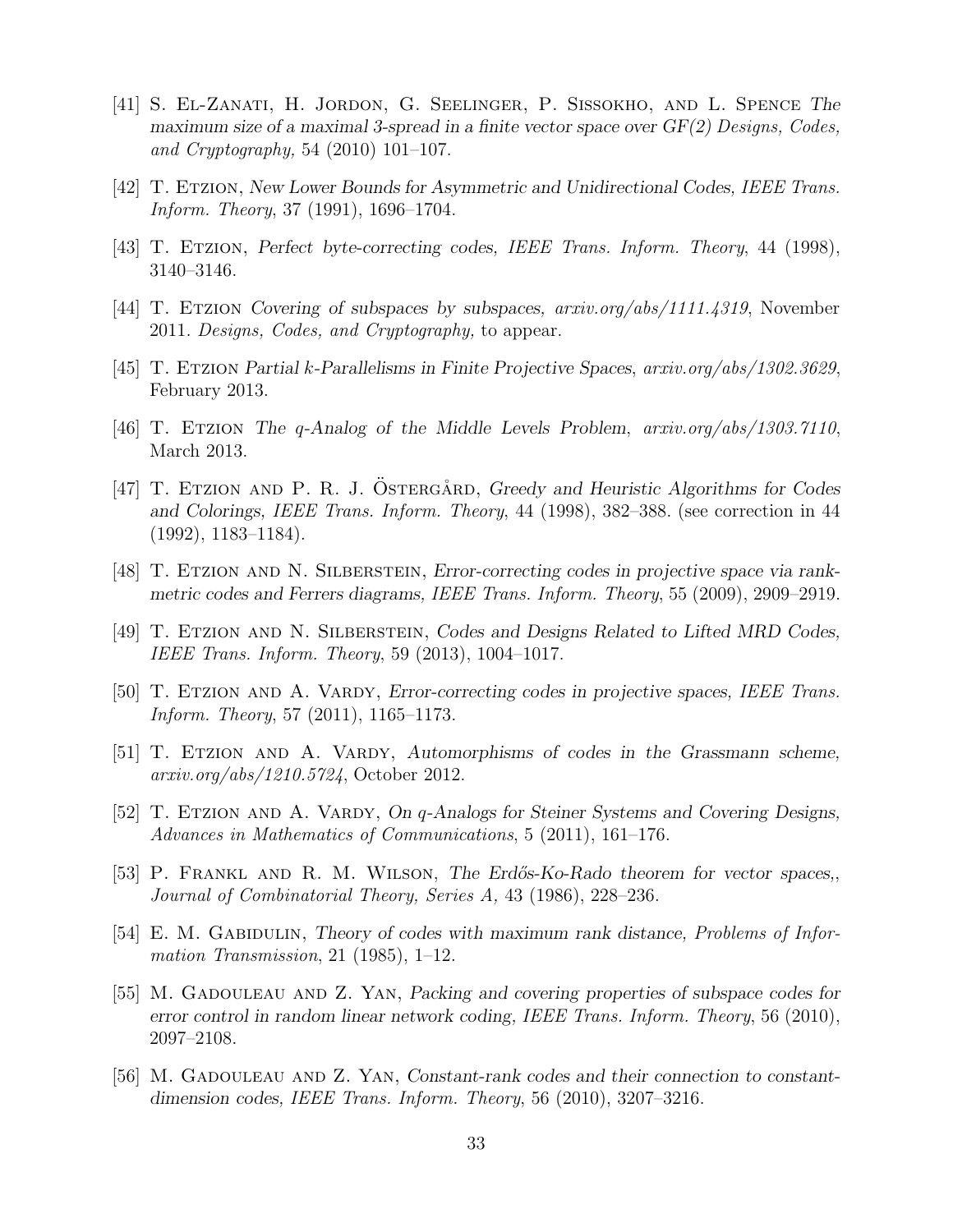- <span id="page-33-10"></span><span id="page-33-3"></span>[57] A. GHATAK, Subspace codes for random networks based on Plücker coordinates and Schubert cells, arxiv.org/abs/1301.6362, January 2013.
- <span id="page-33-11"></span>[58] E. Gorla, F. Manganiello, and J. Rosenthal, An Algebraic Approach for Decoding Spread Codes, Advances in Mathematics of Communications, 6 (2012), 443–466.
- <span id="page-33-12"></span>[59] V. Guruswami, S. Narayanan, and C. Wang, List decoding subspace codes from insertions and deletions, arxiv.org/abs/1202.0535, February 2012.
- [60] V. Guruswami and C. Xing, List-decoding Reed-Solomon, algebraic-geometric, and Gabidulin subcodes up to the Singleton bound, Electronic Colloquium on Computational Complexity, 19 (2012), 1–37.
- <span id="page-33-5"></span><span id="page-33-4"></span>[61] J. I. Hall, Bounds for equididtant codes and partial projective planes, Discrete Mathematics, 17 (1977), 85–94.
- <span id="page-33-6"></span>[62] J. P. Hansen Equidistant linear codes with maximal error-protection from Veronese varieties, arxiv.org/abs/1207.2083, July 2012.
- <span id="page-33-7"></span>[63] J. P. Hansen Osculating spaces of varieties and linear network codes, arxiv.org/abs/1210.7961, October 2012.
- <span id="page-33-9"></span>[64] J. P. Hansen Forms and linear network codes, arxiv.org/abs/1303.1626, March 2013.
- <span id="page-33-1"></span>[65] S.J. HONG AND A.M. PATEL, A general class of maximal codes for computer applications, IEEE Trans. Computers, 21 (1972), 1322–1331.
- [66] W. N. Hsieh, Intersection theorems for systems of finite vector spaces, Discrete Math., 12 (1975), 1–16.
- <span id="page-33-15"></span>[67] T. ITOH, A new family of 2-designs over  $GF(q)$  admitting  $SL_m(q^{\ell})$ , Geometriae Dedicata, 69 (1998), 261–286.
- <span id="page-33-8"></span>[68] A. Khaleghi and F. R. Kschischang, Projective space codes for injection metric, arxiv.org/abs/0904.0813, February 2009.
- <span id="page-33-14"></span>[69] A. Khaleghi, D. Silva, and F. R. Kschischang, Subspace codes, in Coding and Cryptography, Lecture Notes in Computer Science, 5921 (2009), 1–21.
- <span id="page-33-0"></span>[70] R. KOETTER AND F. R. KSCHISCHANG, Coding for errors and erasures in random network coding, IEEE Trans. on Inform. Theory, 54 (2008), 3579–3591.
- <span id="page-33-2"></span>[71] A. Kohnert and S. Kurz, Construction of large constant dimension codes with a prescribed minimum distance, Lecture Notes Computer Science, 5393 (2008), 31–42.
- <span id="page-33-16"></span><span id="page-33-13"></span>[72] G. Lunardon, Normal spreads, Geometriae Dedicata, 75 (1999), 245–261.
- [73] H. MAHDAVIFAR AND A. VARDY, Algebraic list-decoding on the operator channel, in proc. of ISIT 2010, pp. 1193–1197.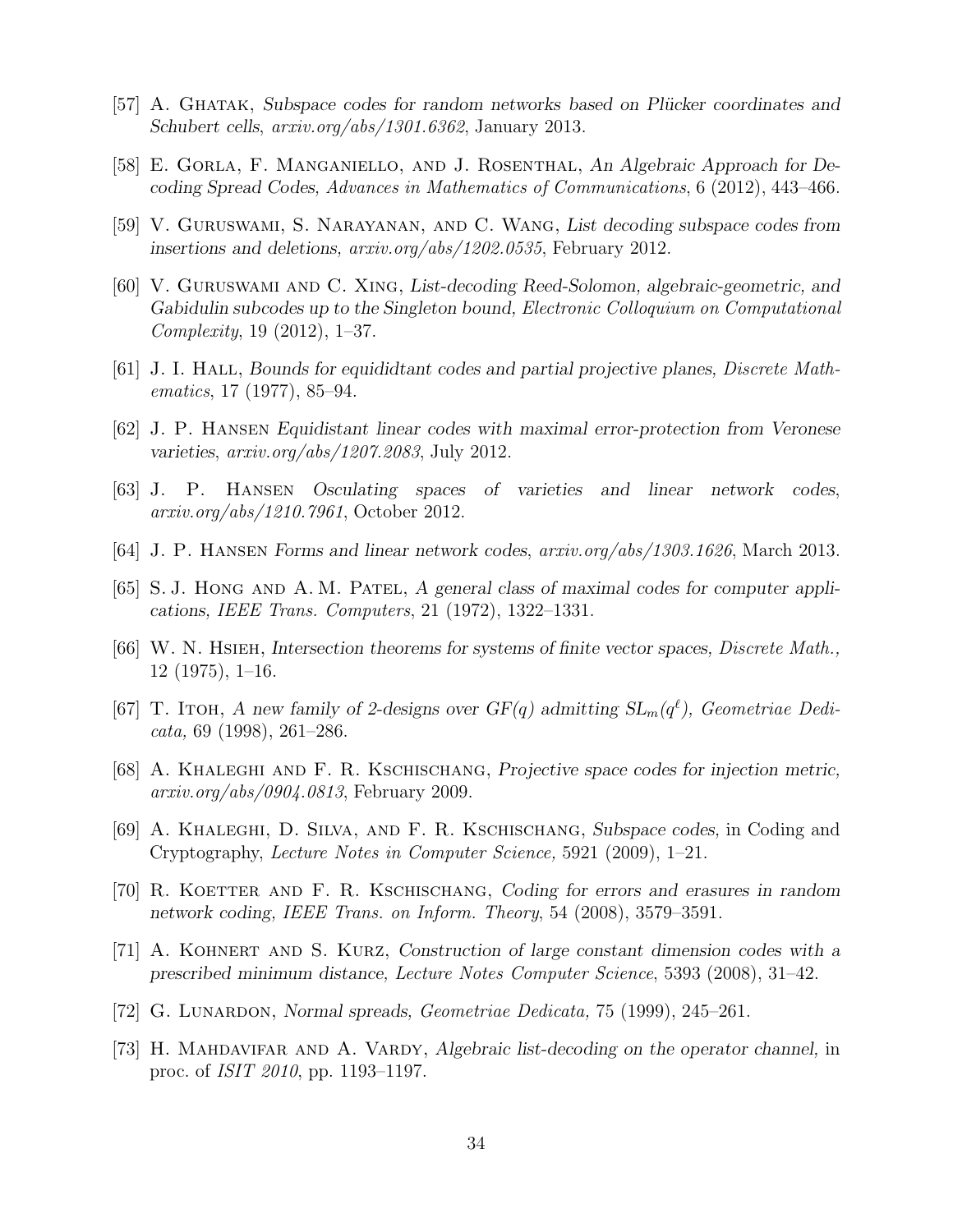- <span id="page-34-7"></span><span id="page-34-6"></span>[74] H. MAHDAVIFAR AND A. VARDY, Algebraic list-decoding of subspace codes with multiplicities, in proc. of 49th Annual Allerton Conference, (2011), 1430–1437.
- <span id="page-34-8"></span>[75] H. MAHDAVIFAR AND A. VARDY, Algebraic list-decoding of subspace codes, arxiv.org/abs/1202.0338, Ffebruary 2012.
- <span id="page-34-5"></span>[76] H. Mahdavifar and A. Vardy, List-decoding of subspace codes and rank-metric codes up to Singleton bound, in proc. of ISIT 2012, pp. 1188–1192.
- <span id="page-34-2"></span>[77] F. Manganiello, E. Gorla, and J. Rosenthal, Spread codes and spread decoding in network coding, in proc. of ISIT 2008, pp. 881–885.
- [78] F. Manganiello, A.-L. Trautmann, and J. Rosenthal, On conjugacy classes of subgroups of the general linear group and cyclic orbit codes, in proc. of ISIT 2011, pp. 1916–1920.
- <span id="page-34-10"></span><span id="page-34-0"></span>[79] W. J. Martin and X. J. Zhu, Anticodes for the Grassmann and bilinear forms graphs, Designs, Codes, and Cryptography, 6 (1995), 73–79.
- <span id="page-34-4"></span>[80] Y. MEDVEDEVA, Fast enumeration for Grassmannian space, in proc. of Problems of Redundancy in Information and Control Systems 2012, pp. 48–52.
- [81] K. METSCH, Bose-Burton type theorems for finite projective, affine and polar spaces, in J.D. LAMB and D.A. PREECE, Eds., Surveys in Combinatorics, 1999, London Math. Soc. Lecture Note Ser. 267, Cambridge Univ. Press, Cambridge, pp. 137–166, 1999.
- <span id="page-34-13"></span><span id="page-34-12"></span>[82] K. METSCH, Blocking sets in projective spaces and polar spaces, Journal of Geometry, 76 (2003), 216–232.
- <span id="page-34-11"></span>[83] K. METSCH, Blocking subspaces by lines in  $PG(n, q)$ , Combinatorica, 24 (2004), 459– 486.
- <span id="page-34-9"></span>[84] M. Miyakawa, A. Munemasa, and S. Yoshiara, On a class of small 2-designs over  $GF(q)$ , Journal Combinatorial Designs, 3 (1995), 61–77.
- [85] J. Rosenthal and A.-L. Trautmann, Decoding of subspace codes, a problem of Schubert calculus over finite fields, arxiv.org/abs/1209.2887, September 2012.
- <span id="page-34-1"></span>[86] R. M. Roth, Maximum-rank array codes and their application to crisscross error correction, IEEE Trans. Inform. Theory, 37 (1991), 328–336.
- <span id="page-34-14"></span>[87] J. SARMIENTO, On point-cyclic resolutions of the  $2 - (63, 7, 15)$  design associated with PG(5,2), Graphs and Comb., 18 (2002), 621–632.
- <span id="page-34-16"></span><span id="page-34-15"></span>[88] C. Savage, A survey of combinatorial Gray codes, SIAM Review, 39 (1997), 605–629.
- [89] C. D. Savage and P. Winkler, Monotone Gray codes and the Middle levels problem, Journal of Combinatorial Theory, Series A, 70 (1995), 230–248.
- <span id="page-34-3"></span>[90] N. SCHRIJVER, A comparison of the Delsarte and Lovász bound, IEEE Trans. Inform. Theory, 25 (1979), 425–429.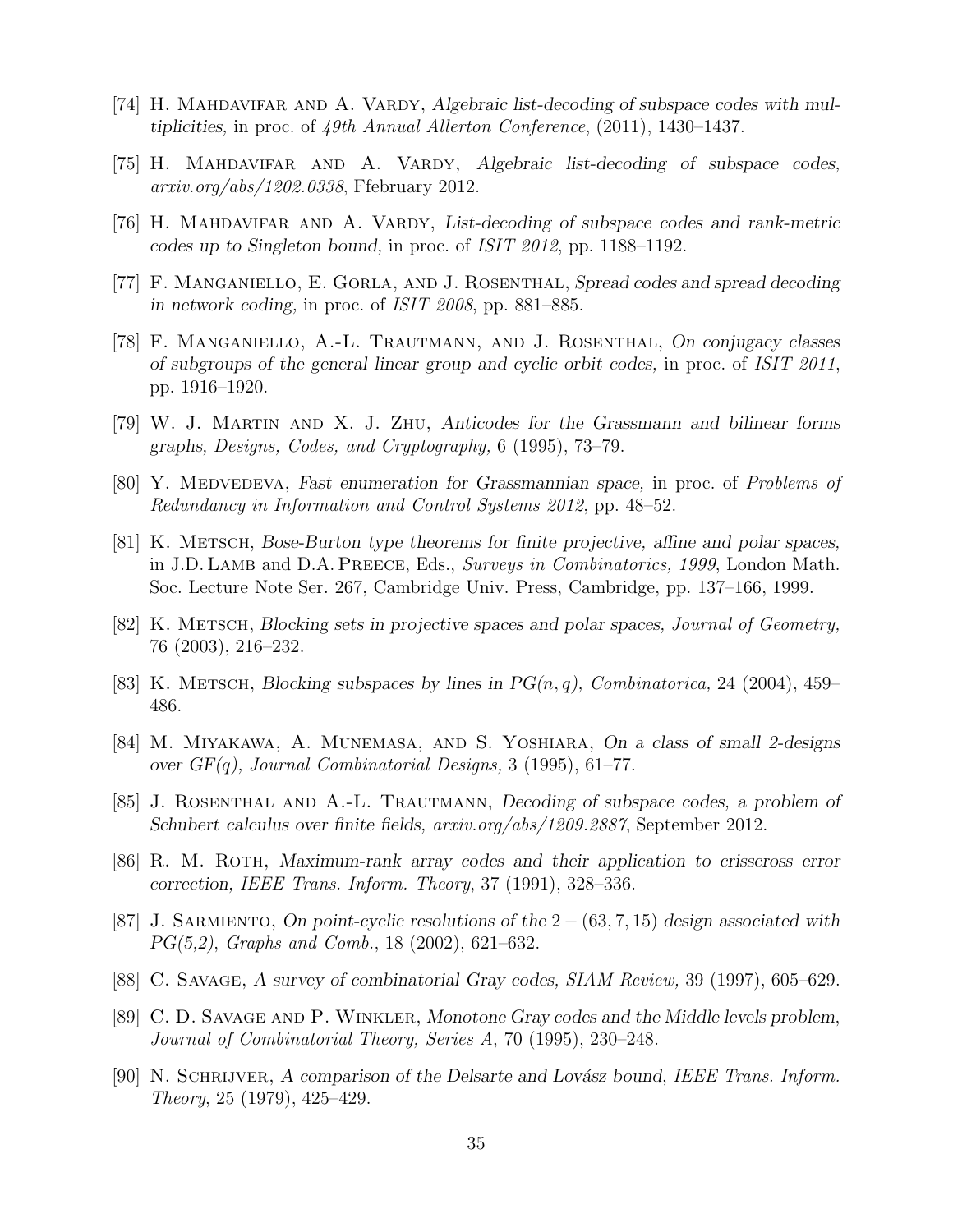- <span id="page-35-9"></span>[91] N. Schrijver, New code upper bounds from the Terwilliger algebra and semide nite programming, IEEE Trans. Inform. Theory, 5 (2005), 2859–2866.
- <span id="page-35-17"></span><span id="page-35-11"></span>[92] J. SCHÖNHEIM, On coverings, *Pacific J. Math.* 14 (1964), 1405–1411.
- <span id="page-35-0"></span>[93] M. SCHWARTZ AND T. ETZION, Codes and anticodes in the Grassman graph, Journal Combinatorial Theory, Series A, 97 (2002), 27–42.
- <span id="page-35-13"></span>[94] V. P. SHILO, New lower bounds of the size of error-correcting codes for the Z-channel, Cybernetics and Systems Analysis, 38 (2002), 13–16.
- <span id="page-35-5"></span>[95] N. Silberstein and T. Etzion, Enumerative coding for Grassmannian space, IEEE Trans. Inform. Theory, 57 (2011), 365–374.
- <span id="page-35-8"></span>[96] N. Silberstein and T. Etzion, Large constant dimension codes and lexicodes, Advances of Mathematics in Communications, 5 (2011), 177–189.
- <span id="page-35-1"></span>[97] N. Silberstein and A.-L. Trautmann, New lower bounds for constant dimension codes, arxiv.org/abs/1301.5961, January 2013.
- <span id="page-35-10"></span>[98] D. SILVA, F. R. KSCHISCHANG, AND R. KOETTER, A rank-metric approach to error control in random network coding, IEEE Trans. Inform. Theory, 54 (2008), 3951–3967.
- <span id="page-35-2"></span>[99] D. Silva and F. R. Kschischang, On metrics for error-correction in network coding, IEEE Trans. Inform. Theory, 55 (2009), 5479–5490.
- <span id="page-35-6"></span>[100] V. Skachek, Recursive code construction for random networks, IEEE Trans. Inform. Theory, 56 (2010), 1378–1382.
- <span id="page-35-7"></span>[101] V. SKACHEK, O. MILENKOVIC, AND A. NEDIĆ, *Hybrid noncoherent network coding*, IEEE Trans. Inform. Theory, 59 (2013), 3317–3331.
- <span id="page-35-18"></span>[102] R. P. Stanley, Enumerative Combinatorics, volume 1, Wadsworth, 1986.
- <span id="page-35-15"></span>[103] N. SENDRIER, On the dimension of the hull, SIAM J. Discr. Math., 10 91997), 282-293.
- <span id="page-35-16"></span>[104] H. SUZUKI, 2-designs over  $GF(2<sup>m</sup>)$ , Graphs and Combinatorics, 6 (1990), 293-296.
- <span id="page-35-14"></span>[105] H. SUZUKI, 2-designs over  $GF(q)$ , Graphs and Combinatorics, 8 (1992), 381–389.
- <span id="page-35-12"></span>[106] S. Thomas, Designs over finite fields, Geometriae Dedicata, 21 (1987), 237–242.
- [107] S. Thomas, Designs and partial geometries over finite fields, Geometriae Dedicata, 63 (1996), 247–253.
- <span id="page-35-3"></span>[108] A.-L. Trautmann, isometry and automorphisms of constant dimension codes, Advances of Mathematics in Communications, 7 (2013), 147–160.
- <span id="page-35-4"></span>[109] A.-L. Trautmann, F. Manganiello, M. Braun, and J. Rosenthal, Cyclic Orbit Codes, arxiv.org/abs/1112.1238, December 2011.